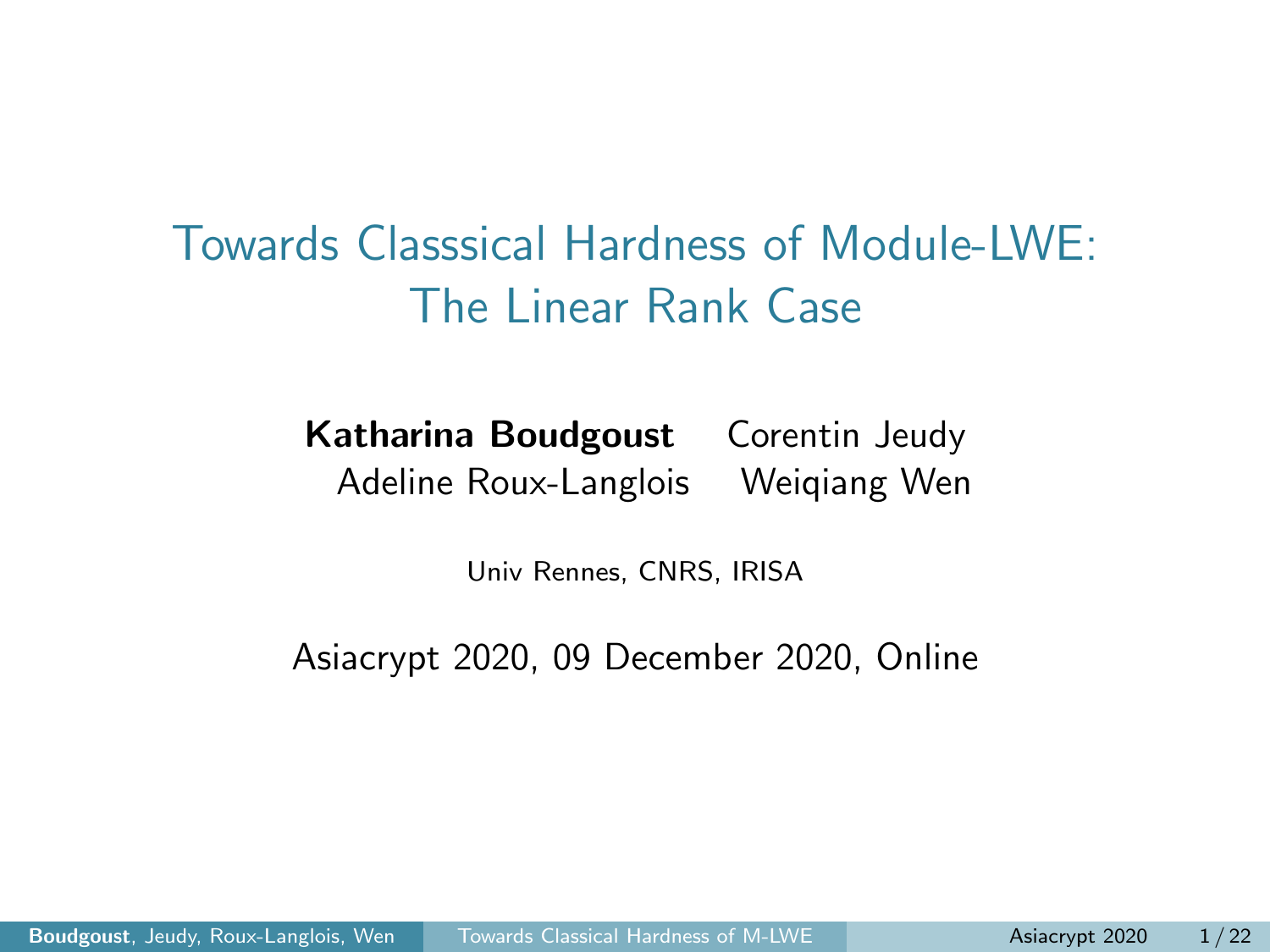Context of our contribution

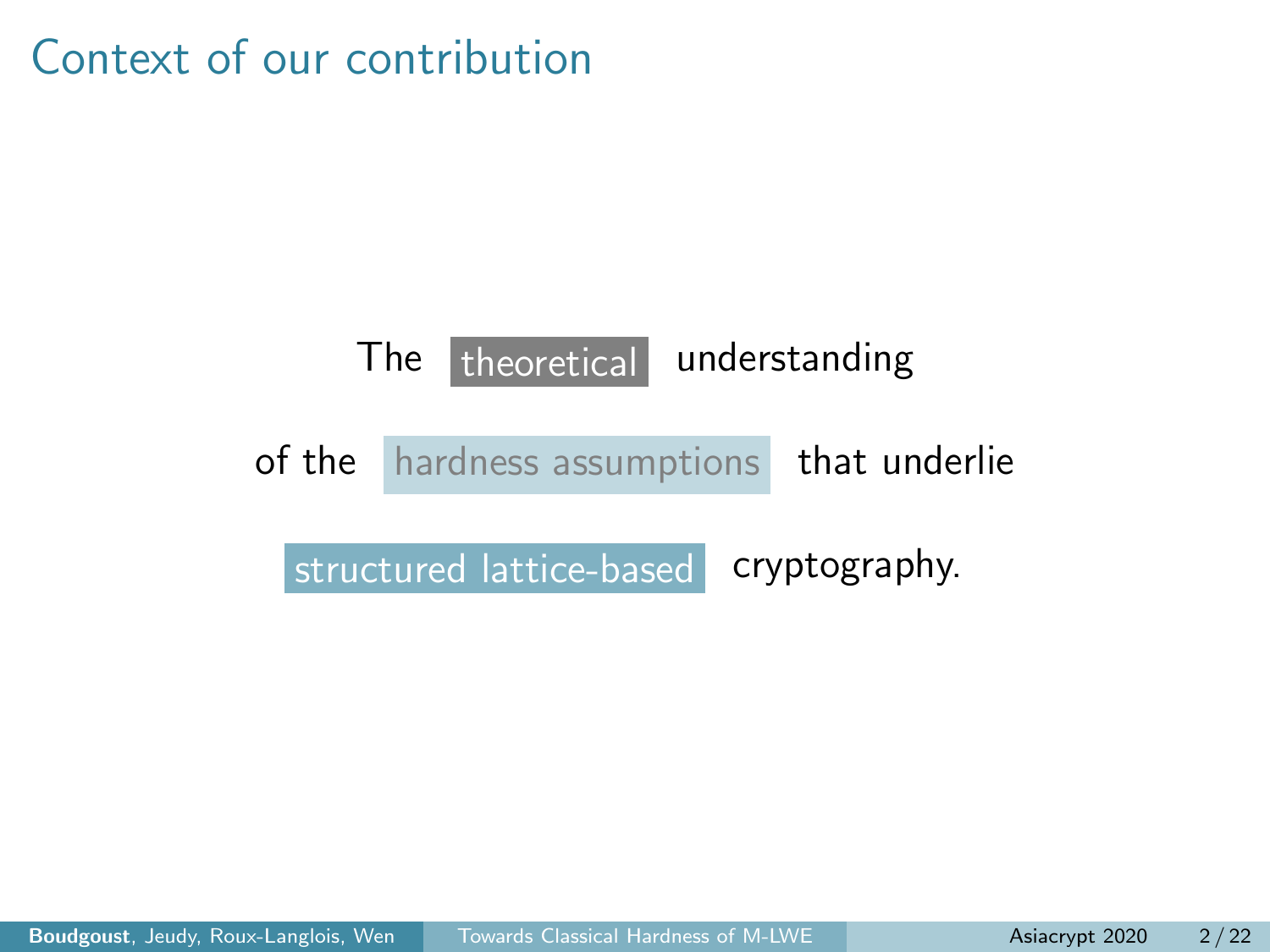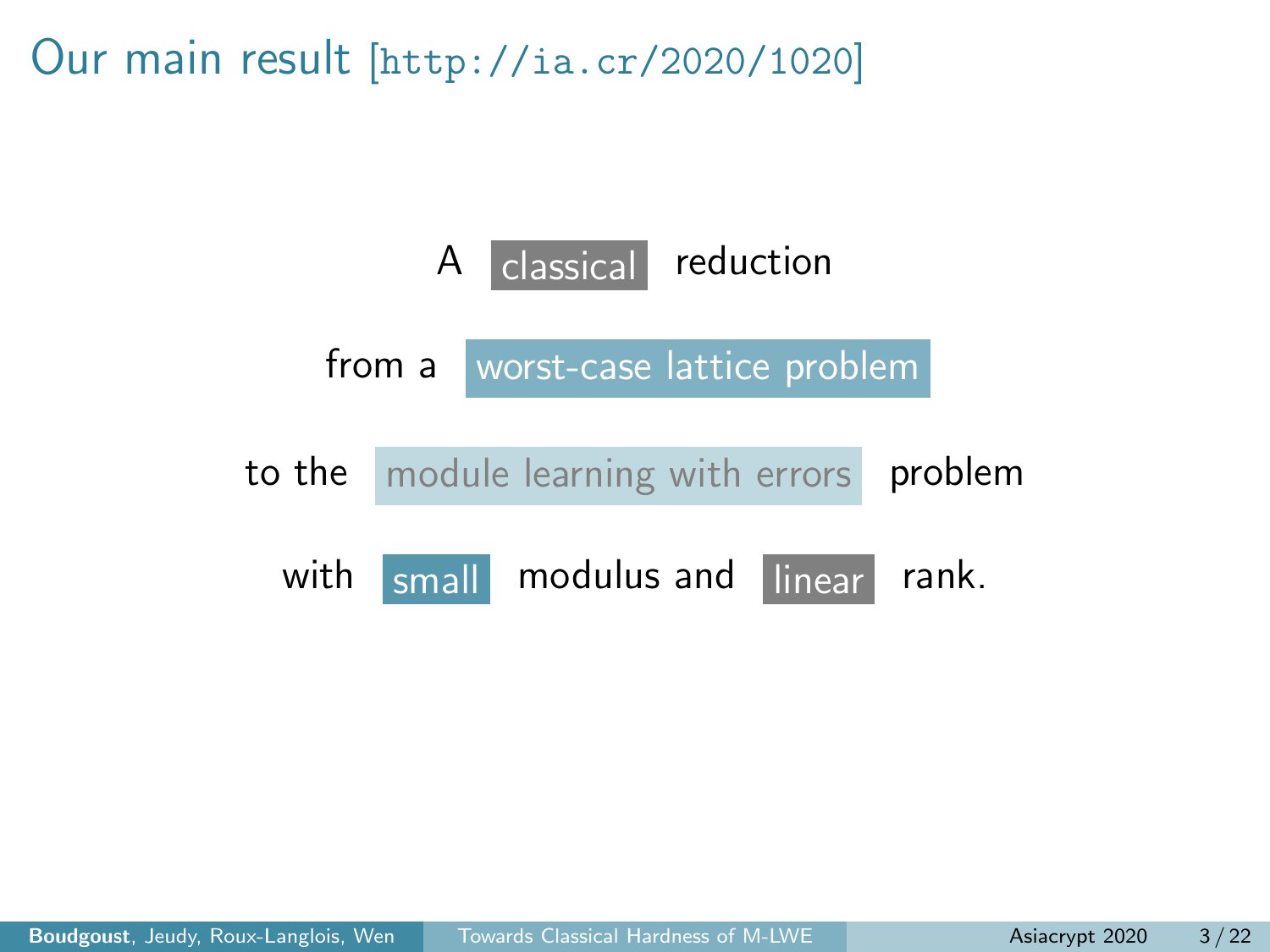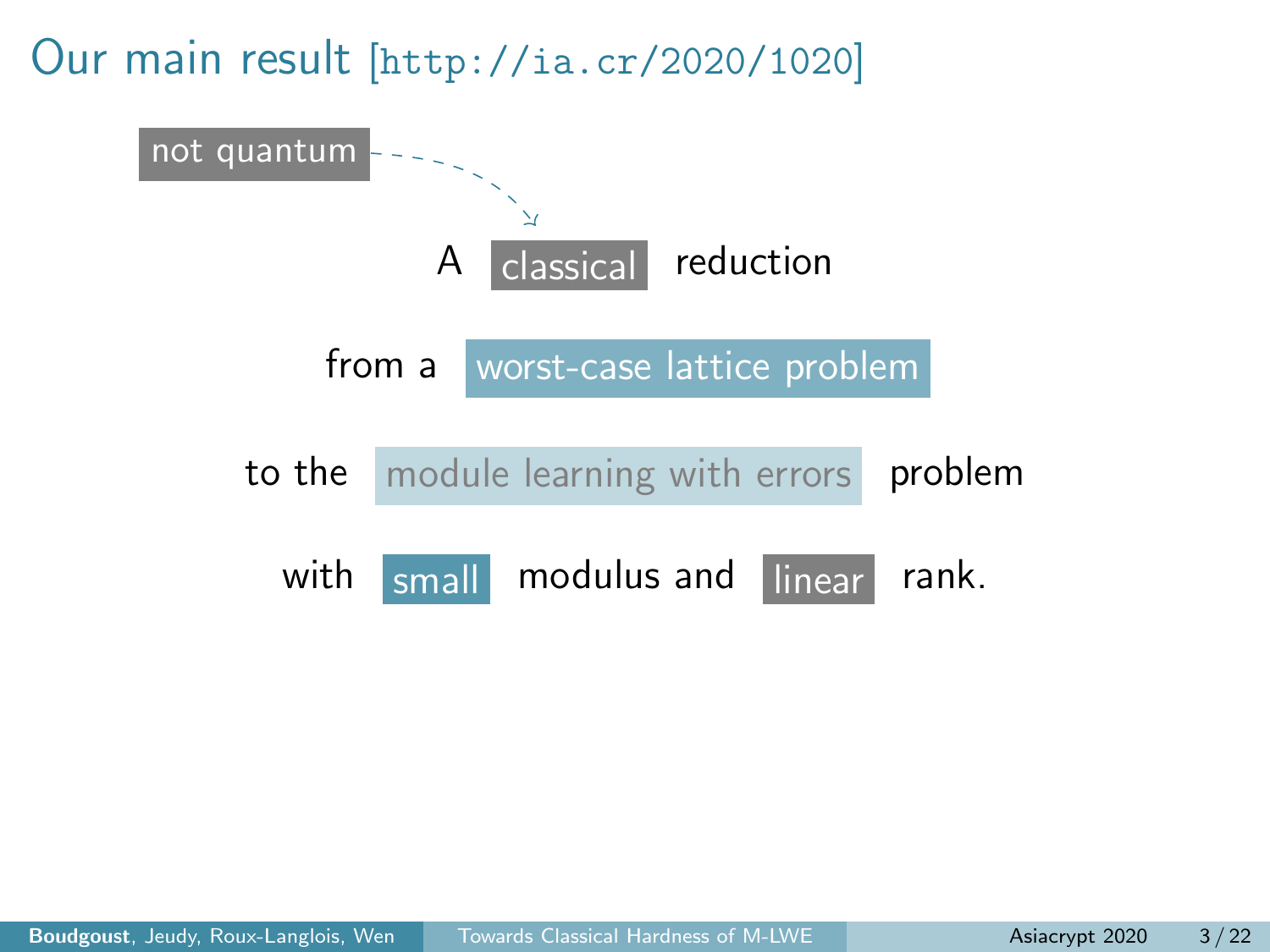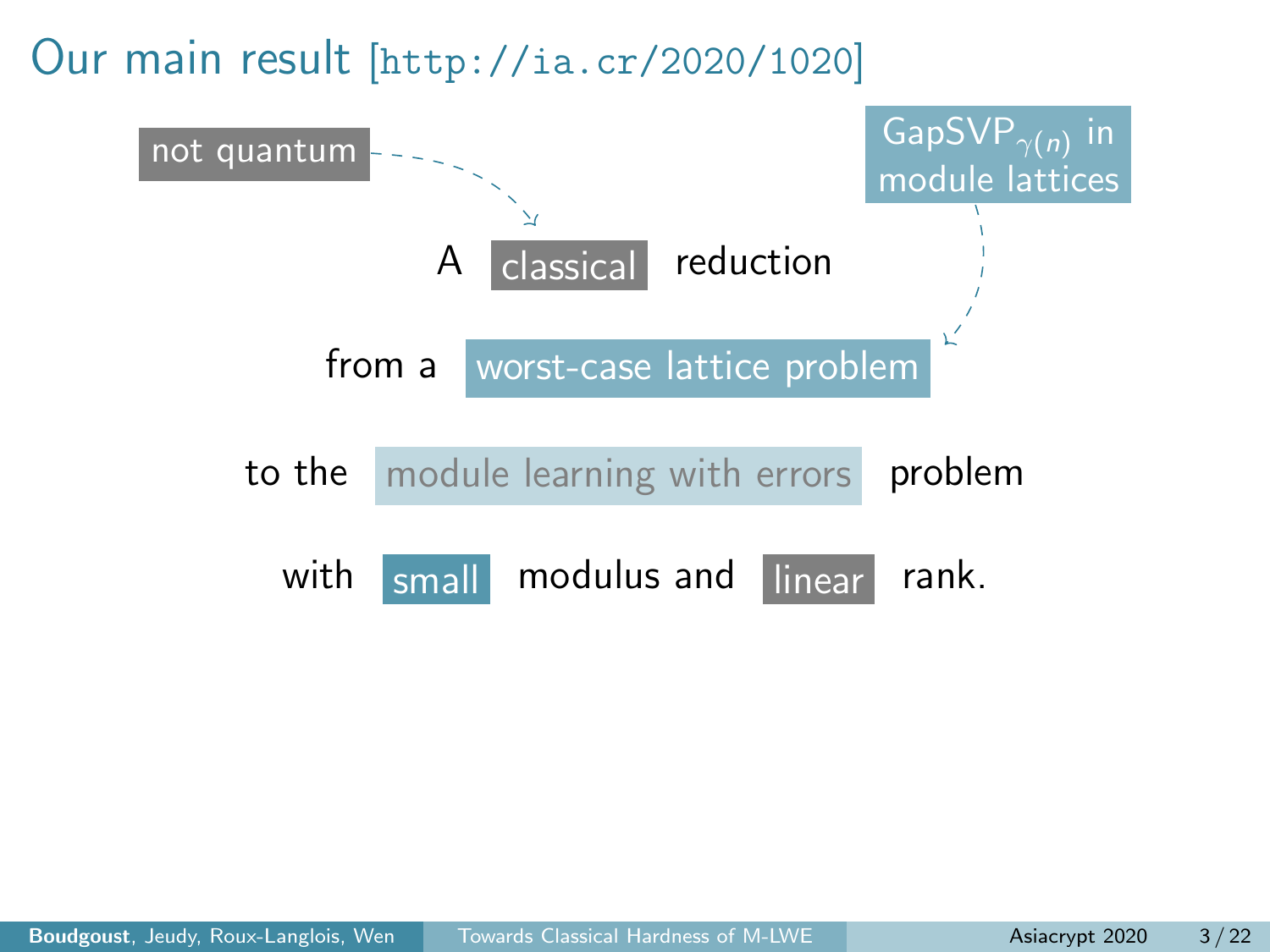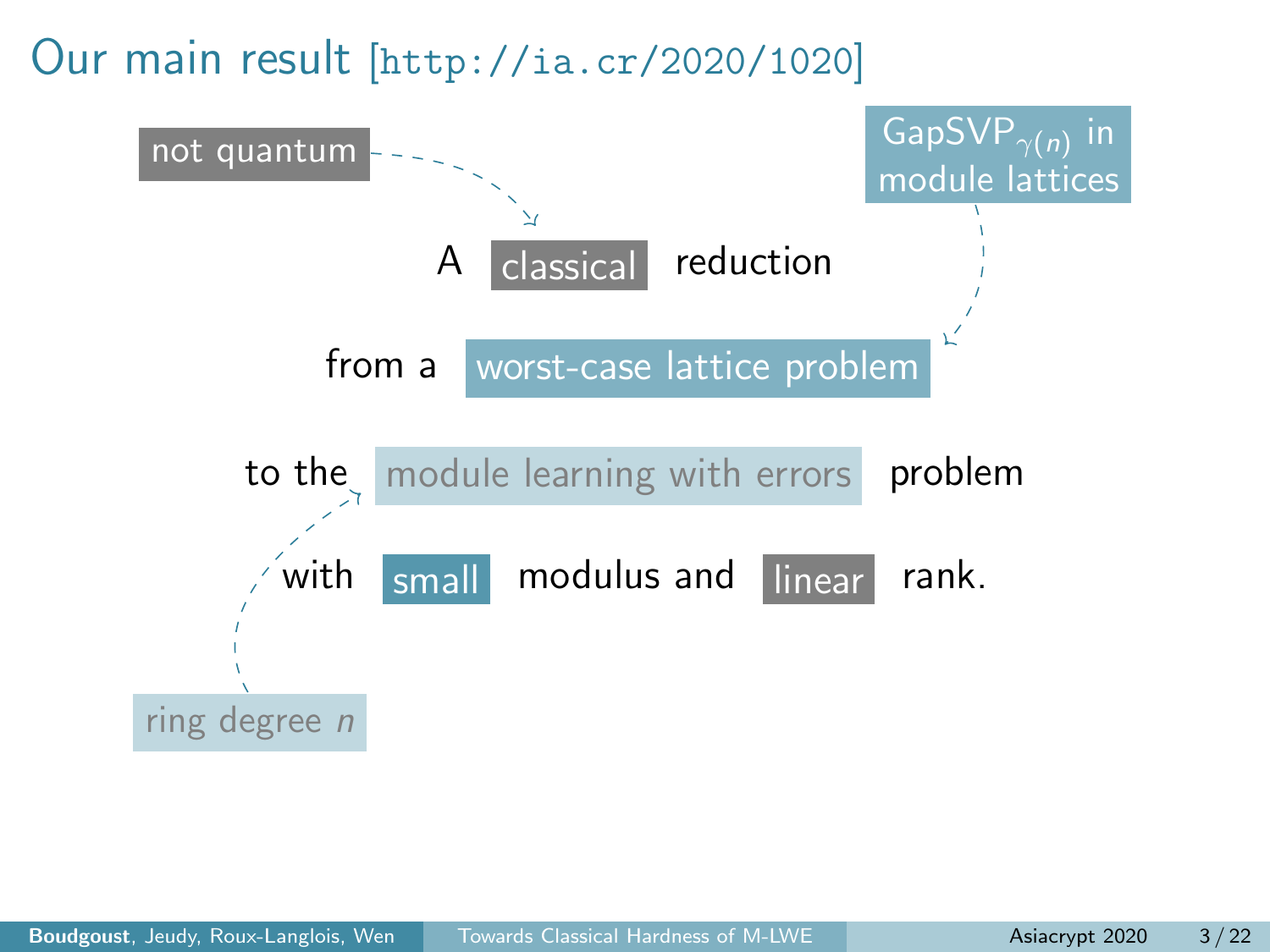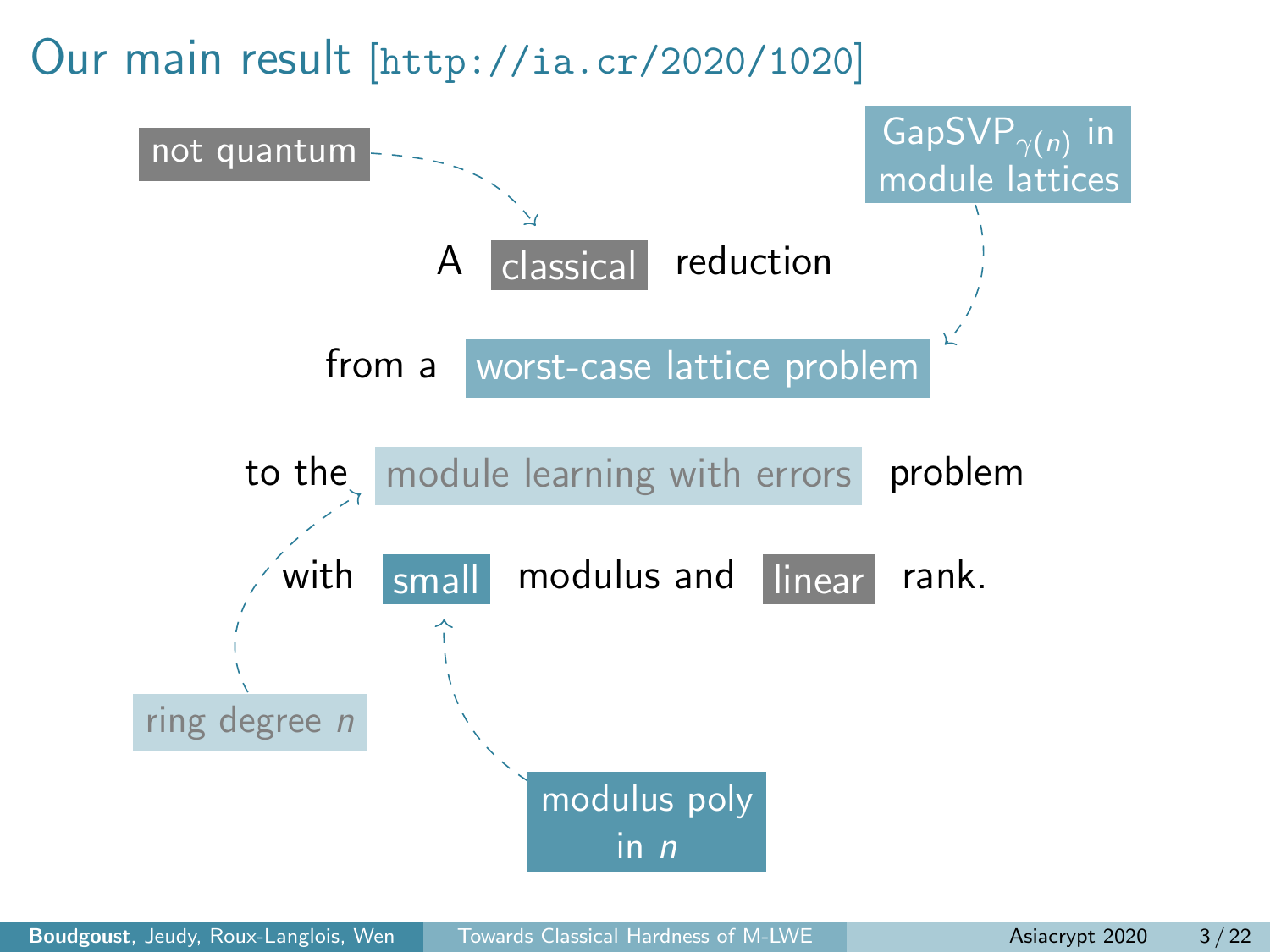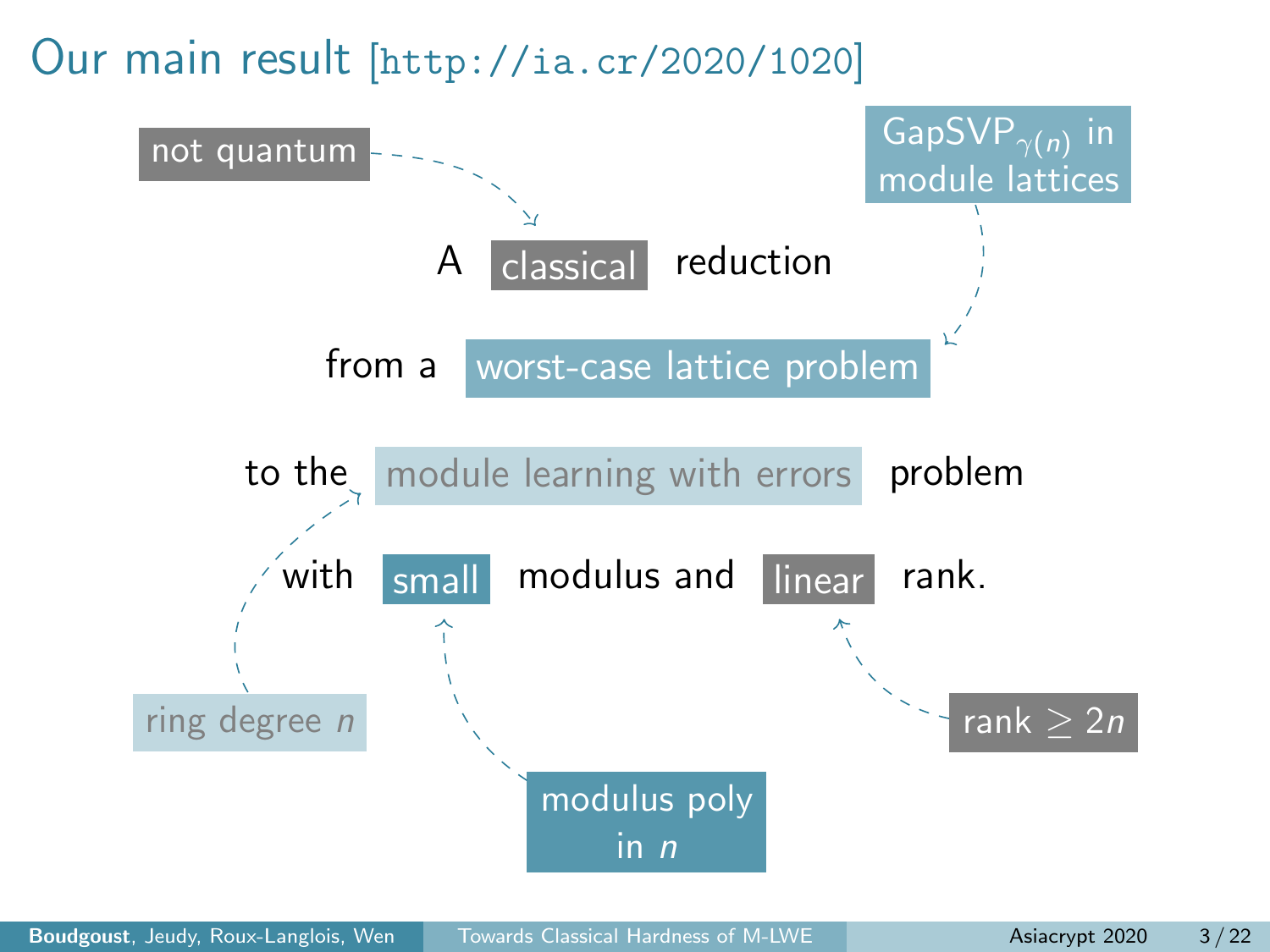### **Outline**







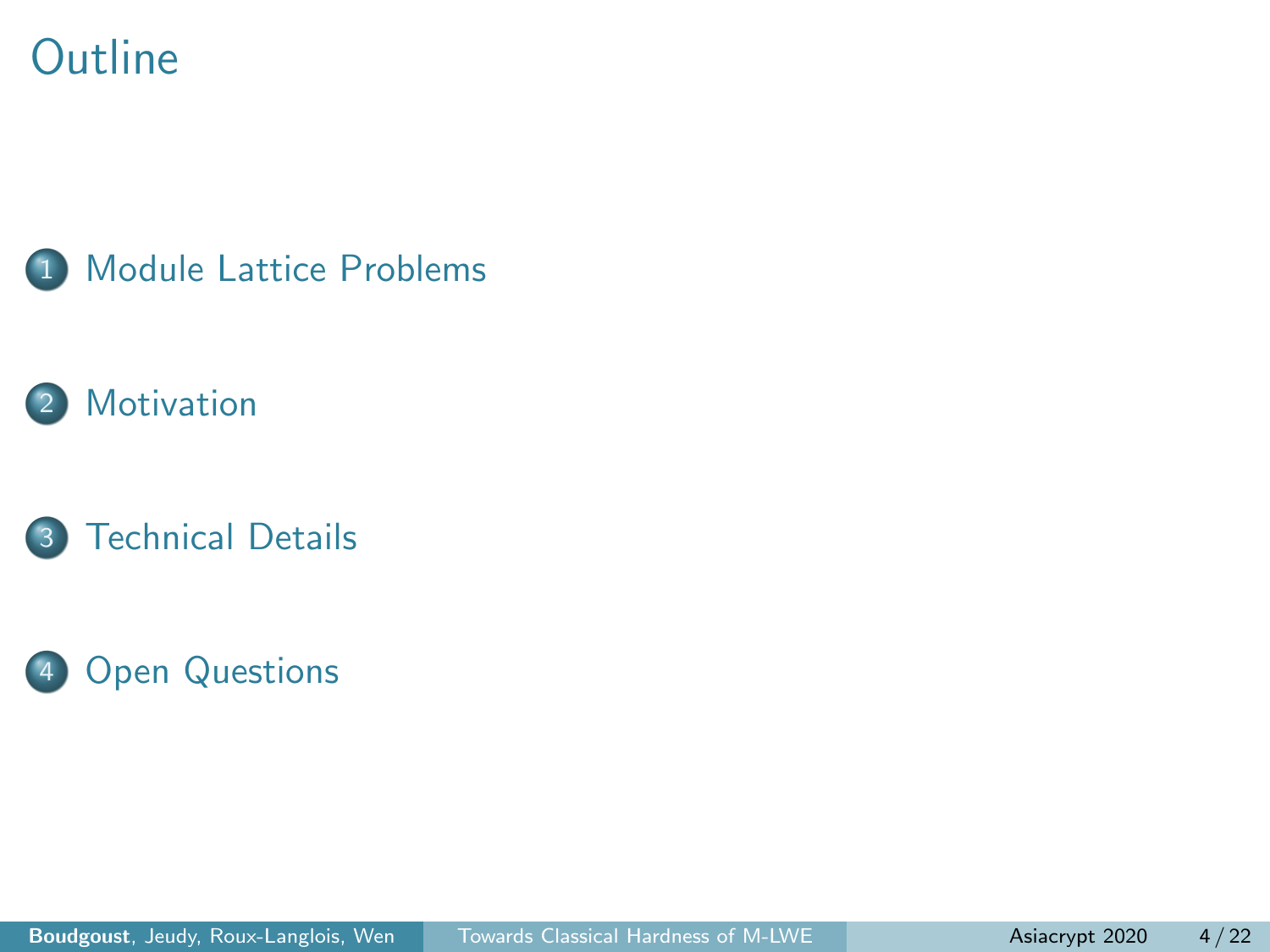### <span id="page-9-0"></span>**Outline**



### **[Motivation](#page-23-0)**

**[Technical Details](#page-31-0)** 

#### **[Open Questions](#page-48-0)**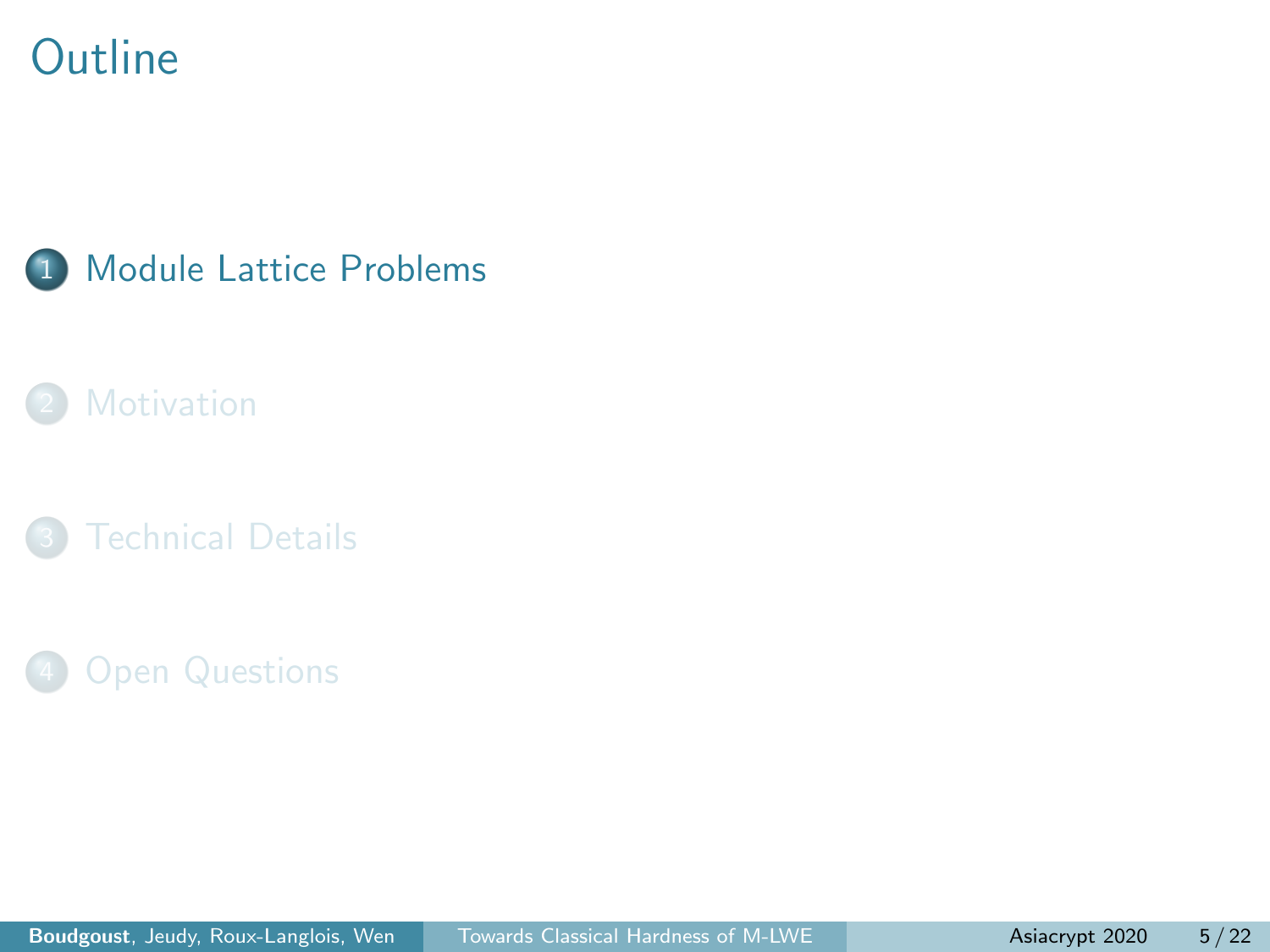A lattice  $\Lambda$  is a discrete additive subgroup of  $\mathbb{R}^n$ . The **minimum** of  $\Lambda$  is  $\lambda_1(\Lambda) = \min_{\mathbf{v} \in \Lambda \setminus \{0\}} ||\mathbf{v}||$ .

Problem (Approximate Gap Shortest Vector Problem GapSVP<sub> $\gamma$ </sub>) Let  $\gamma > 1$ . Given a lattice  $\Lambda$  and a parameter  $\delta > 0$ . Distinguish whether

 $\lambda_1(\Lambda) \leq \delta$  or  $\lambda_1(\Lambda) > \gamma \cdot \delta$ .

If  $\lambda_1(\Lambda) \in (\delta, \gamma \cdot \delta]$ , any answer is correct.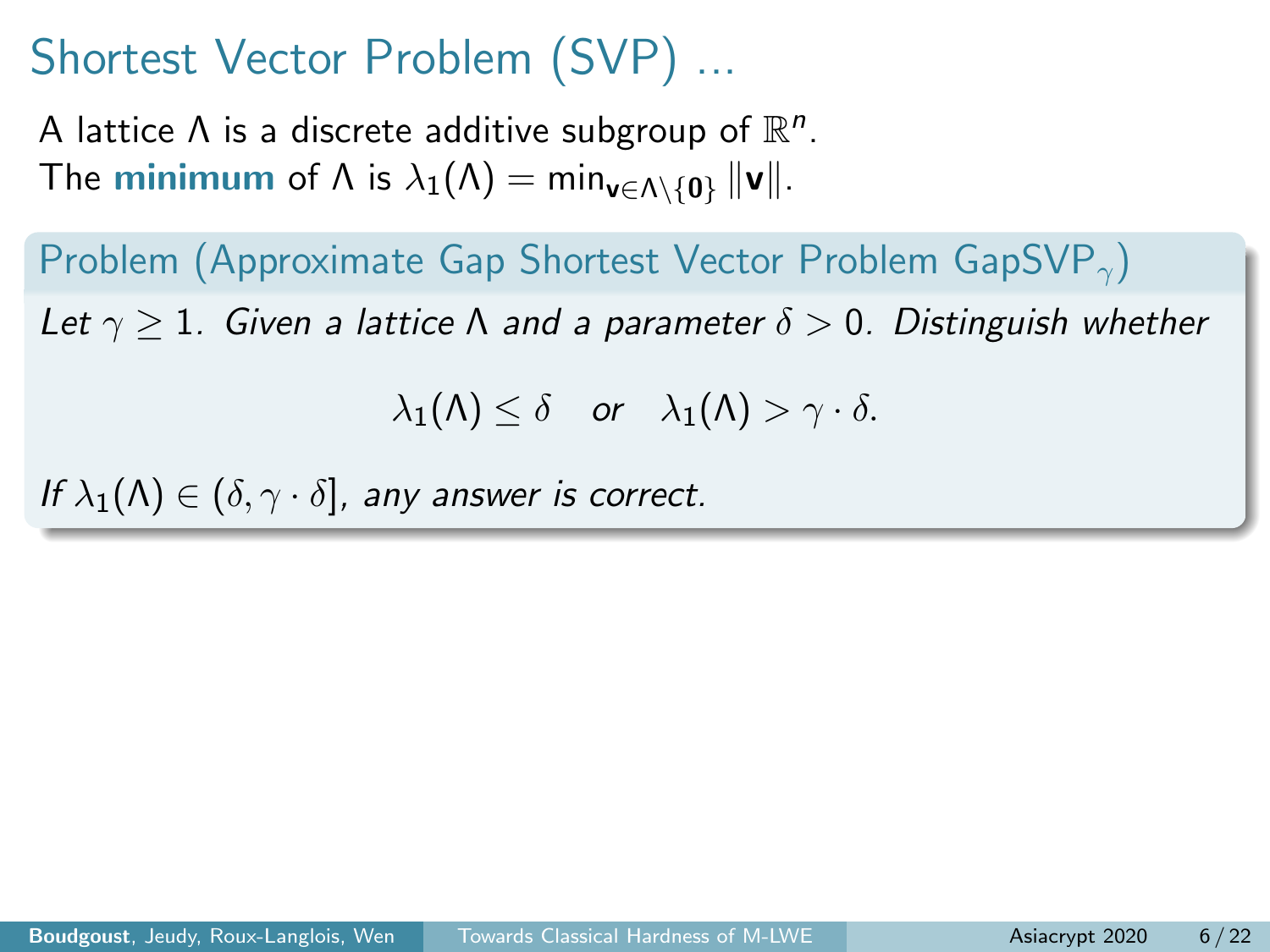A lattice  $\Lambda$  is a discrete additive subgroup of  $\mathbb{R}^n$ . The **minimum** of  $\Lambda$  is  $\lambda_1(\Lambda) = \min_{\mathbf{v} \in \Lambda \setminus \{0\}} ||\mathbf{v}||$ .

Problem (Approximate Gap Shortest Vector Problem GapSVP $_{\gamma}$ ) Let  $\gamma > 1$ . Given a lattice  $\Lambda$  and a parameter  $\delta > 0$ . Distinguish whether

 $\lambda_1(\Lambda) \leq \delta$  or  $\lambda_1(\Lambda) > \gamma \cdot \delta$ .

If  $\lambda_1(\Lambda) \in (\delta, \gamma \cdot \delta]$ , any answer is correct.

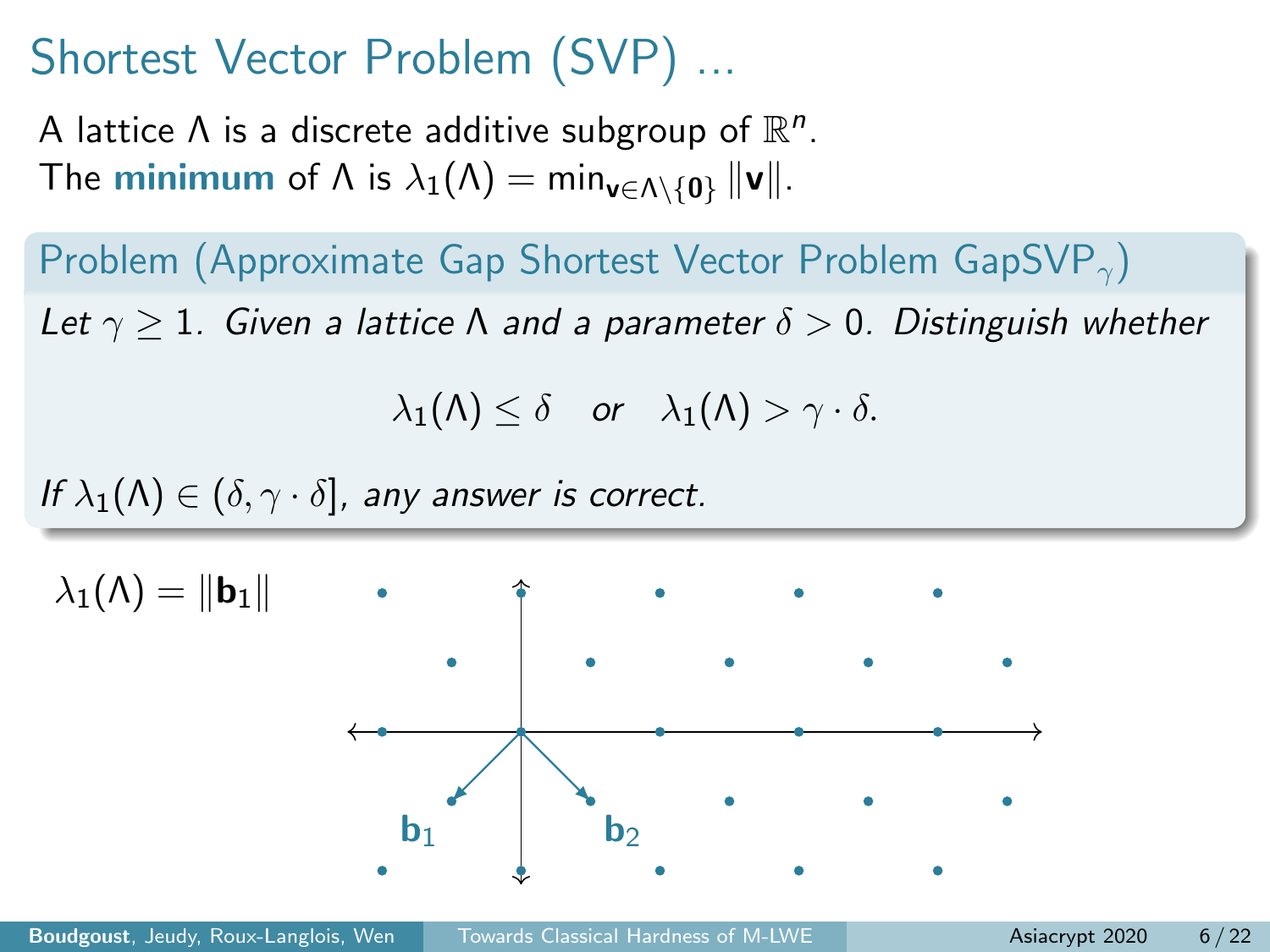A lattice  $\Lambda$  is a discrete additive subgroup of  $\mathbb{R}^n$ . The **minimum** of  $\Lambda$  is  $\lambda_1(\Lambda) = \min_{\mathbf{v} \in \Lambda \setminus \{0\}} ||\mathbf{v}||$ .

Problem (Approximate Gap Shortest Vector Problem GapSVP $_{\gamma}$ ) Let  $\gamma > 1$ . Given a lattice  $\Lambda$  and a parameter  $\delta > 0$ . Distinguish whether

 $\lambda_1(\Lambda) \leq \delta$  or  $\lambda_1(\Lambda) > \gamma \cdot \delta$ .

If  $\lambda_1(\Lambda) \in (\delta, \gamma \cdot \delta]$ , any answer is correct.

 $\mathbf{b}_1$   $\mathbf{b}_2$   $\mathbf{b}_3$  $\lambda_1(\Lambda) = ||\mathbf{b}_1||$  $\lambda_1(\Lambda) < \delta_1$  $\delta_1$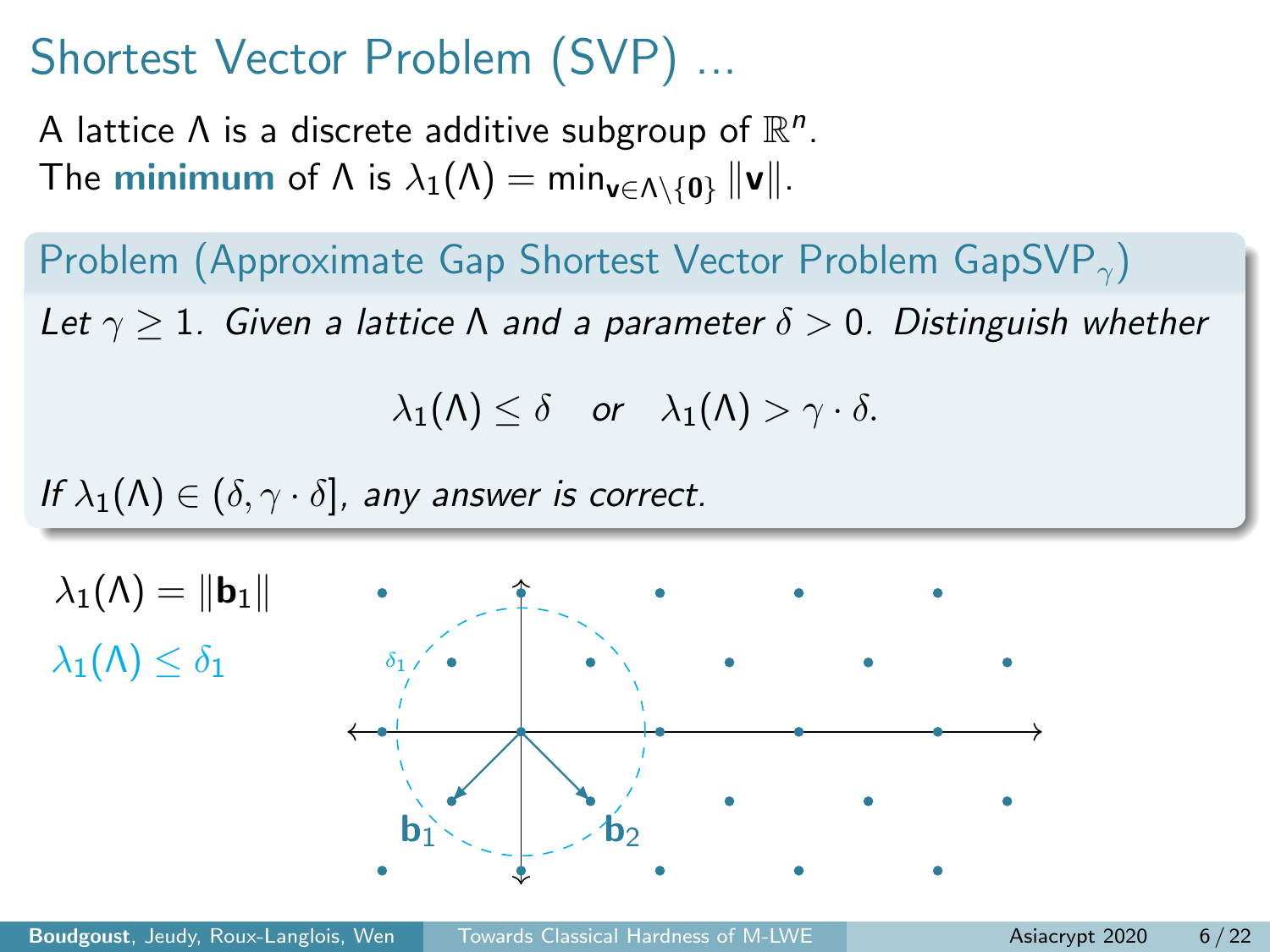A lattice  $\Lambda$  is a discrete additive subgroup of  $\mathbb{R}^n$ . The **minimum** of  $\Lambda$  is  $\lambda_1(\Lambda) = \min_{\mathbf{v} \in \Lambda \setminus \{0\}} ||\mathbf{v}||$ .

Problem (Approximate Gap Shortest Vector Problem GapSVP $_{\gamma}$ ) Let  $\gamma > 1$ . Given a lattice  $\Lambda$  and a parameter  $\delta > 0$ . Distinguish whether

 $\lambda_1(\Lambda) \leq \delta$  or  $\lambda_1(\Lambda) > \gamma \cdot \delta$ .

If  $\lambda_1(\Lambda) \in (\delta, \gamma \cdot \delta]$ , any answer is correct.

 $\mathbf{b}_1$   $\mathbf{b}_2$   $\mathbf{b}_3$  $\lambda_1(\Lambda) = ||\mathbf{b}_1||$  $\lambda_1(\Lambda) \leq \delta_1$  $\delta_1$  $\delta_2$  $\lambda_1(\Lambda) > 2\delta_2$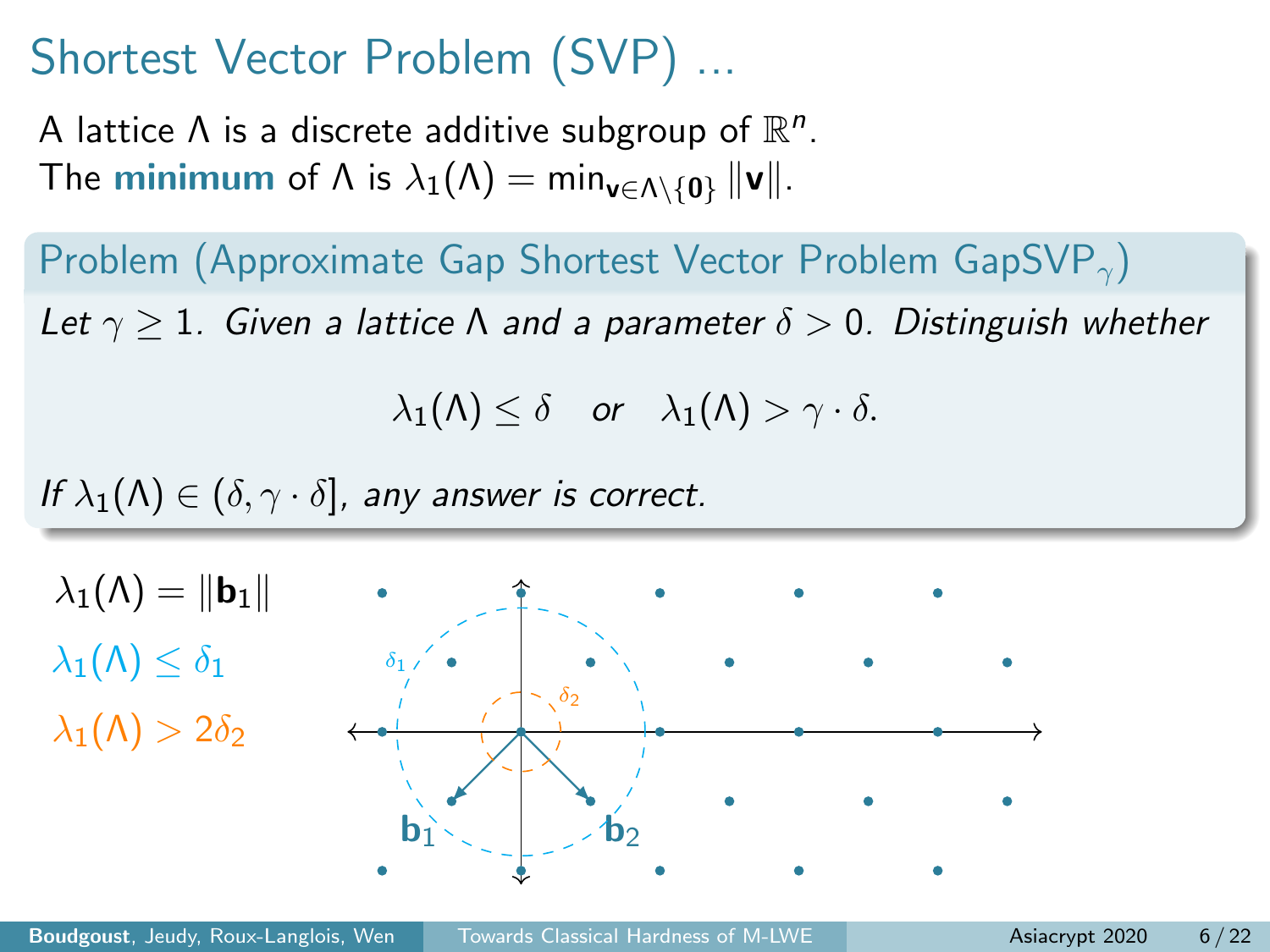Let K be a number field of degree n with R its ring of integers. Think of K as  $\mathbb{Q}[x]/(x^n + 1)$  and of R as  $\mathbb{Z}[x]/(x^n + 1)$ .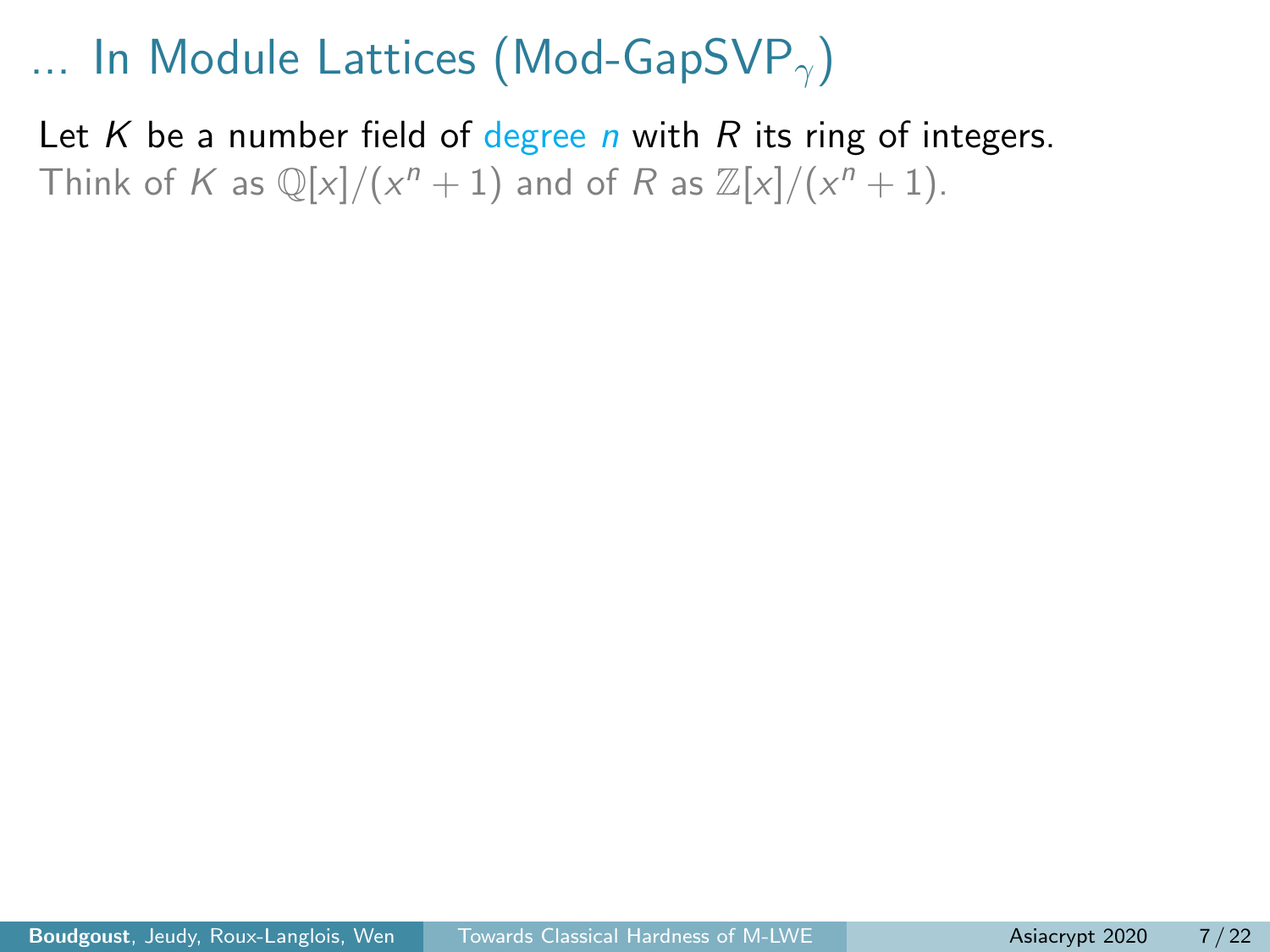Let K be a number field of degree n with R its ring of integers. Think of K as  $\mathbb{Q}[x]/(x^n + 1)$  and of R as  $\mathbb{Z}[x]/(x^n + 1)$ .

The canonical embedding defines a field homomorphism  $\sigma \colon K \to \mathbb{R}^n$ . It is equipped with some special symmetries.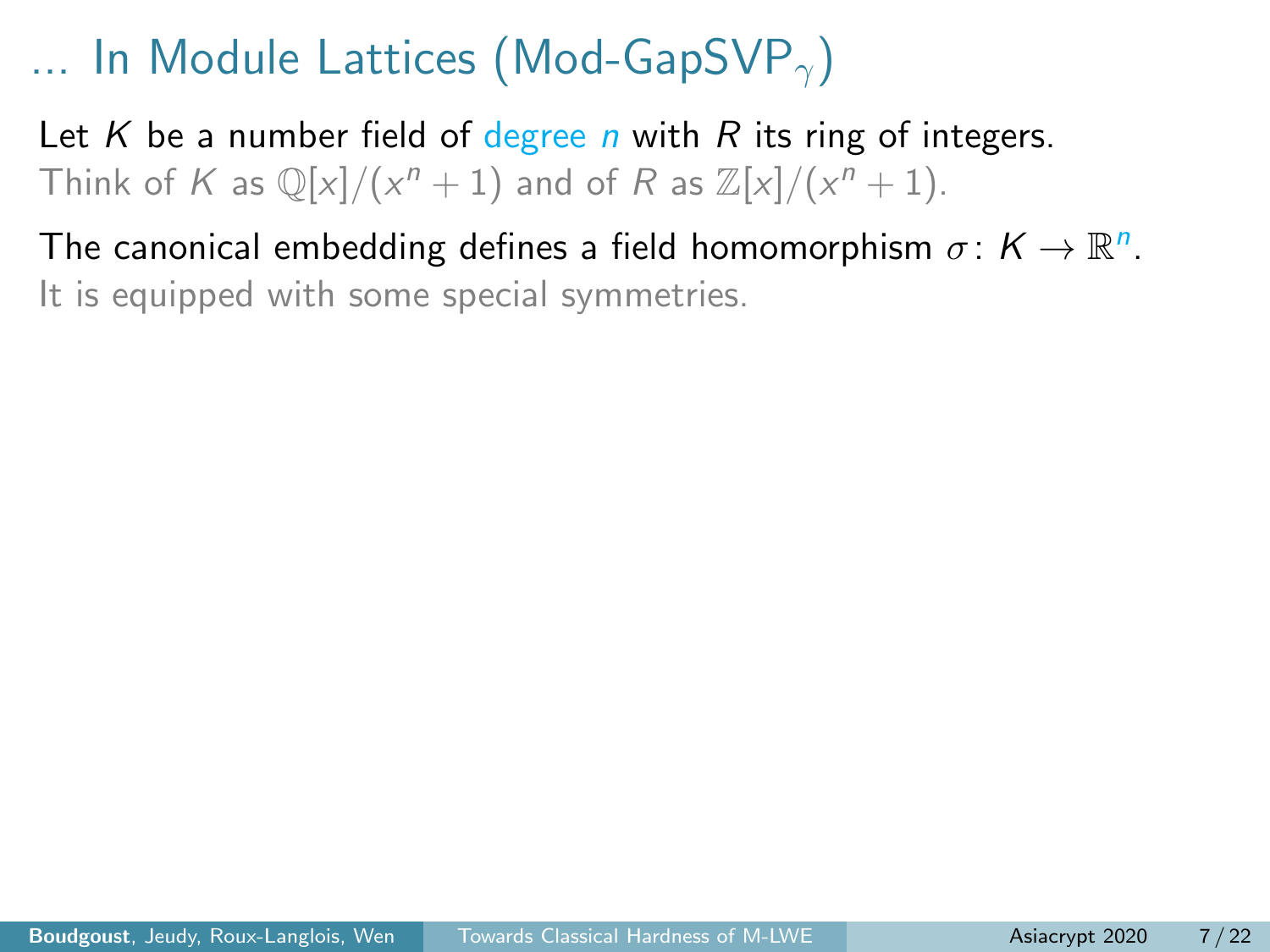Let K be a number field of degree n with R its ring of integers. Think of K as  $\mathbb{Q}[x]/(x^n + 1)$  and of R as  $\mathbb{Z}[x]/(x^n + 1)$ .

The canonical embedding defines a field homomorphism  $\sigma \colon K \to \mathbb{R}^n$ . It is equipped with some special symmetries.

An  $R\textrm{-module }M$  of  $\textrm{rank }d$  defines via  $\sigma$  a module lattice  $\sigma(M)\in \mathbb{R}^{dn}.$ An ideal  $I$  is a module of  $\mathsf{rank}\,1$  and defines an ideal lattice  $\sigma(I)\in\mathbb{R}^{1n}$ . **A** However, not every lattice  $\Lambda$  in  $\mathbb{R}^{nd}$  is a module lattice.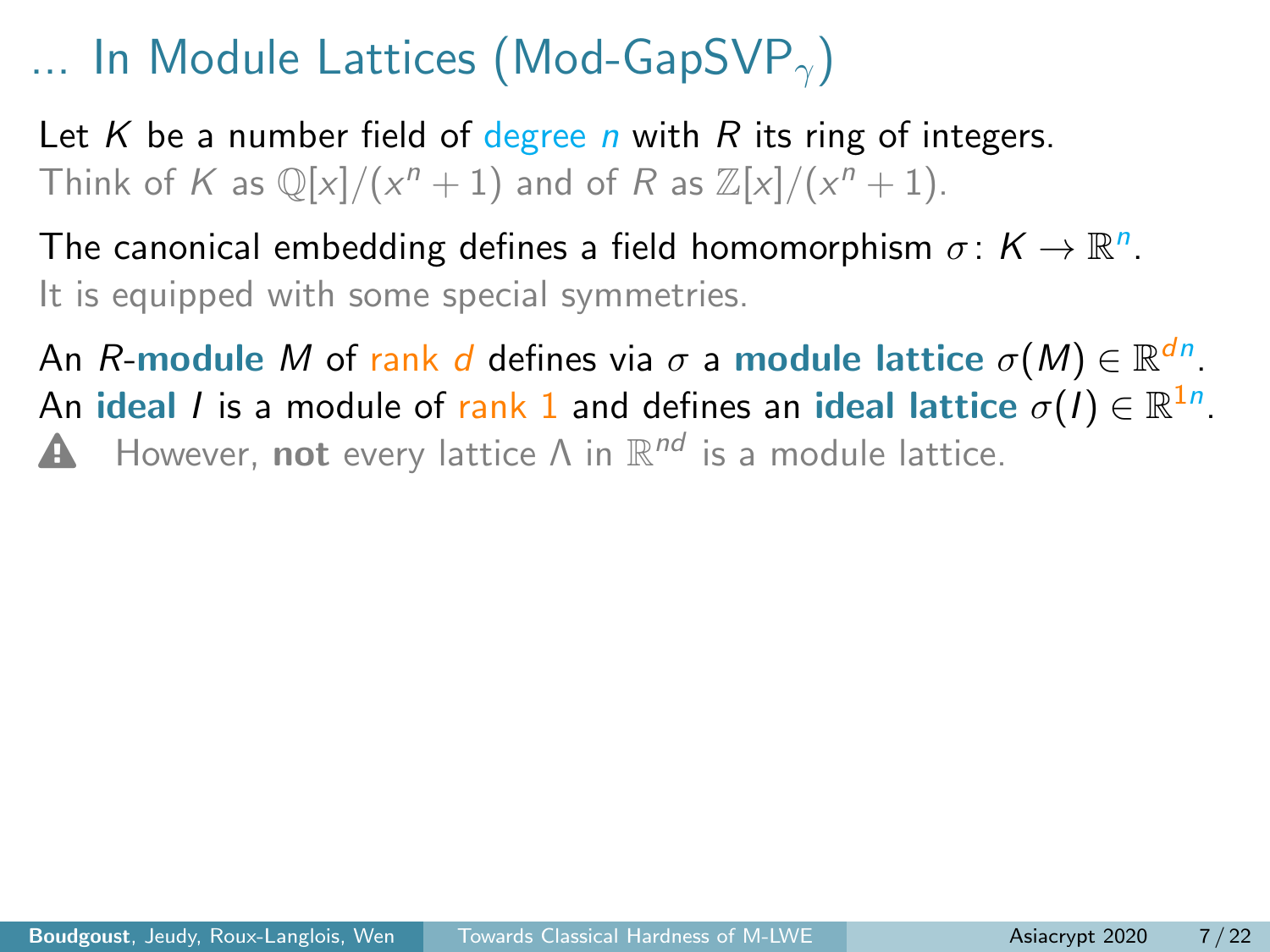Let K be a number field of degree n with R its ring of integers. Think of K as  $\mathbb{Q}[x]/(x^n + 1)$  and of R as  $\mathbb{Z}[x]/(x^n + 1)$ .

The canonical embedding defines a field homomorphism  $\sigma \colon K \to \mathbb{R}^n$ . It is equipped with some special symmetries.

An  $R\textrm{-module }M$  of  $\textrm{rank }d$  defines via  $\sigma$  a module lattice  $\sigma(M)\in \mathbb{R}^{dn}.$ An ideal  $I$  is a module of  $\mathsf{rank}\,1$  and defines an ideal lattice  $\sigma(I)\in\mathbb{R}^{1n}$ . **A** However, not every lattice  $\Lambda$  in  $\mathbb{R}^{nd}$  is a module lattice.

#### Problem (Mod-GapSVP<sub> $\gamma$ </sub>)

Let  $\gamma > 1$ . Given a module lattice  $\Lambda = \sigma(M)$  and a parameter  $\delta > 0$ . Distinguish whether

$$
\lambda_1(\Lambda) \leq \delta \quad \text{or} \quad \lambda_1(\Lambda) > \gamma \cdot \delta.
$$

If  $\lambda_1(\Lambda) \in (\delta, \gamma \cdot \delta]$ , any answer is correct.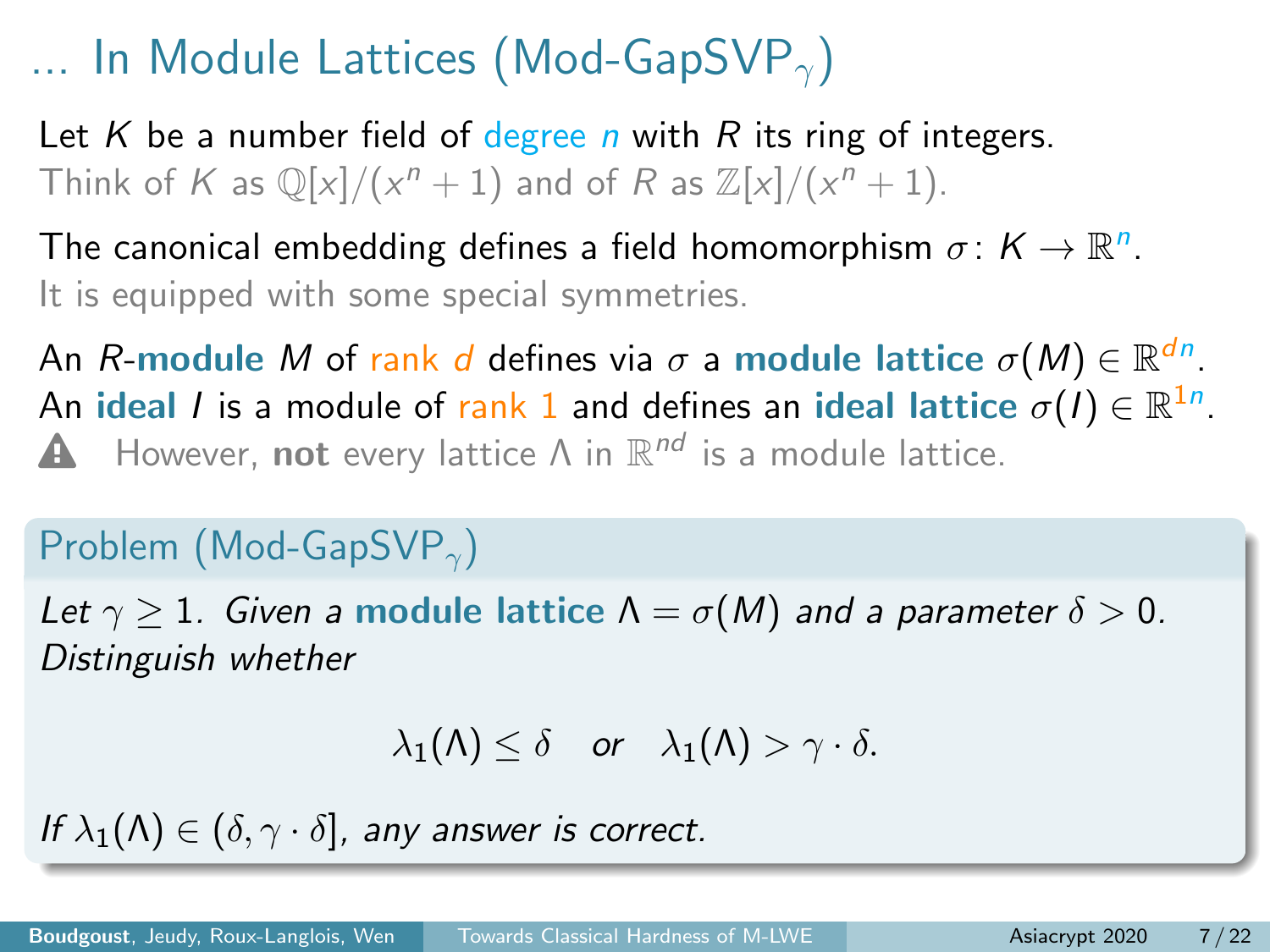# The Learning With Errors (LWE) Problem ...

Set  $\mathbb{Z}_q = \mathbb{Z}/q\mathbb{Z}$ .  $\mathsf{Given}\,\,\big|\mathsf{A}\big|\sim \mathsf{U}(\mathbb{Z}_q^{m\times d}),\,\,\big|\mathsf{b}\big|\in\mathbb{Z}_q^m,\,\,\mathsf{s}\,\sim \mathsf{U}(\mathbb{Z}_q^d)\,\,\mathsf{and}\,\,\big|\mathsf{e}\big|\sim \mathsf{D}_{\mathbb{Z}^m,\alpha}\,\,\mathsf{s.t.}$ 

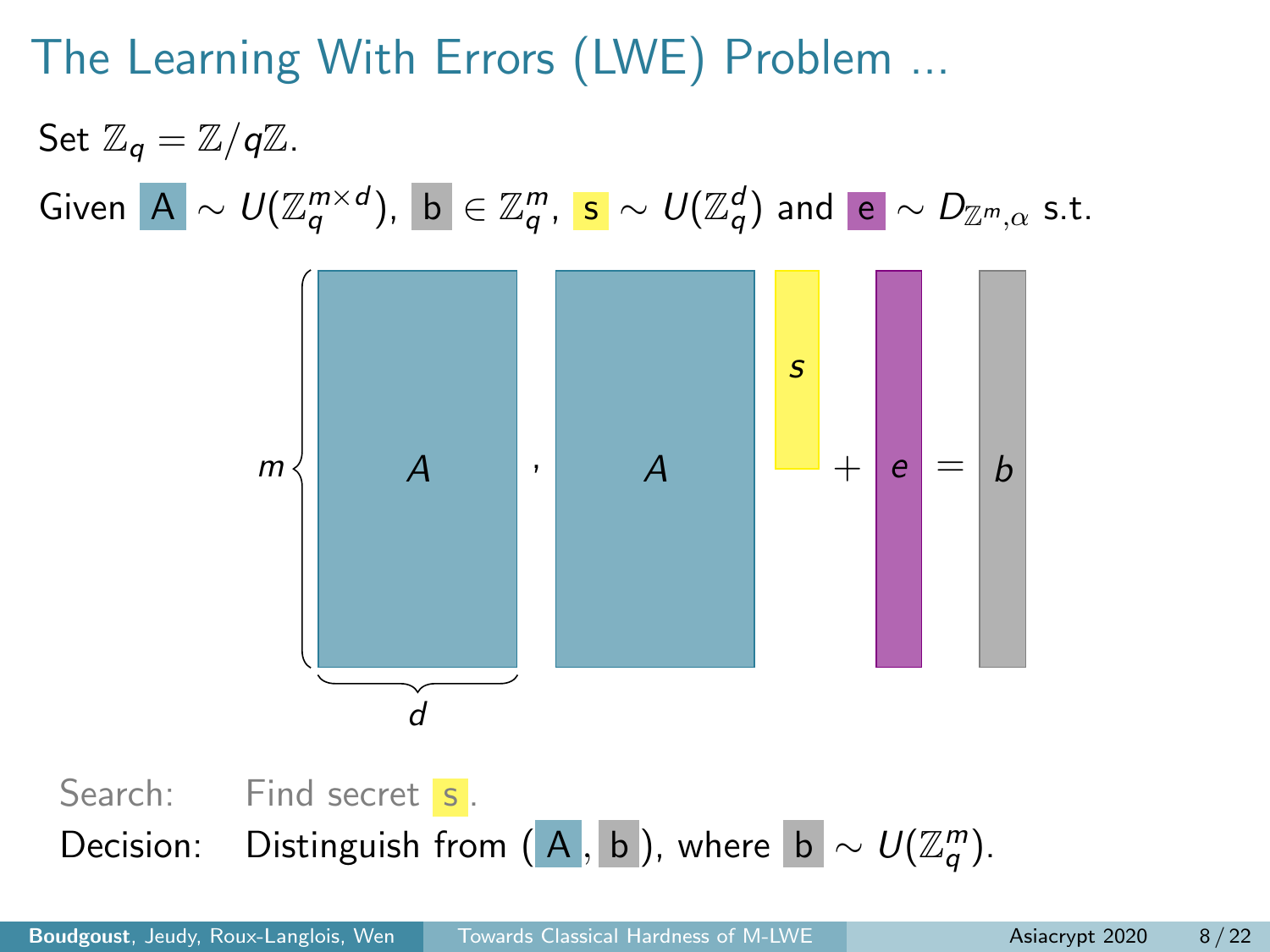Replace  $\mathbb Z$  by R, the ring of integers of some number field K of degree n. Set  $R_q = R/qR$ .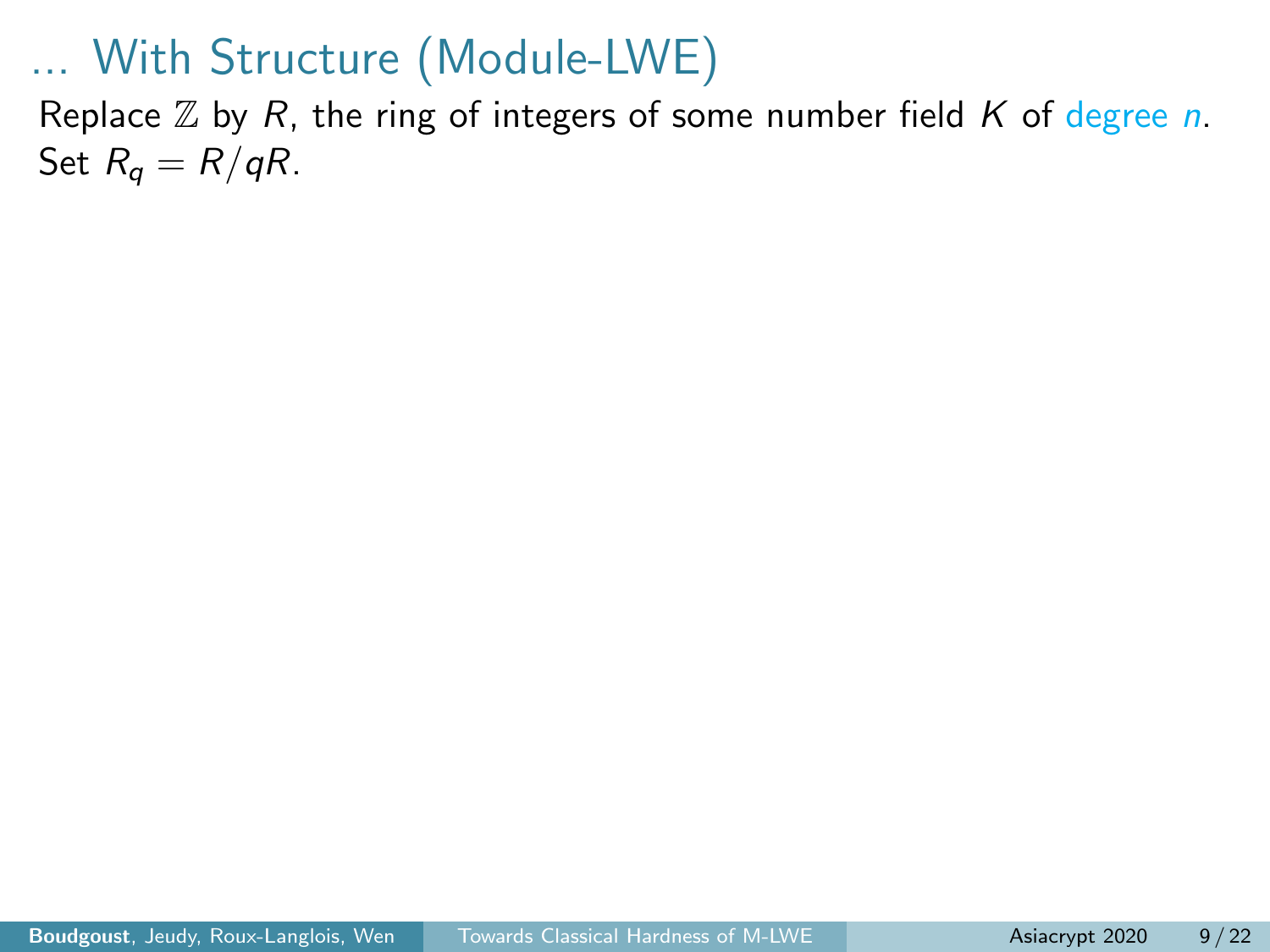Replace  $\mathbb Z$  by R, the ring of integers of some number field K of degree n. Set  $R_q = R/qR$ .

 $\mathsf{Given}\,\,\big|\mathsf{A}\big|\sim \mathsf{U}(\mathsf{R}_q^{m\times d}),\,\,\big|\mathsf{b}\big|\in\mathsf{R}_q^m,\,\,\mathsf{s}\,\sim \mathsf{U}(\mathsf{R}_q^d)\,\,\mathsf{and}\,\,\big|\mathsf{e}\big|\sim \mathsf{D}_{\mathsf{R}^m,\alpha}\,\,\mathsf{s.t.}$ 



Search: Find secret s. Decision: Distinguish from  $(A, b)$ , where  $|b| \sim U(R_q^m)$ .

**Boudgoust**, Jeudy, Roux-Langlois, Wen [Towards Classical Hardness of M-LWE](#page-0-0) **Asiacrypt 2020** 9/22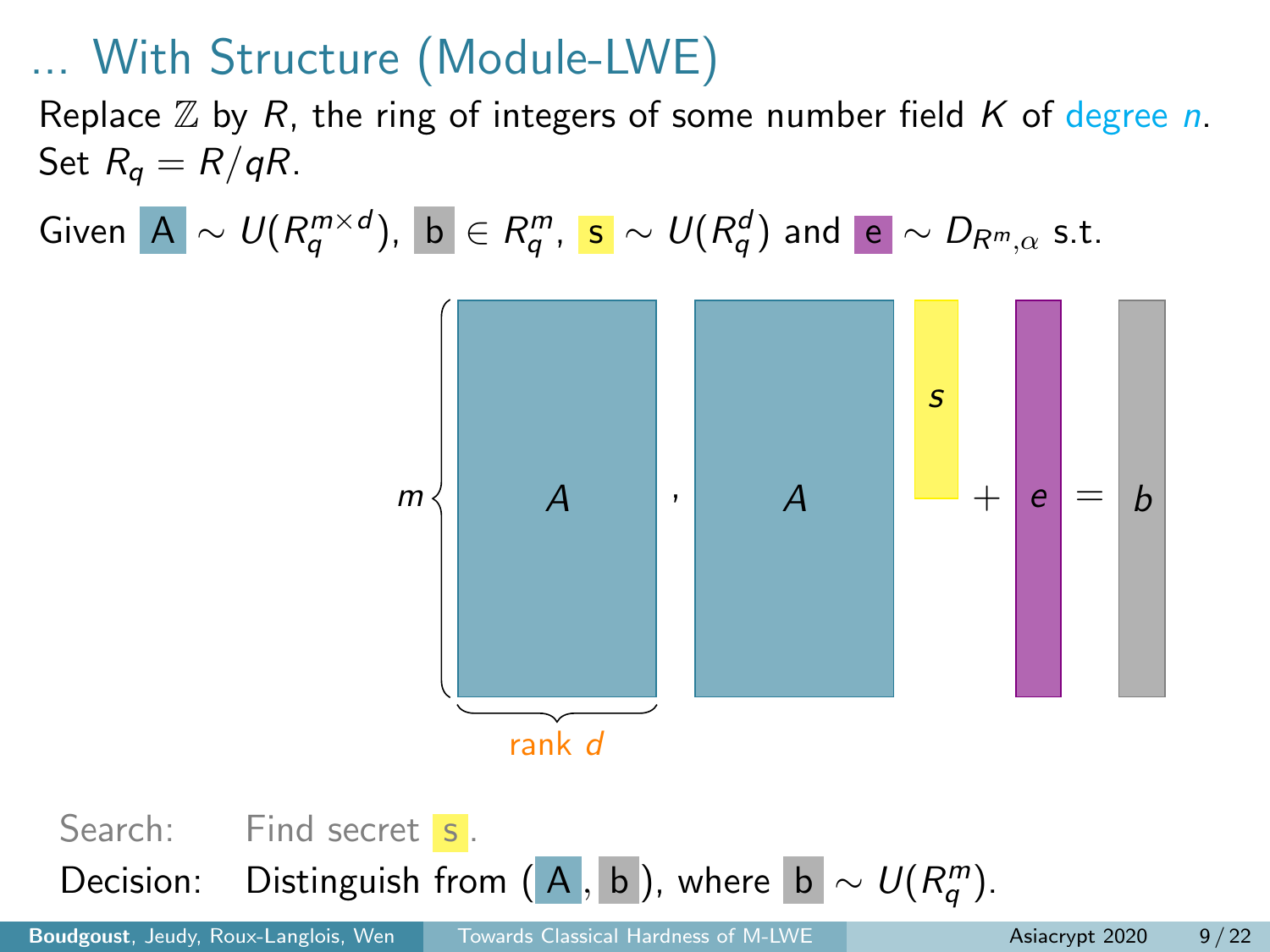Replace  $\mathbb Z$  by R, the ring of integers of some number field K of degree n. Set  $R_q = R/qR$ . For  $d = 1$ , we call this Ring-LWE.

 $\mathsf{Given}\,\,\big|\mathsf{A}\big|\sim \mathsf{U}(\mathsf{R}_q^{m\times d}),\,\,\big|\mathsf{b}\big|\in\mathsf{R}_q^m,\,\,\mathsf{s}\,\sim \mathsf{U}(\mathsf{R}_q^d)\,\,\mathsf{and}\,\,\big|\mathsf{e}\big|\sim \mathsf{D}_{\mathsf{R}^m,\alpha}\,\,\mathsf{s.t.}$ 



Search: Find secret s. Decision: Distinguish from  $(\overline{A}, \overline{b})$ , where  $|\overline{b}| \sim U(R_q^m)$ .

**Boudgoust**, Jeudy, Roux-Langlois, Wen [Towards Classical Hardness of M-LWE](#page-0-0) **Asiacrypt 2020** 9/22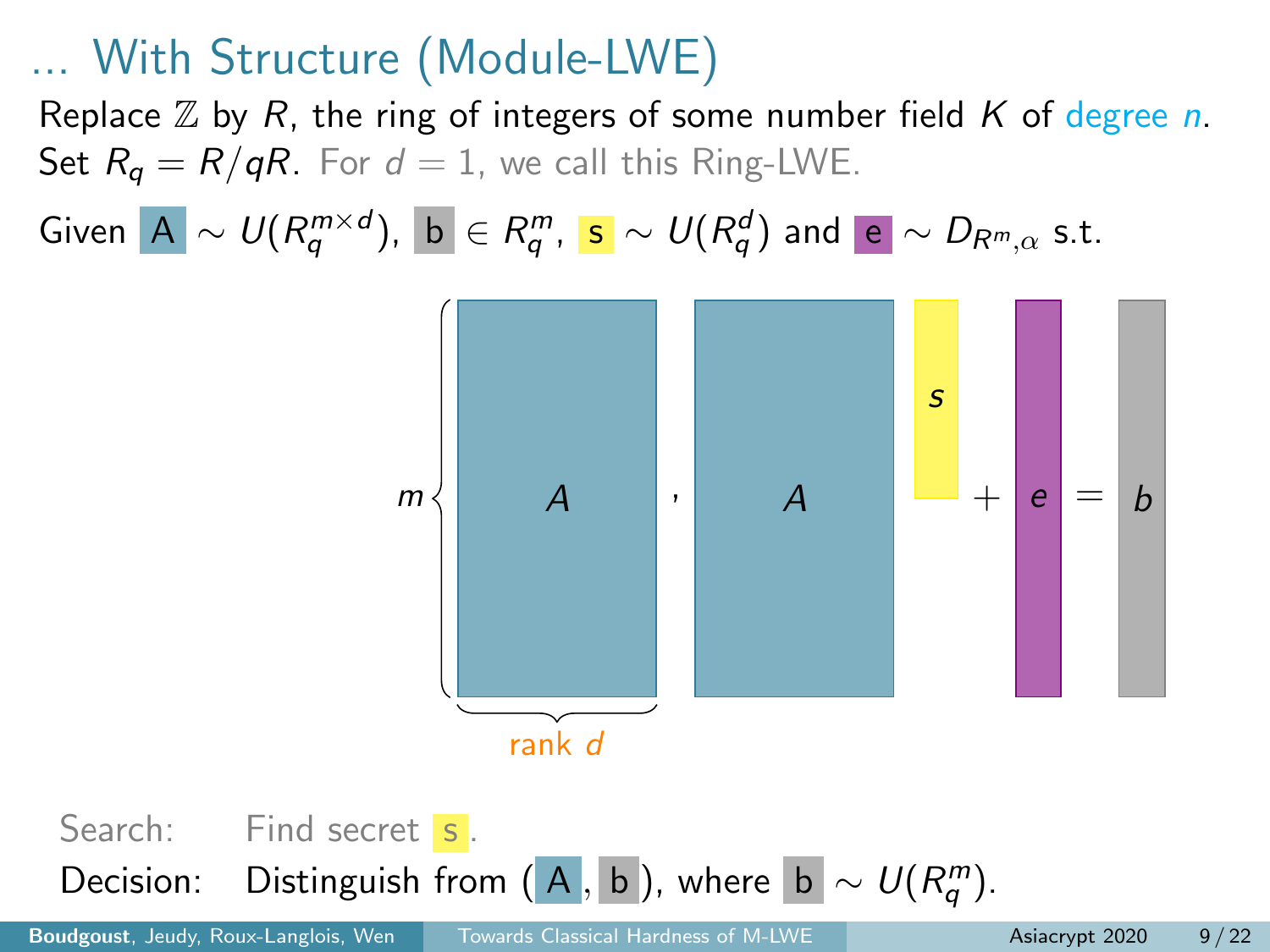Replace  $\mathbb Z$  by R, the ring of integers of some number field K of degree n. Set  $R_q = R/qR$ . For  $d = 1$ , we call this Ring-LWE.

 $\mathsf{Given}\,\,\big|\mathsf{A}\big|\sim \mathsf{U}(\mathsf{R}_q^{m\times d}),\,\,\big|\mathsf{b}\big|\in\mathsf{R}_q^m,\,\,\mathsf{s}\,\sim \mathsf{U}(\mathsf{R}_q^d)\,\,\mathsf{and}\,\,\big|\mathsf{e}\big|\sim \mathsf{D}_{\mathsf{R}^m,\alpha}\,\,\mathsf{s.t.}$ 



Search: Find secret s. Decision: Distinguish from  $(\overline{A}, \overline{b})$ , where  $|\overline{b}| \sim U(R_q^m)$ .

**Boudgoust**, Jeudy, Roux-Langlois, Wen [Towards Classical Hardness of M-LWE](#page-0-0) **Asiacrypt 2020** 9/22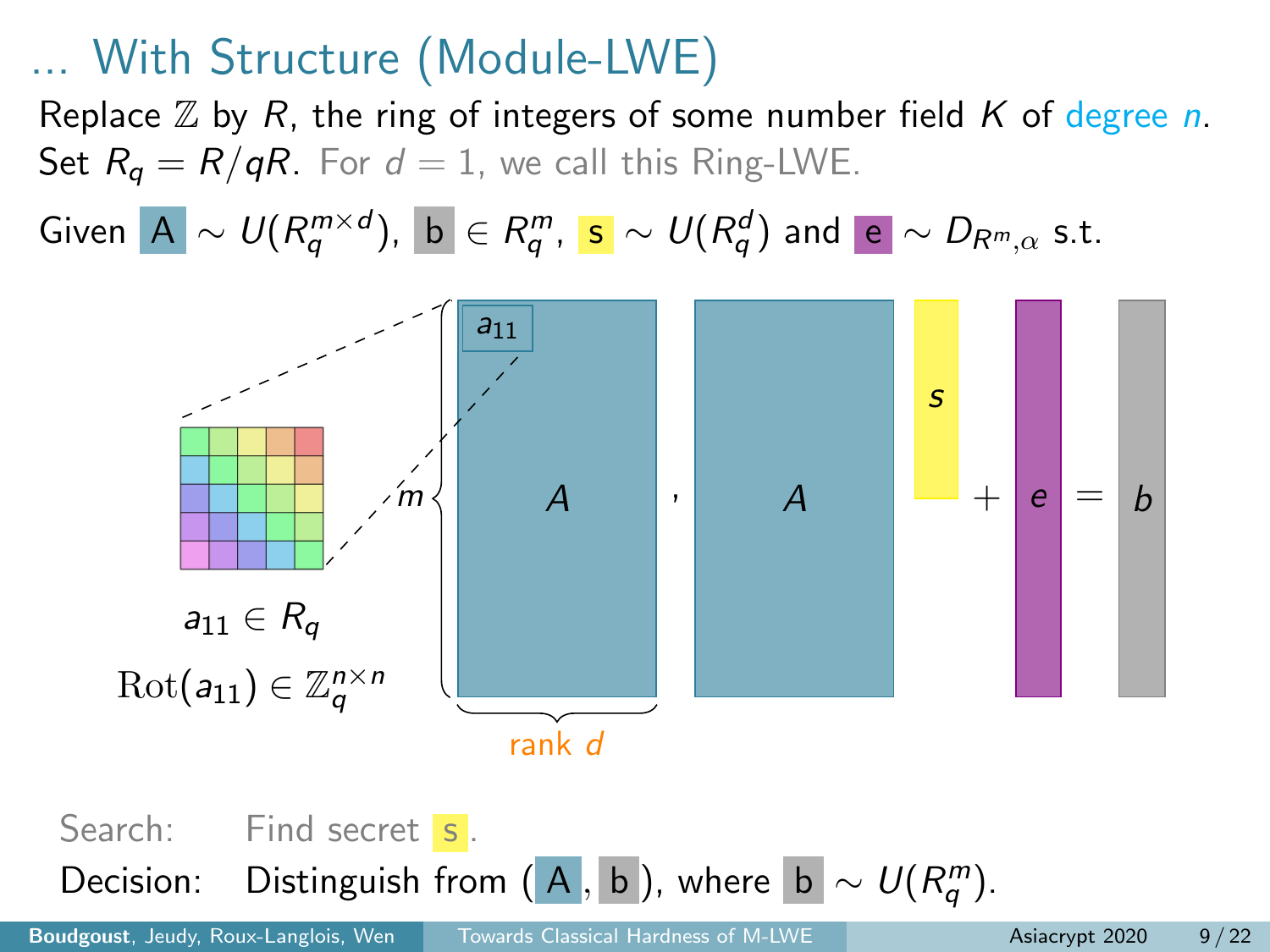### <span id="page-23-0"></span>**Overview**







#### **[Open Questions](#page-48-0)**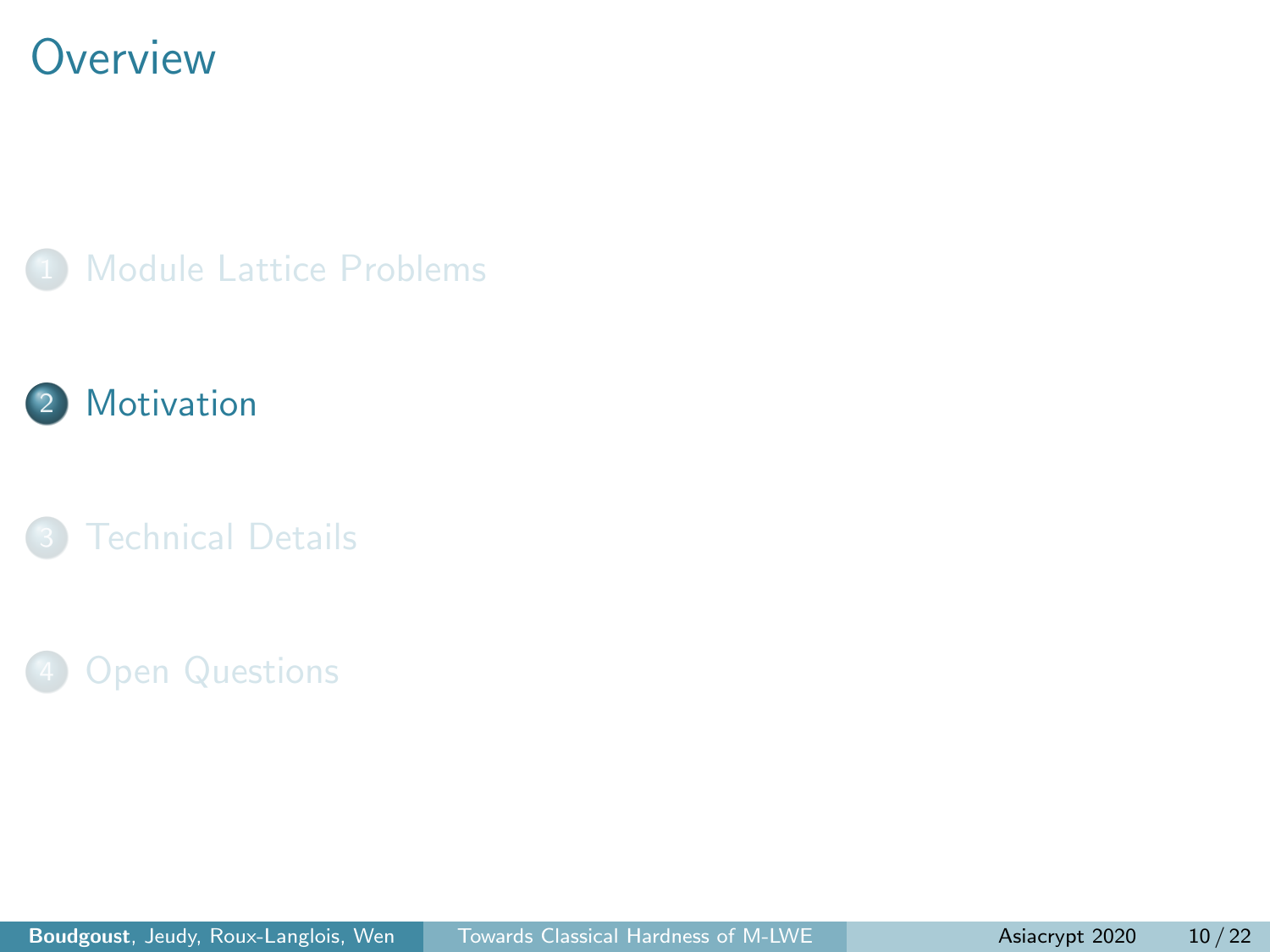# Motivation: What we know for LWE



• [\[Reg05\]](#page-52-1): quantum reduction, LWE modulus  $q$  is poly-large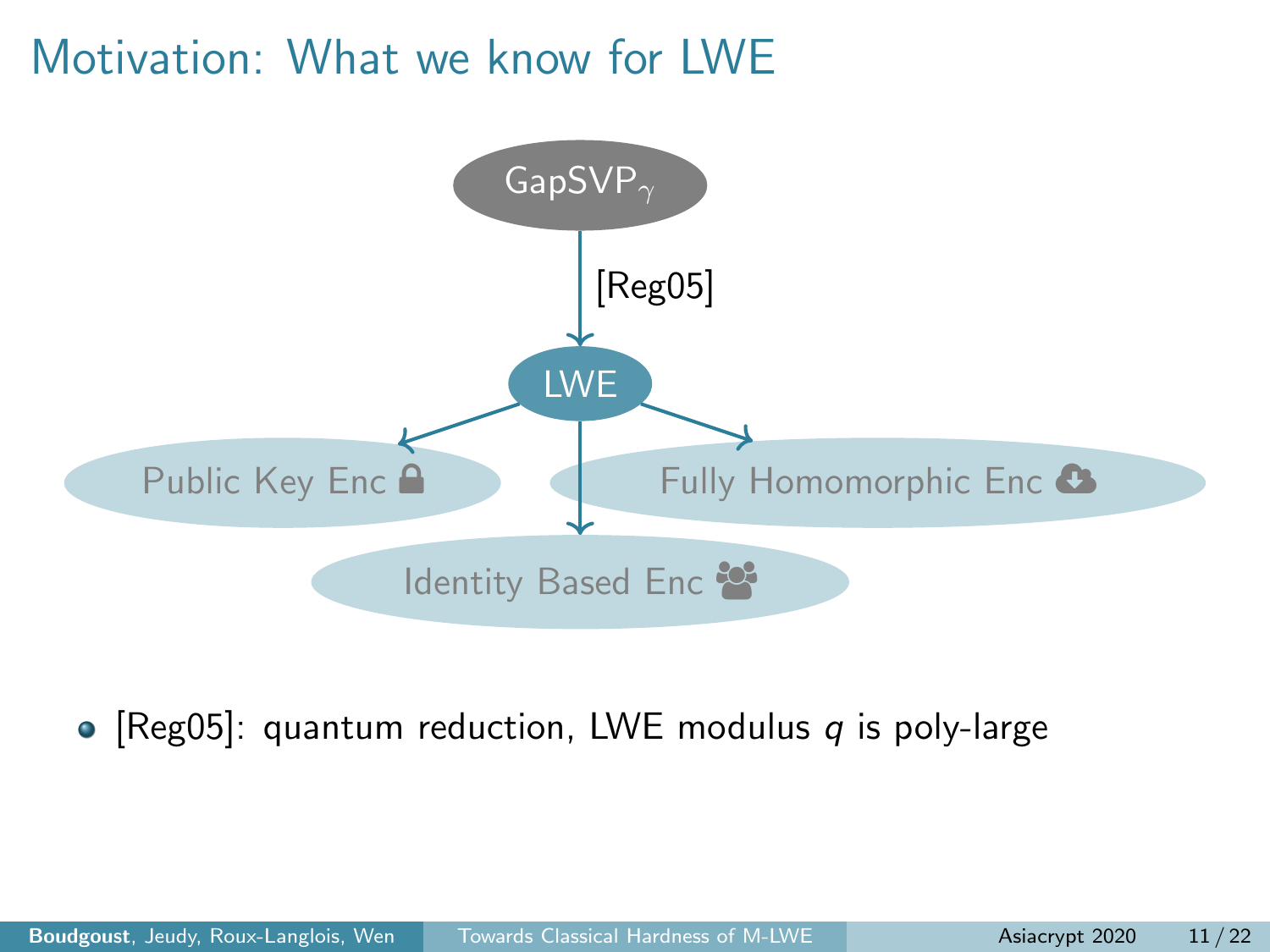# Motivation: What we know for LWE



- [\[Reg05\]](#page-52-1): quantum reduction, LWE modulus q is poly-large
- [\[Pei09\]](#page-52-2): classical reduction, LWE modulus q is exp-large
- [\[BLP](#page-51-0)<sup>+</sup>13]: classical reduction and LWE modulus q is poly-large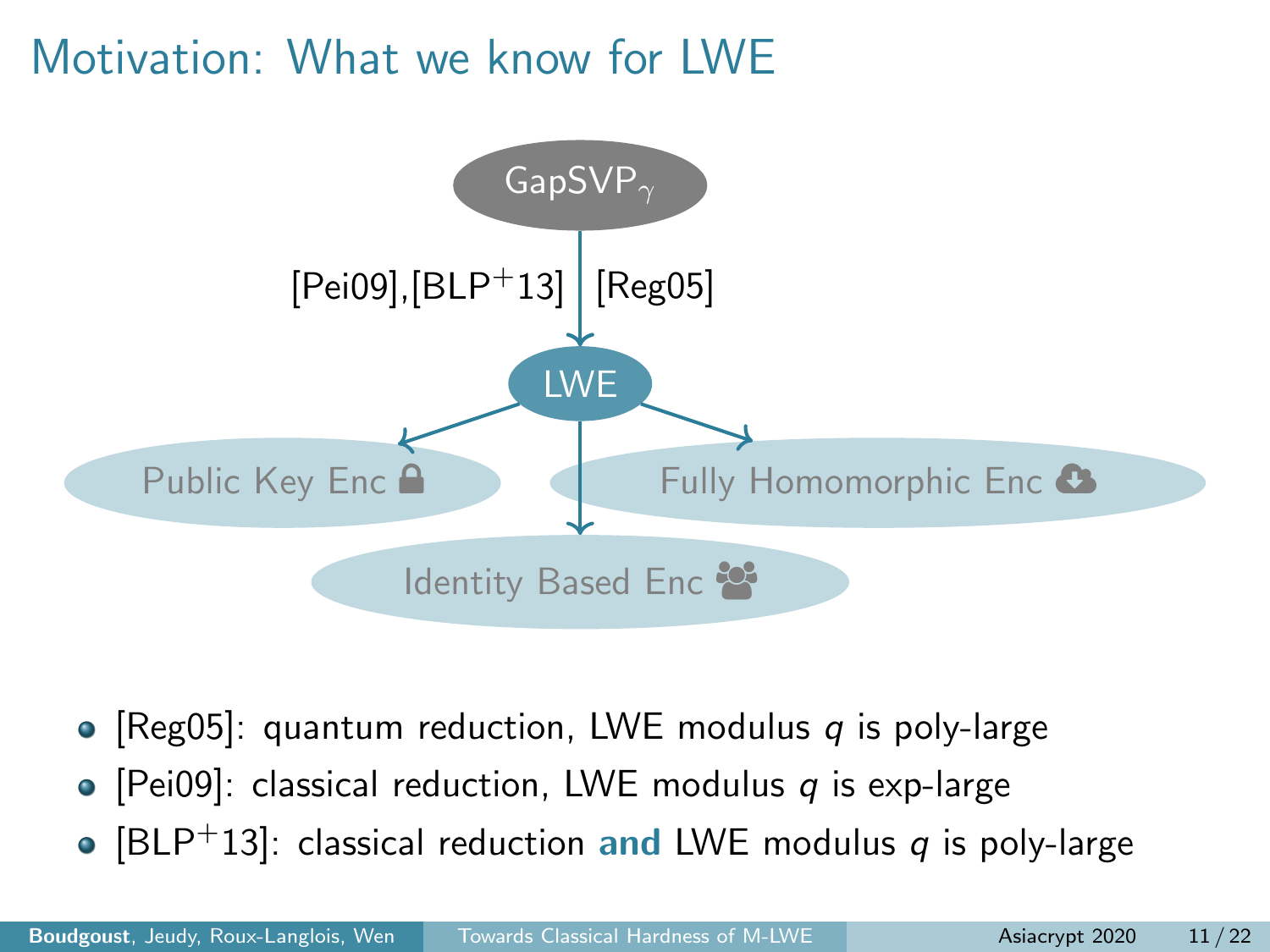

• [\[LS15\]](#page-52-3): quantum reduction, modulus  $q$  is poly-large, any rank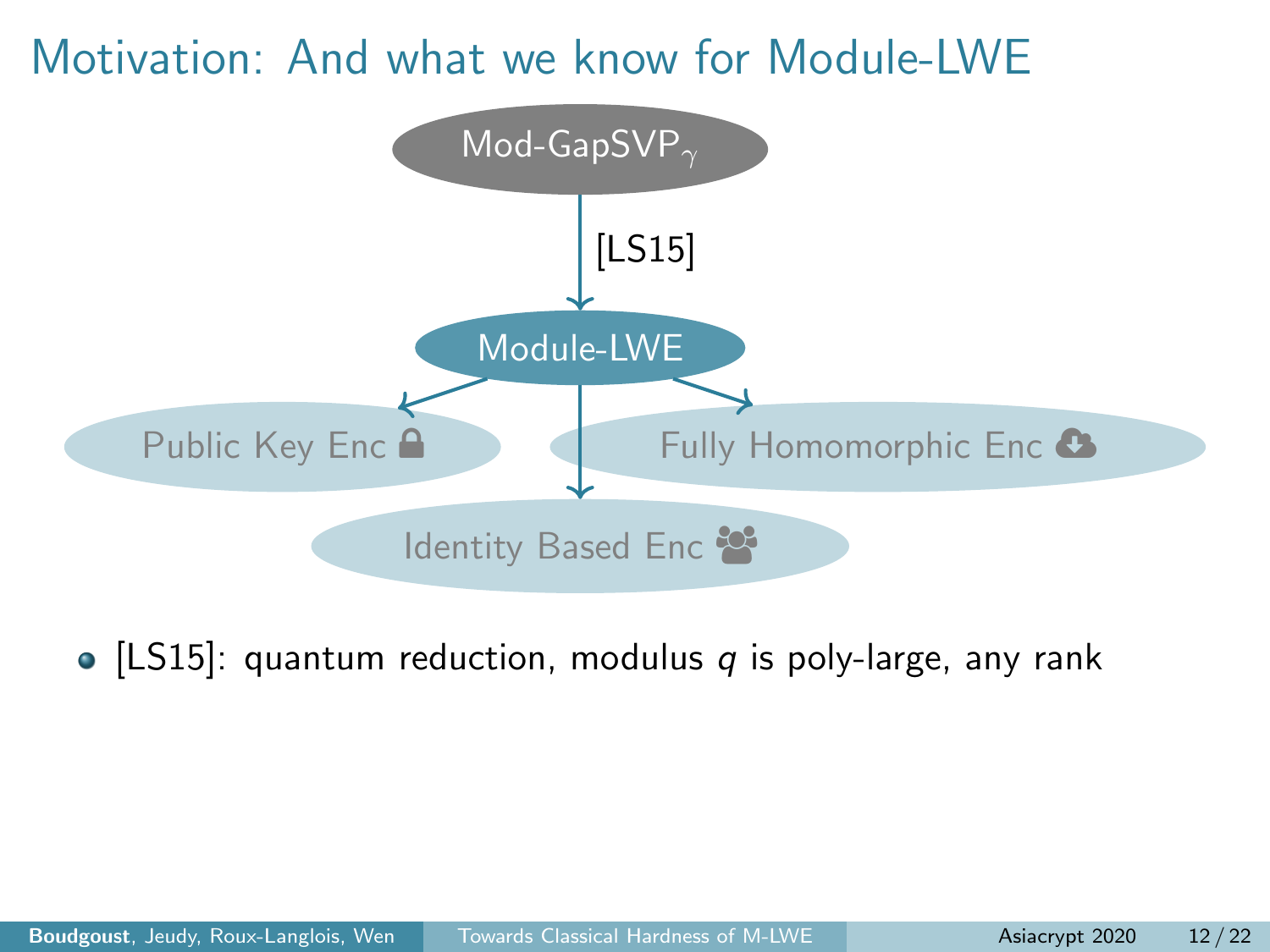

• [\[LS15\]](#page-52-3): quantum reduction, modulus  $q$  is poly-large, any rank Folklore: adapting [\[Pei09\]](#page-52-2) gives classical reduction, for any rank, **but** modulus  $q$  is exp-large, and only search variant  $\triangle$  No search-to-decision reduction for exp-large modulus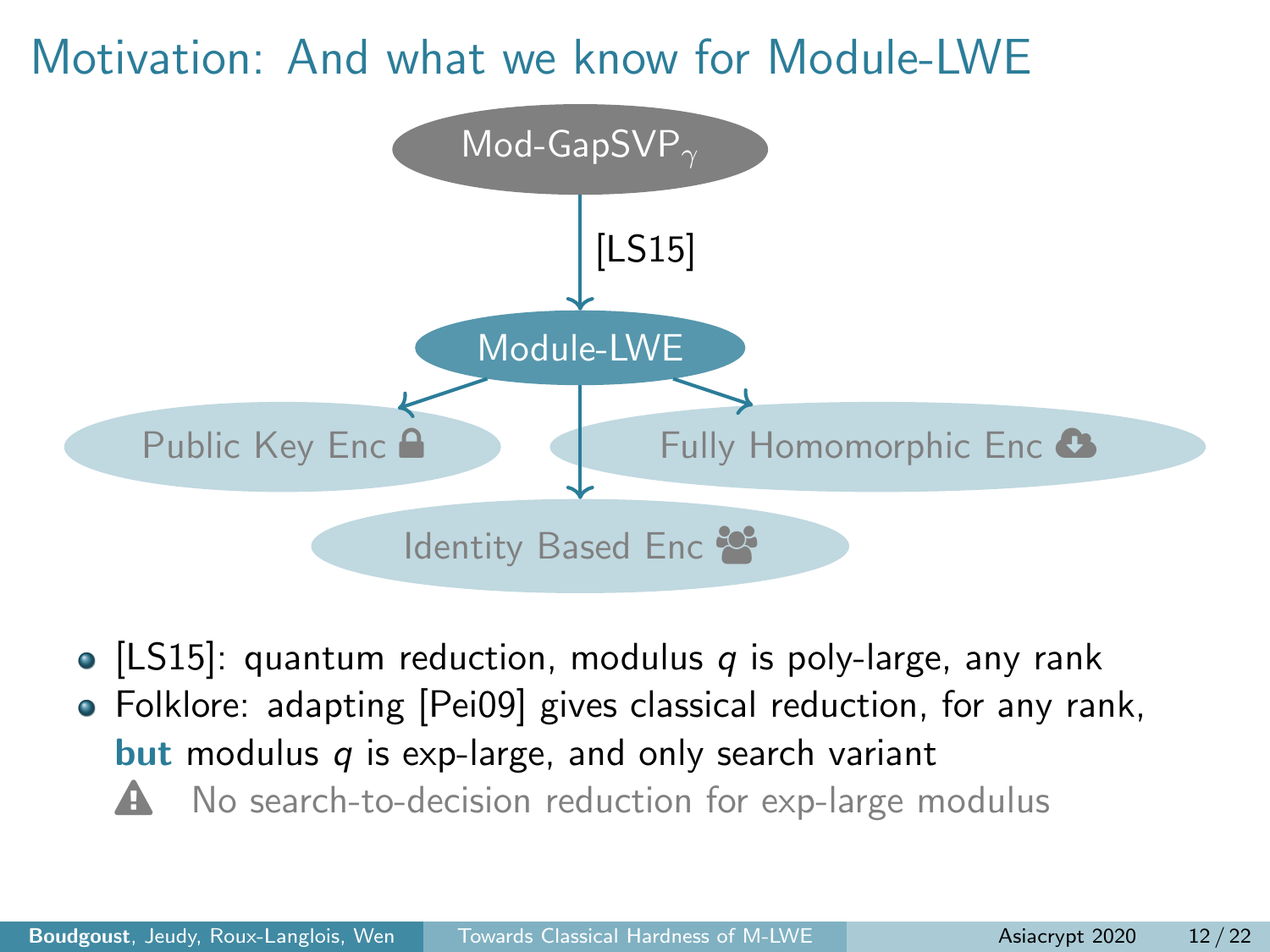

- [\[LS15\]](#page-52-3): quantum reduction, modulus  $q$  is poly-large, any rank
- Folklore: adapting [\[Pei09\]](#page-52-2) gives classical reduction, for any rank, **but** modulus  $q$  is exp-large, and only search variant
	- $\triangle$  No search-to-decision reduction for exp-large modulus
- **Our work:** classical and modulus is poly-large and decisional, but rank linear

**Boudgoust**, Jeudy, Roux-Langlois, Wen [Towards Classical Hardness of M-LWE](#page-0-0) **Asiacrypt 2020** 12/22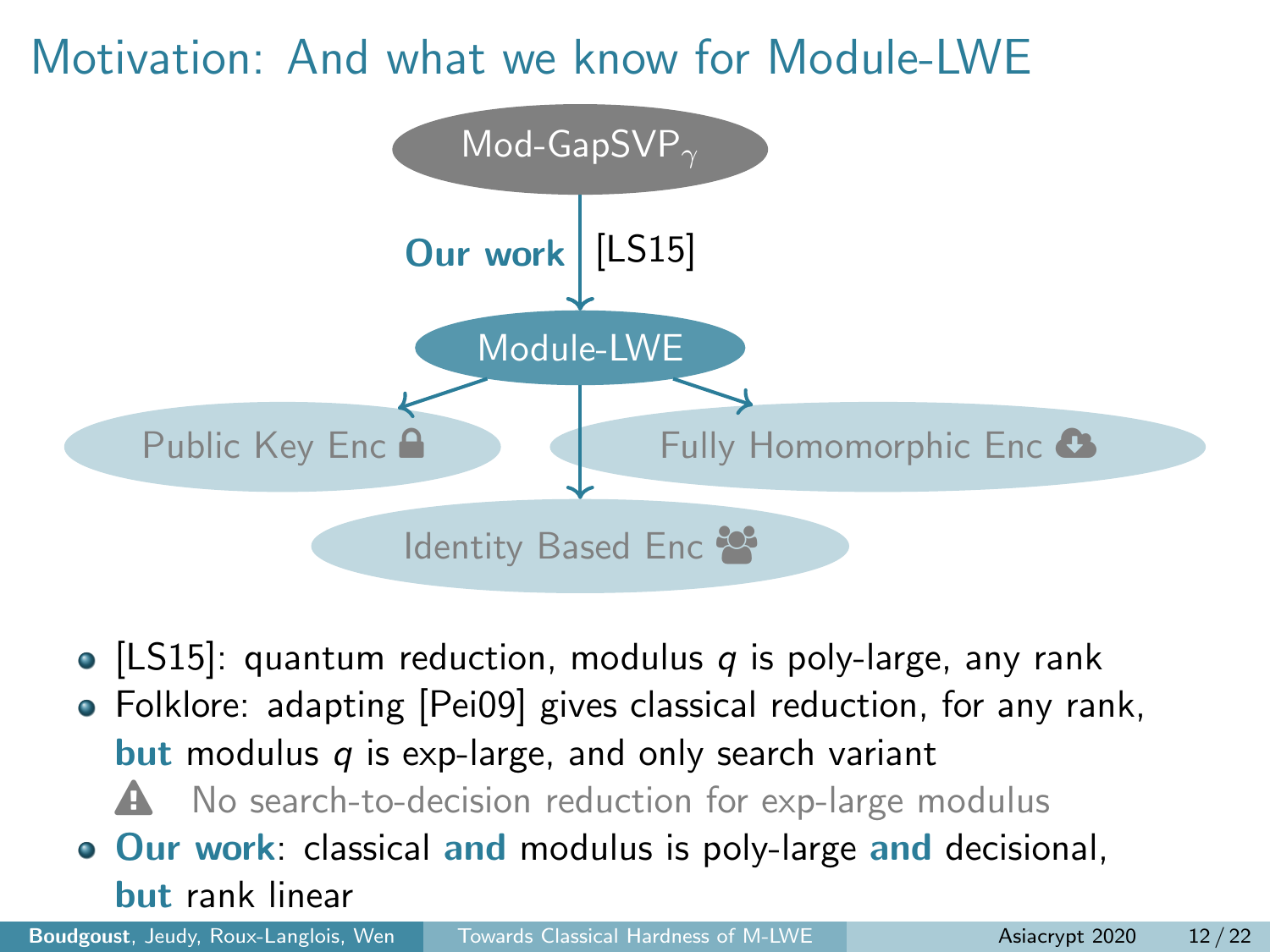# Why do we care?

Multiple third-round candidates for the NIST standardization process are based on Module-LWE (and variants)

Public Key Encryption **A** 

- Crystals-Kyber: Module-LWE
- Saber: Module-LWR (deterministic variant)

Digital Signature

Crystals-Dilithium: Module-LWE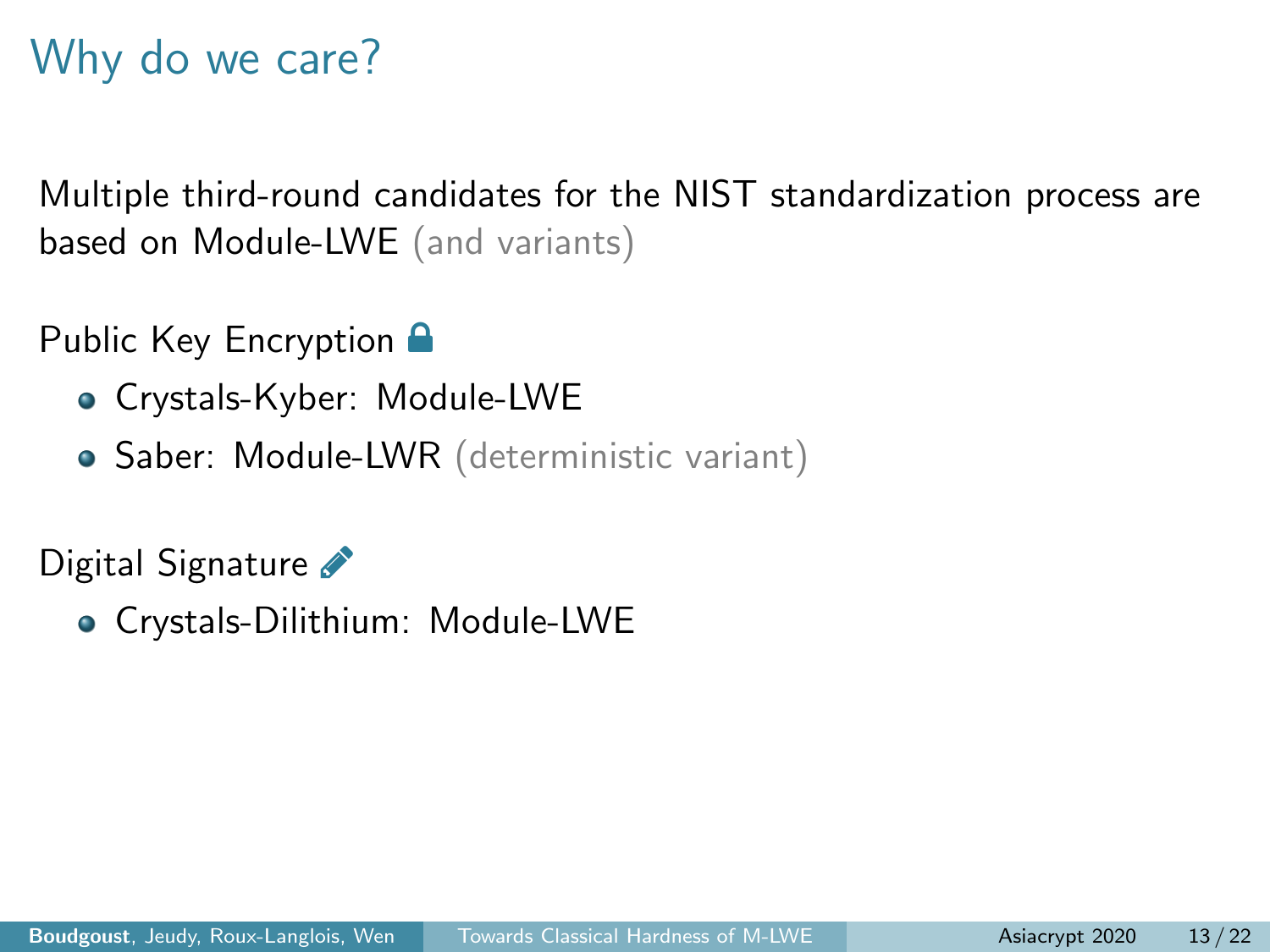# Why do we care?

Multiple third-round candidates for the NIST standardization process are based on Module-LWE (and variants)

Public Key Encryption **A** 

- Crystals-Kyber: Module-LWE
- Saber: Module-LWR (deterministic variant)

Digital Signature

Crystals-Dilithium: Module-LWE

However, they only require very small ranks, between 2 and 5, much smaller than *n*.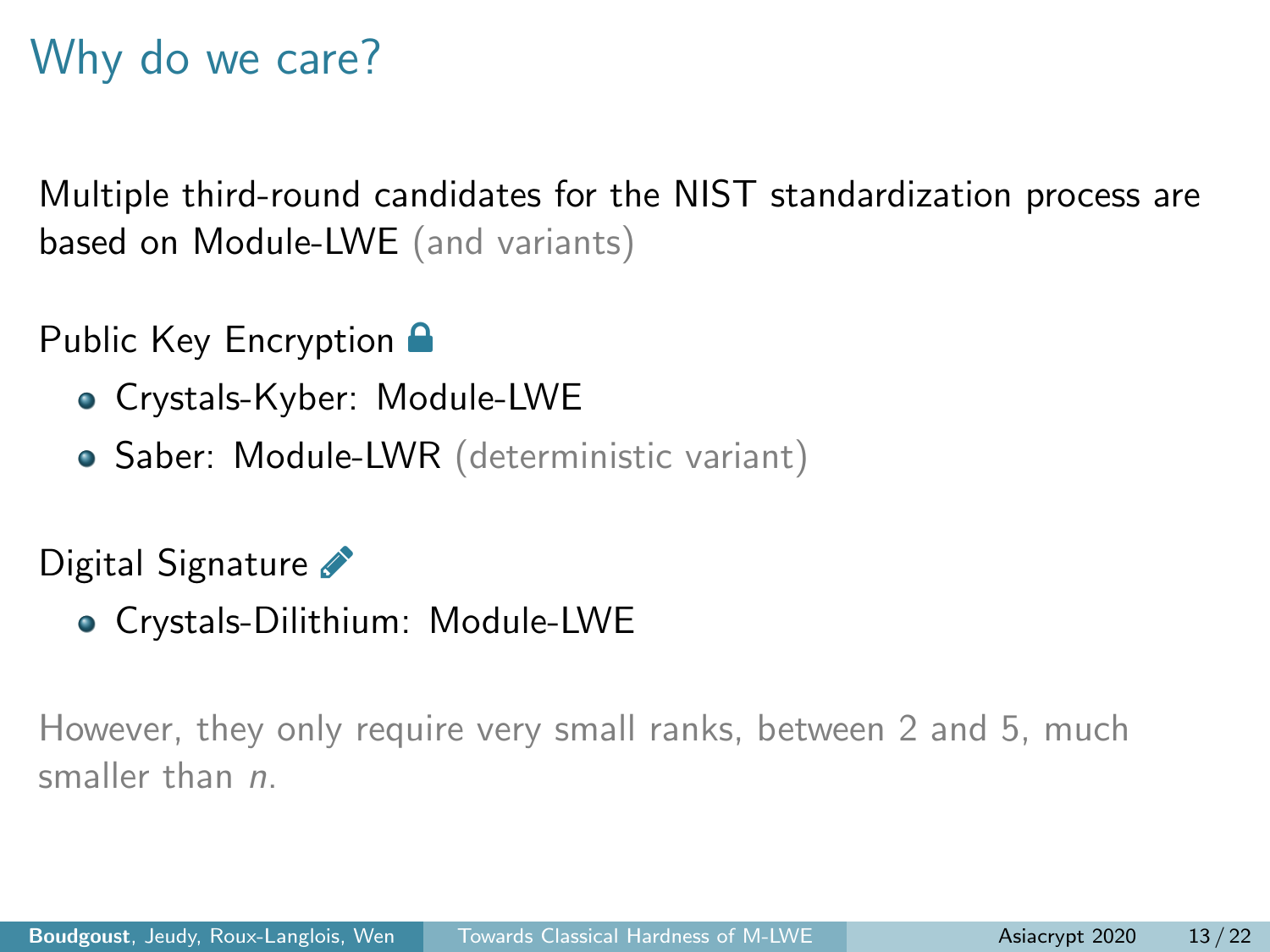### <span id="page-31-0"></span>**Overview**







#### **[Open Questions](#page-48-0)**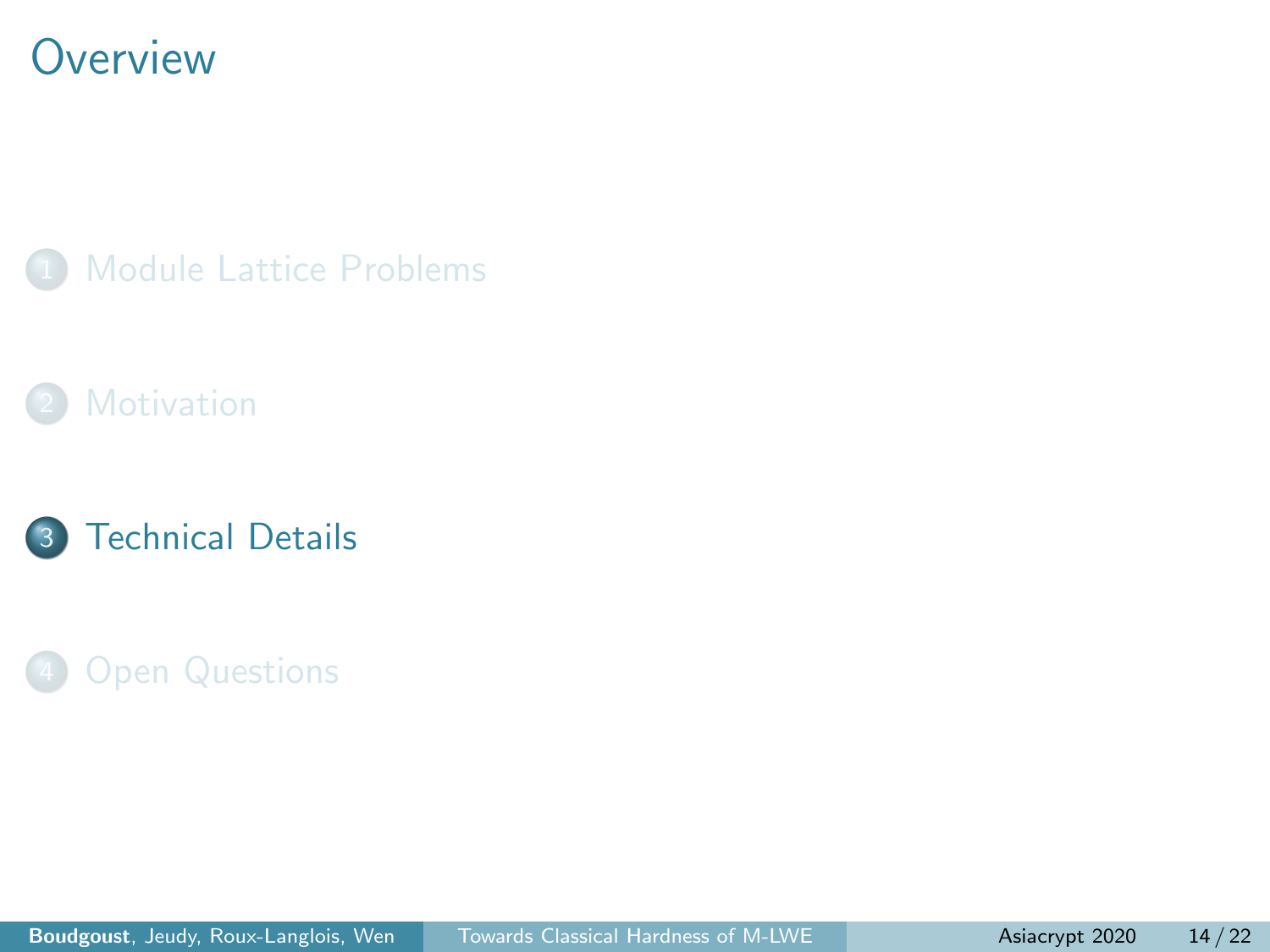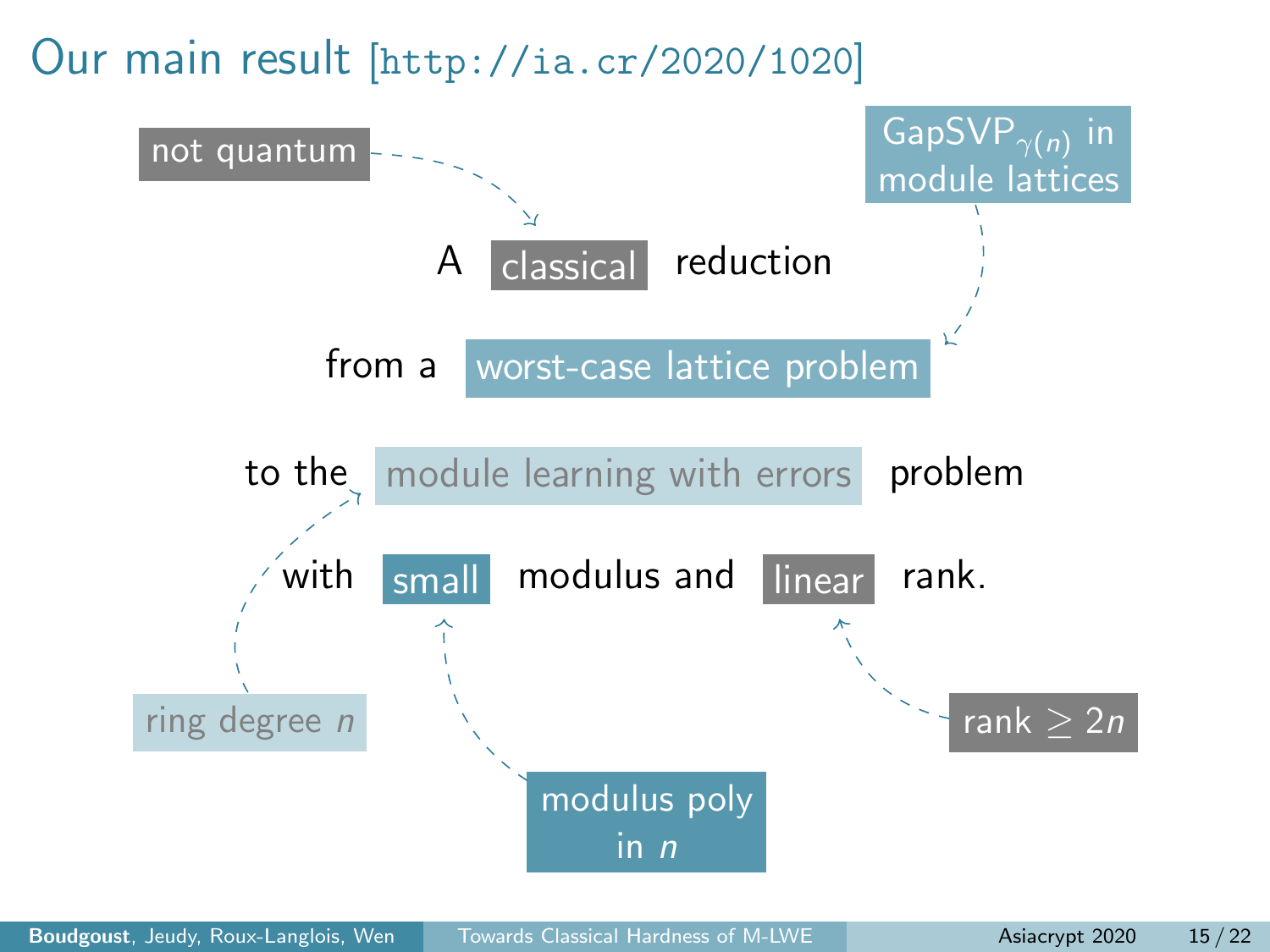- Step 1: Classical reduction from Mod-GapSVP<sub> $\gamma$ </sub> to decisional Module-LWE with exp-large modulus
	- **8** Adapting and merging module variants of [\[Pei09\]](#page-52-2) (classical) and [\[PRS17\]](#page-52-4) (decisional), using the Oracle Hidden Center Problem.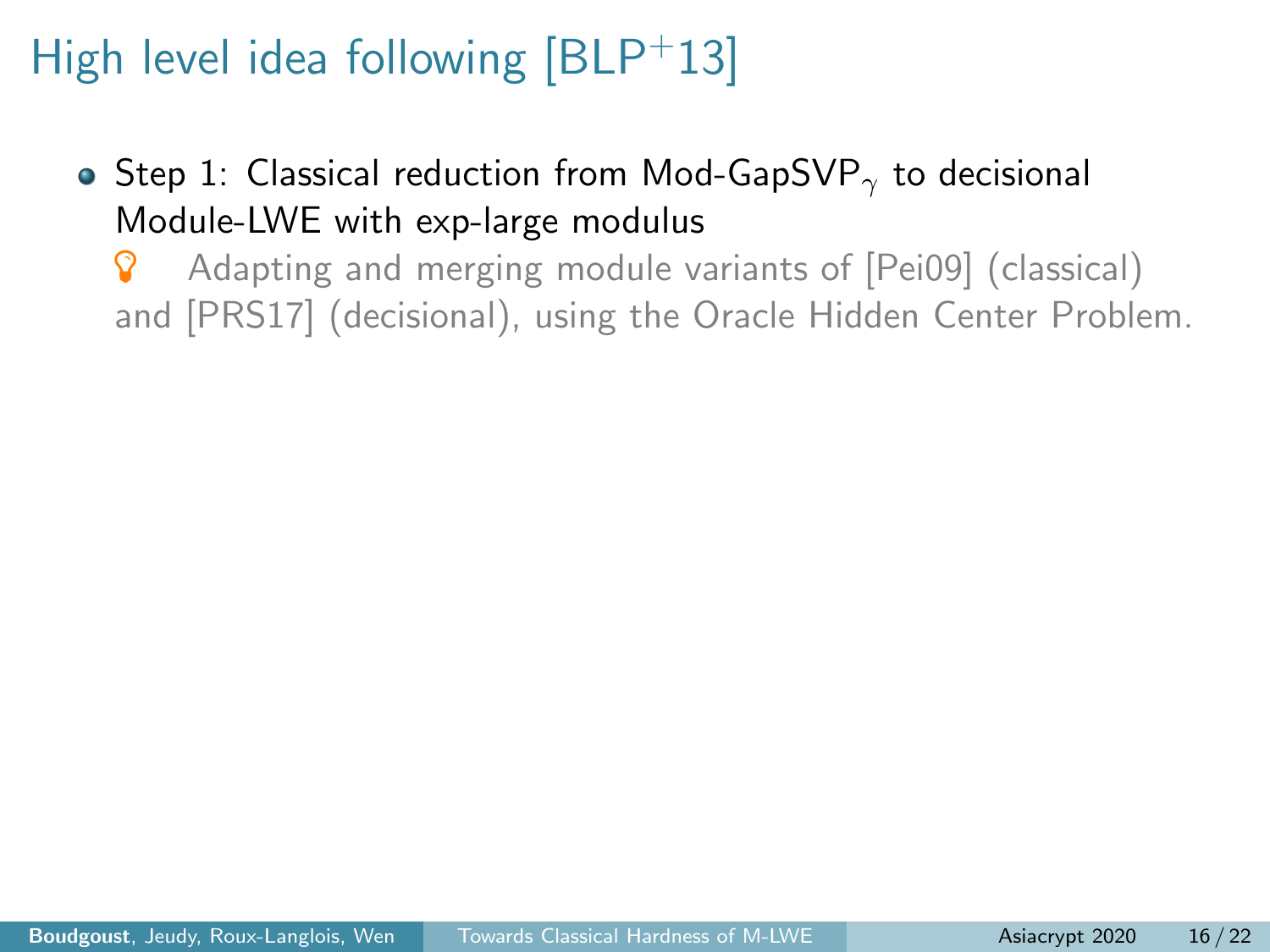• Step 1: Classical reduction from Mod-GapSVP<sub> $\gamma$ </sub> to decisional Module-LWE with exp-large modulus

**8** Adapting and merging module variants of [\[Pei09\]](#page-52-2) (classical) and [\[PRS17\]](#page-52-4) (decisional), using the Oracle Hidden Center Problem.

• Step 2: Reduction from decisional Module-LWE and search Module-LWE to search Module-LWE with binary secret

 Trivial decision-to-search reduction, intelligent noise flooding applied to LWE-analogue  $GKPV10$ , much simpler than  $BLP<sup>+</sup>13$ .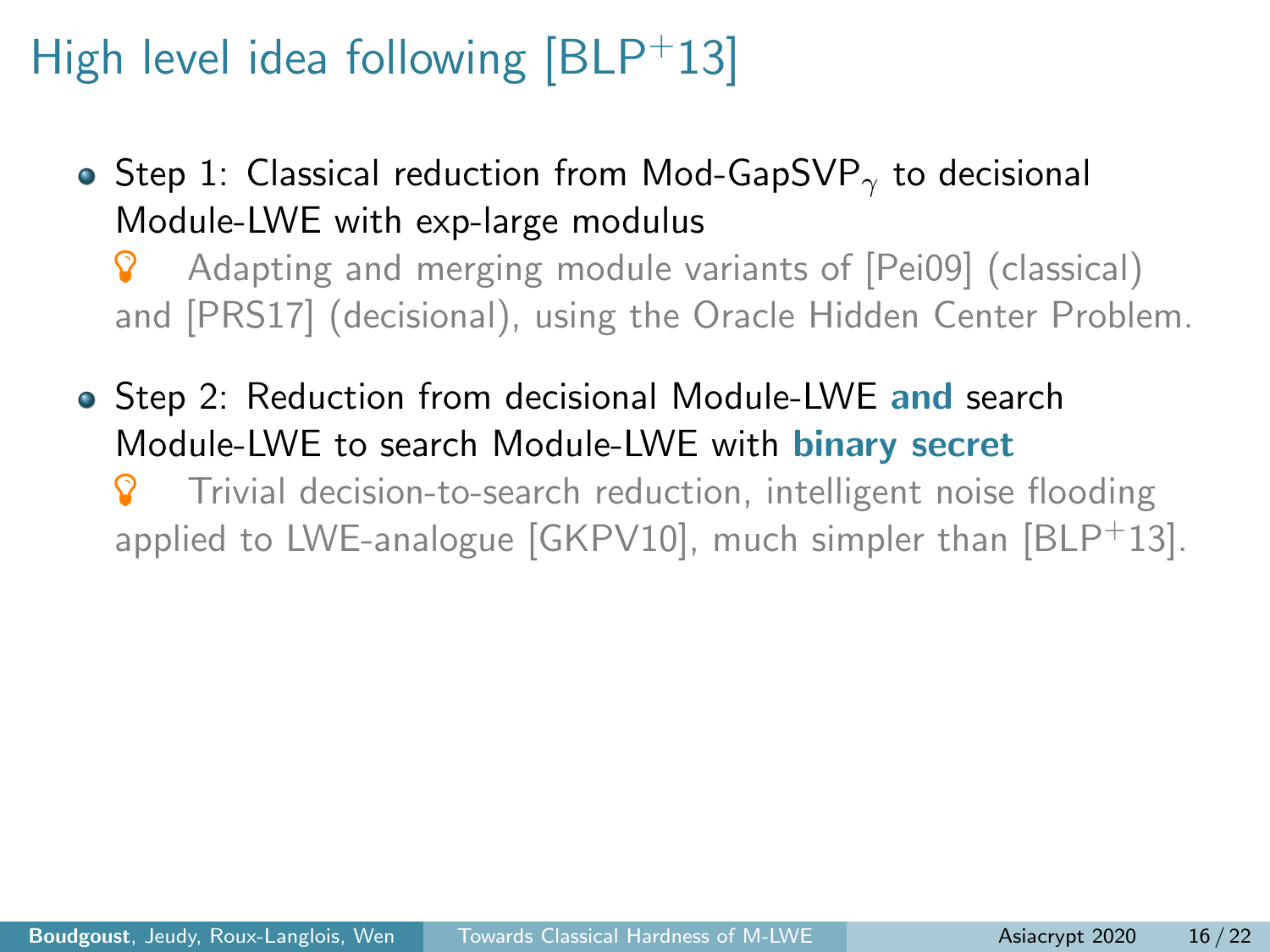- Step 1: Classical reduction from Mod-GapSVP<sub> $\gamma$ </sub> to decisional Module-LWE with exp-large modulus
	- **8** Adapting and merging module variants of [\[Pei09\]](#page-52-2) (classical) and [\[PRS17\]](#page-52-4) (decisional), using the Oracle Hidden Center Problem.
- Step 2: Reduction from decisional Module-LWE and search Module-LWE to search Module-LWE with binary secret Trivial decision-to-search reduction, intelligent noise flooding applied to LWE-analogue  $[GKPV10]$ , much simpler than  $[BLP<sup>+</sup>13]$  $[BLP<sup>+</sup>13]$ .
- Step 3: Modulus reduction from exp-large to poly-large modulus for Module-LWE with binary secret
	- Using [\[AD17\]](#page-51-2), computing bounds on singular values of rotation matrix, loss in the reduction depends on the norm of the secret.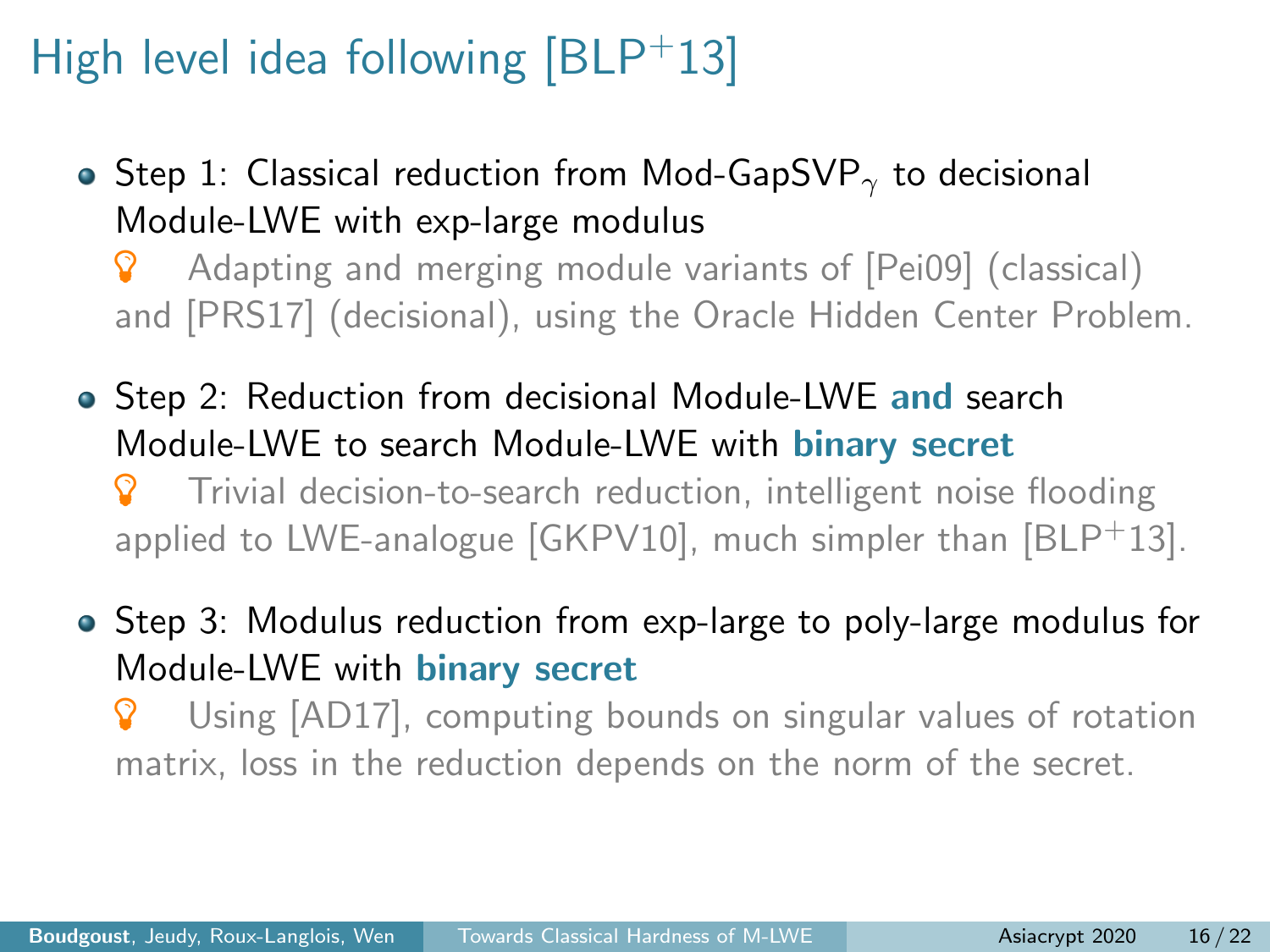- Step 1: Classical reduction from Mod-GapSVP<sub> $\gamma$ </sub> to decisional Module-LWE with exp-large modulus
	- **8** Adapting and merging module variants of [\[Pei09\]](#page-52-2) (classical) and [\[PRS17\]](#page-52-4) (decisional), using the Oracle Hidden Center Problem.
- Step 2: Reduction from decisional Module-LWE and search Module-LWE to search Module-LWE with binary secret Trivial decision-to-search reduction, intelligent noise flooding applied to LWE-analogue  $[GKPV10]$ , much simpler than  $[BLP<sup>+</sup>13]$  $[BLP<sup>+</sup>13]$ .
- Step 3: Modulus reduction from exp-large to poly-large modulus for Module-LWE with binary secret
	- Using [\[AD17\]](#page-51-2), computing bounds on singular values of rotation matrix, loss in the reduction depends on the norm of the secret.

Today: We will only see Step 2.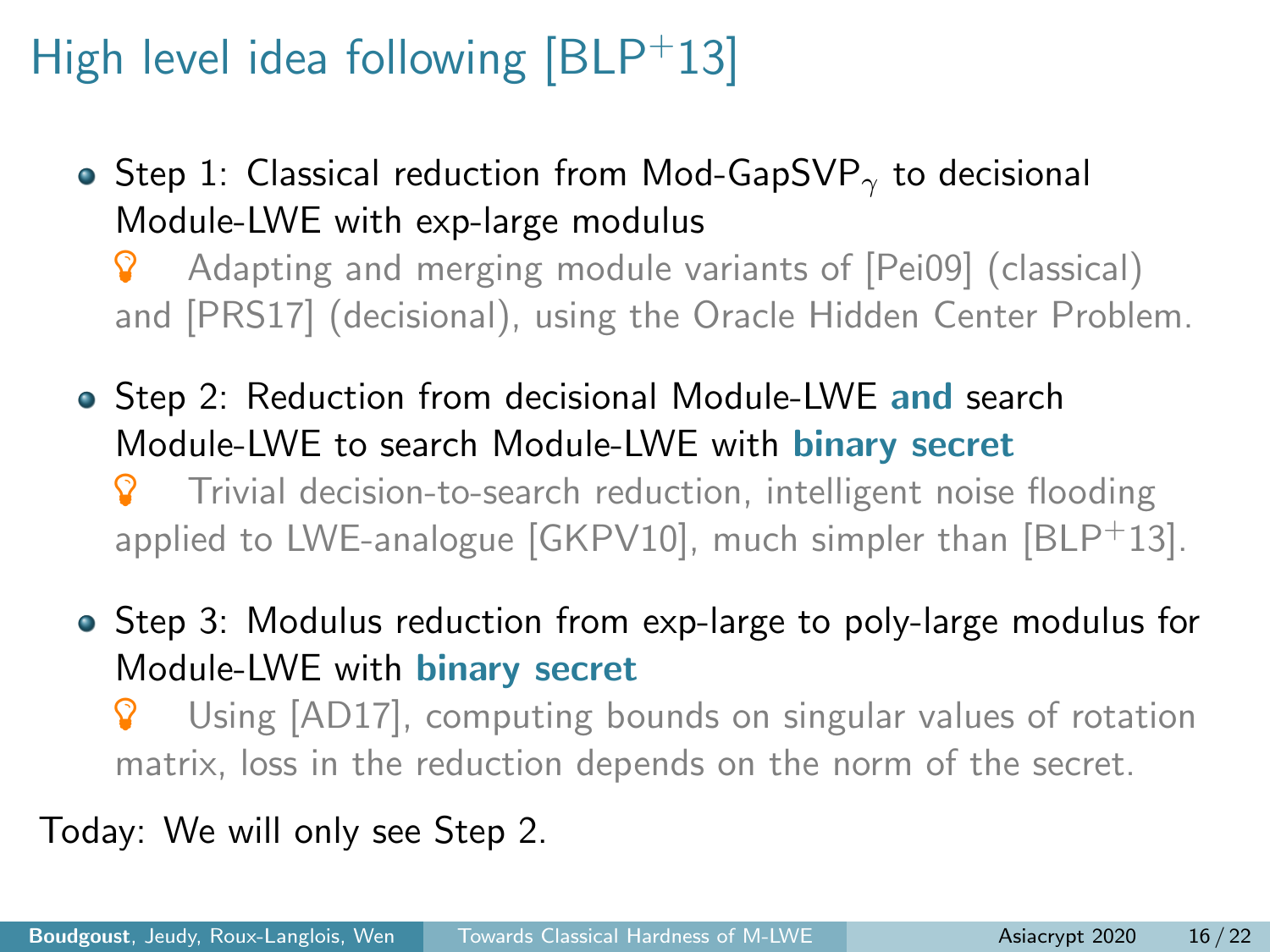

Tikz-Credits to Corentin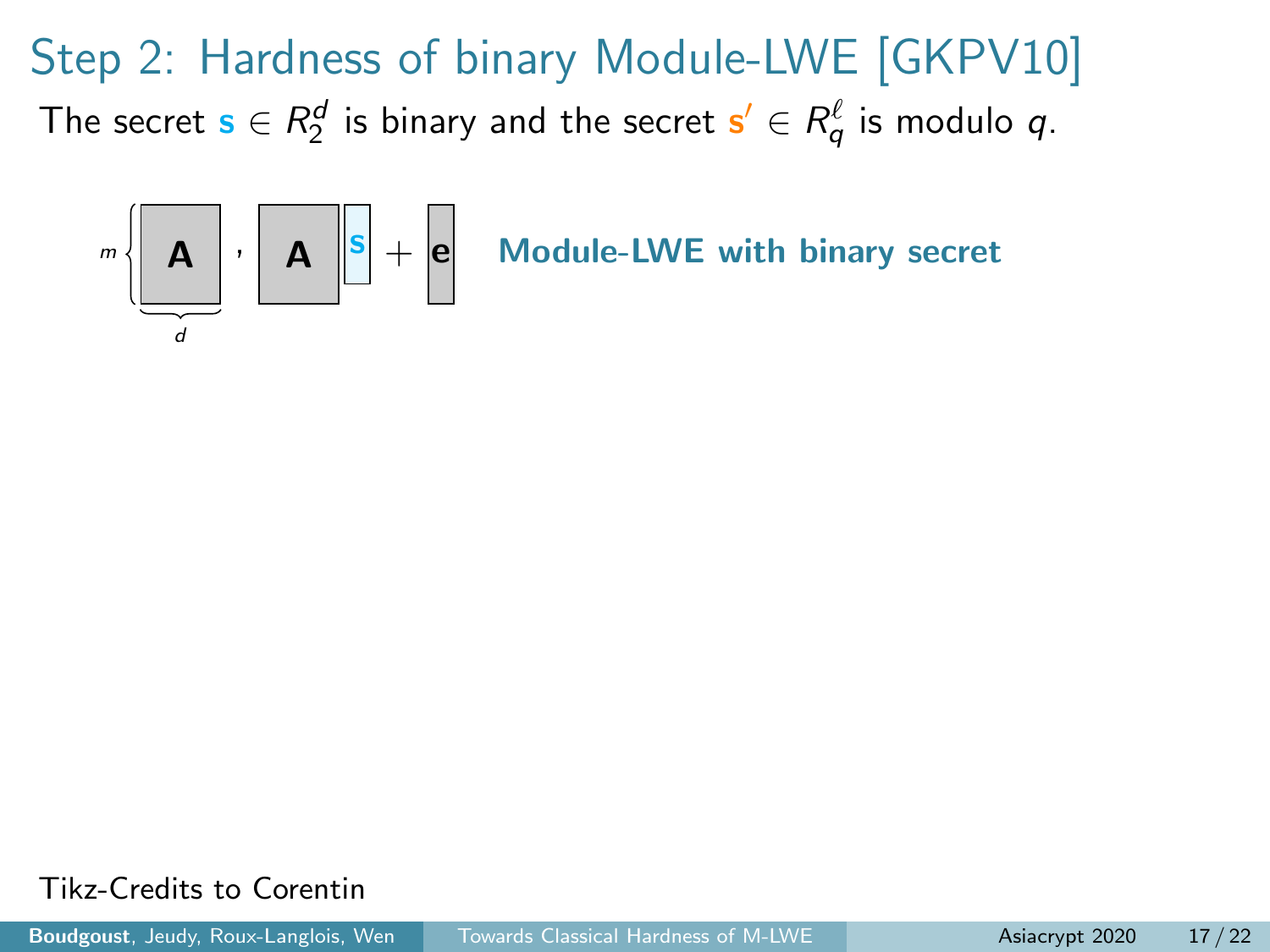

Tikz-Credits to Corentin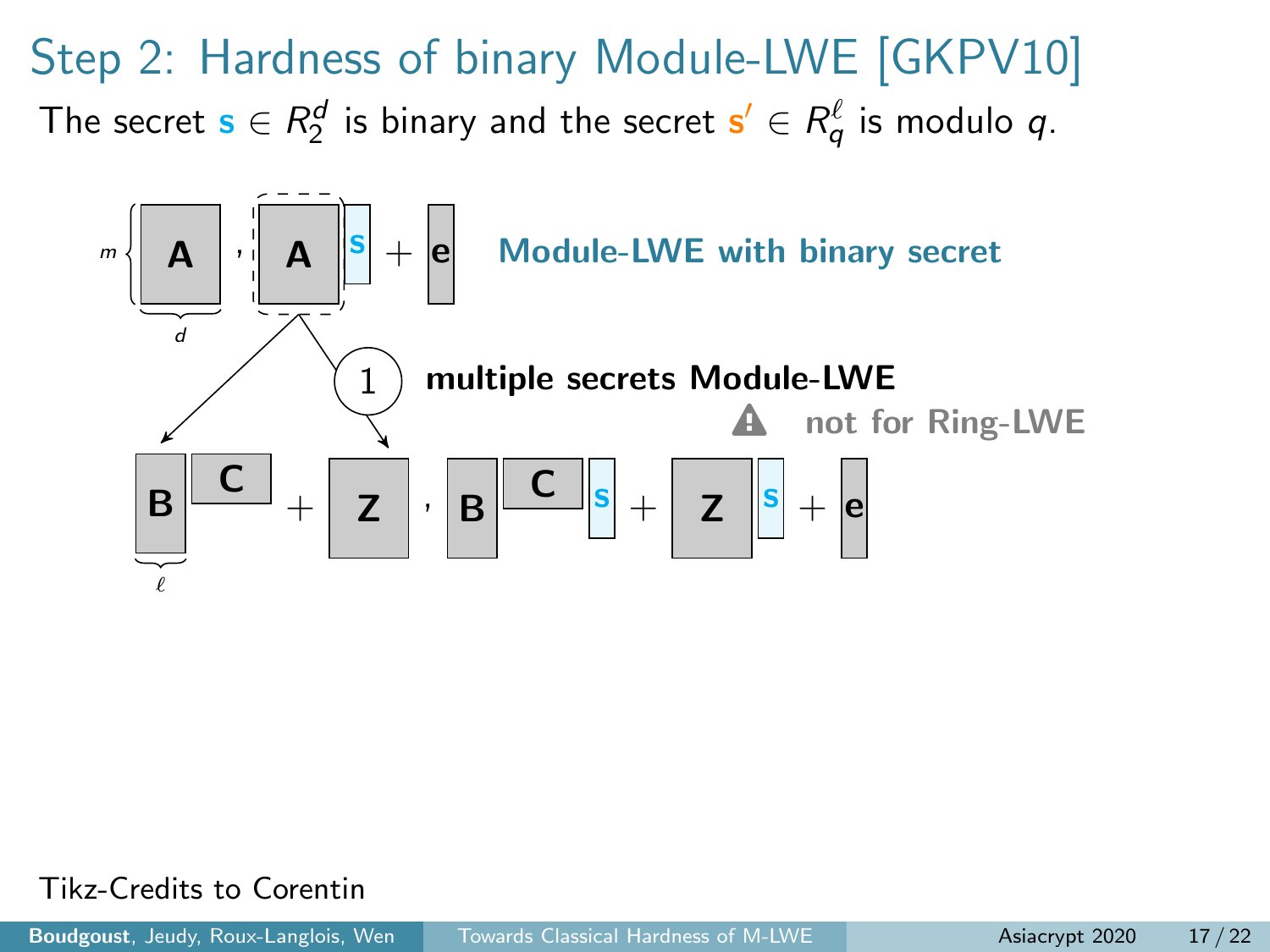

#### Tikz-Credits to Corentin

**Boudgoust**, Jeudy, Roux-Langlois, Wen [Towards Classical Hardness of M-LWE](#page-0-0) **Asiacrypt 2020** 17/22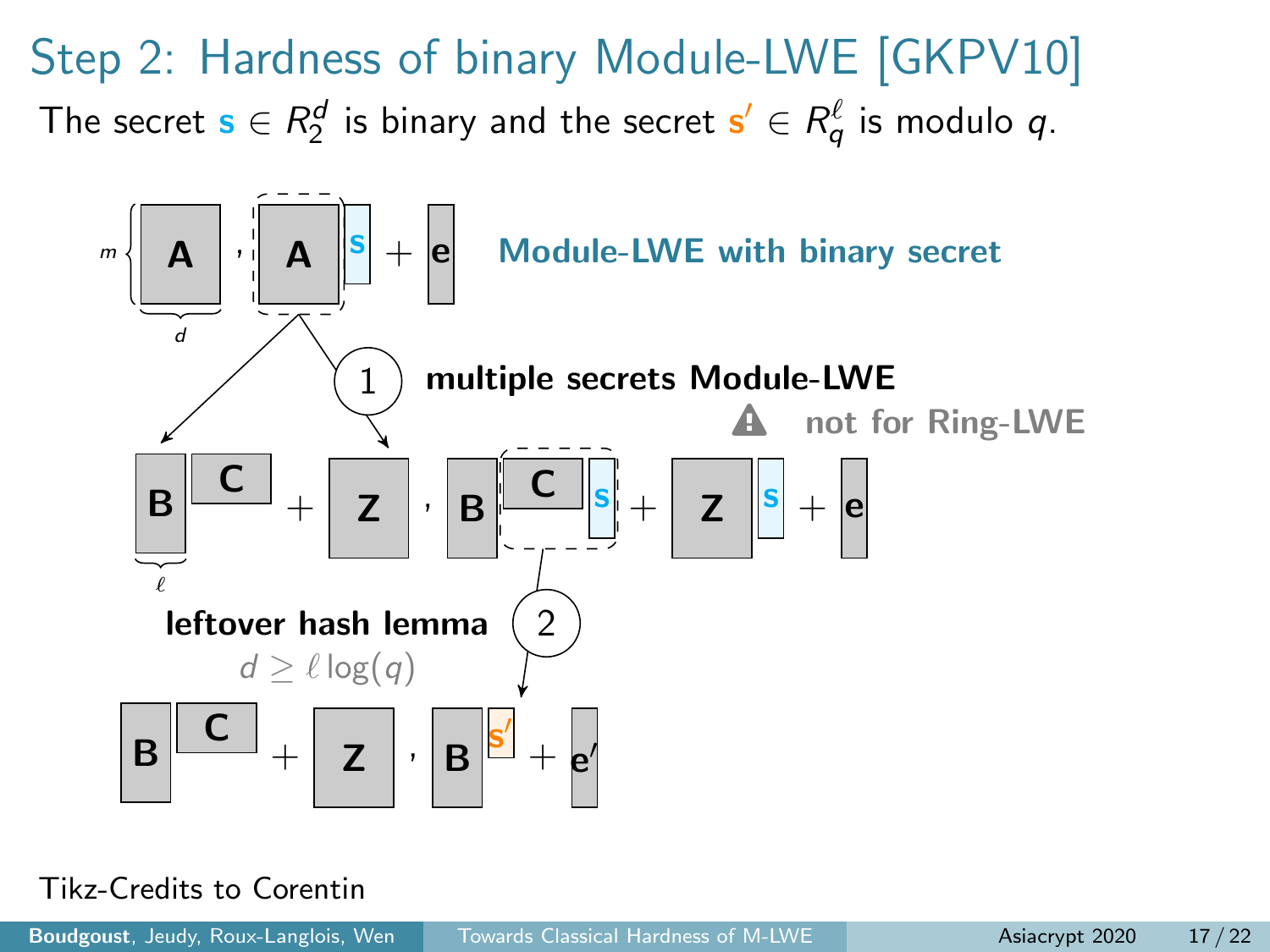

#### Tikz-Credits to Corentin

**Boudgoust**, Jeudy, Roux-Langlois, Wen [Towards Classical Hardness of M-LWE](#page-0-0) **Asiacrypt 2020** 17/22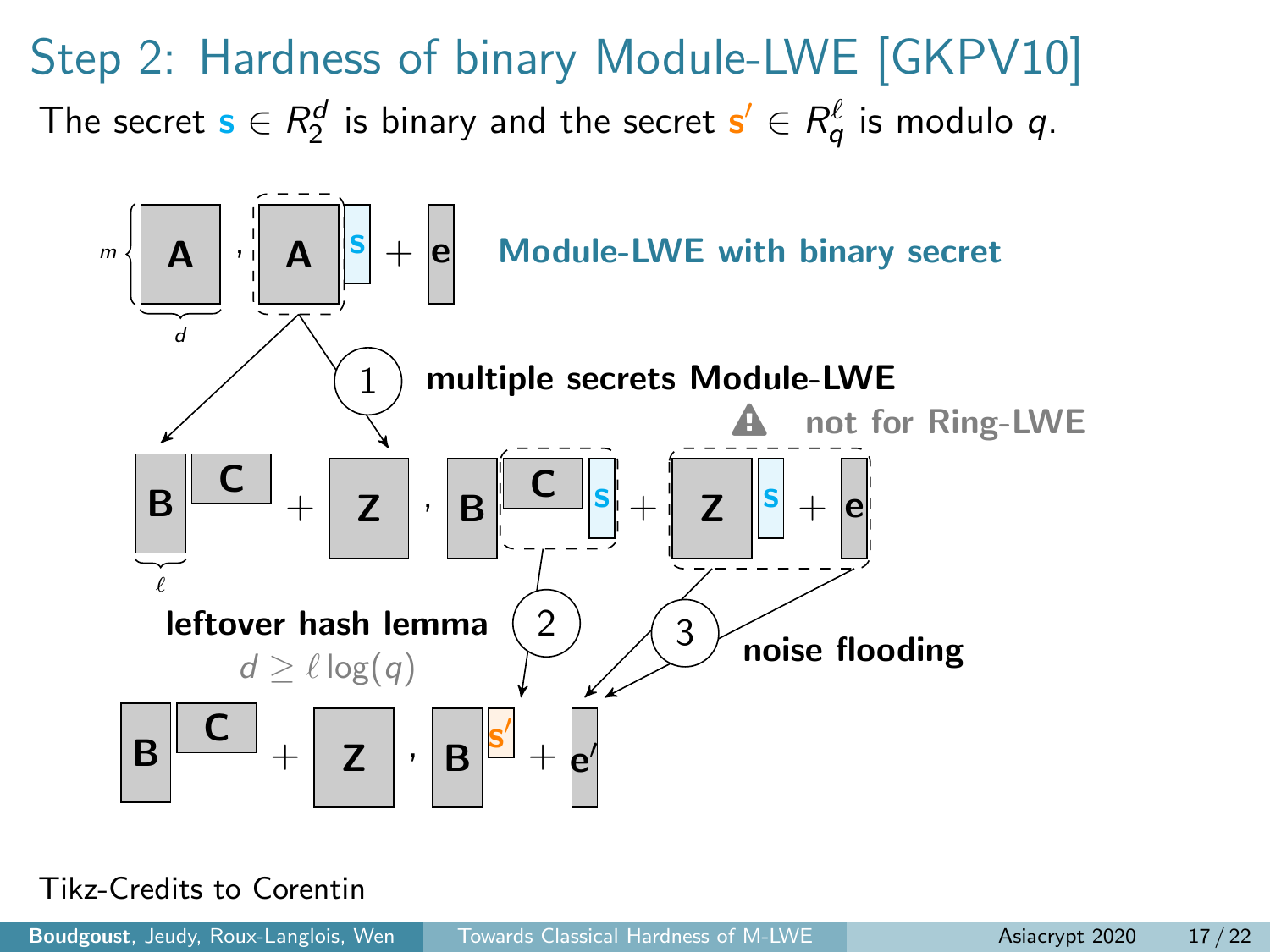

Tikz-Credits to Corentin

**Boudgoust**, Jeudy, Roux-Langlois, Wen [Towards Classical Hardness of M-LWE](#page-0-0) **Asiacrypt 2020** 17/22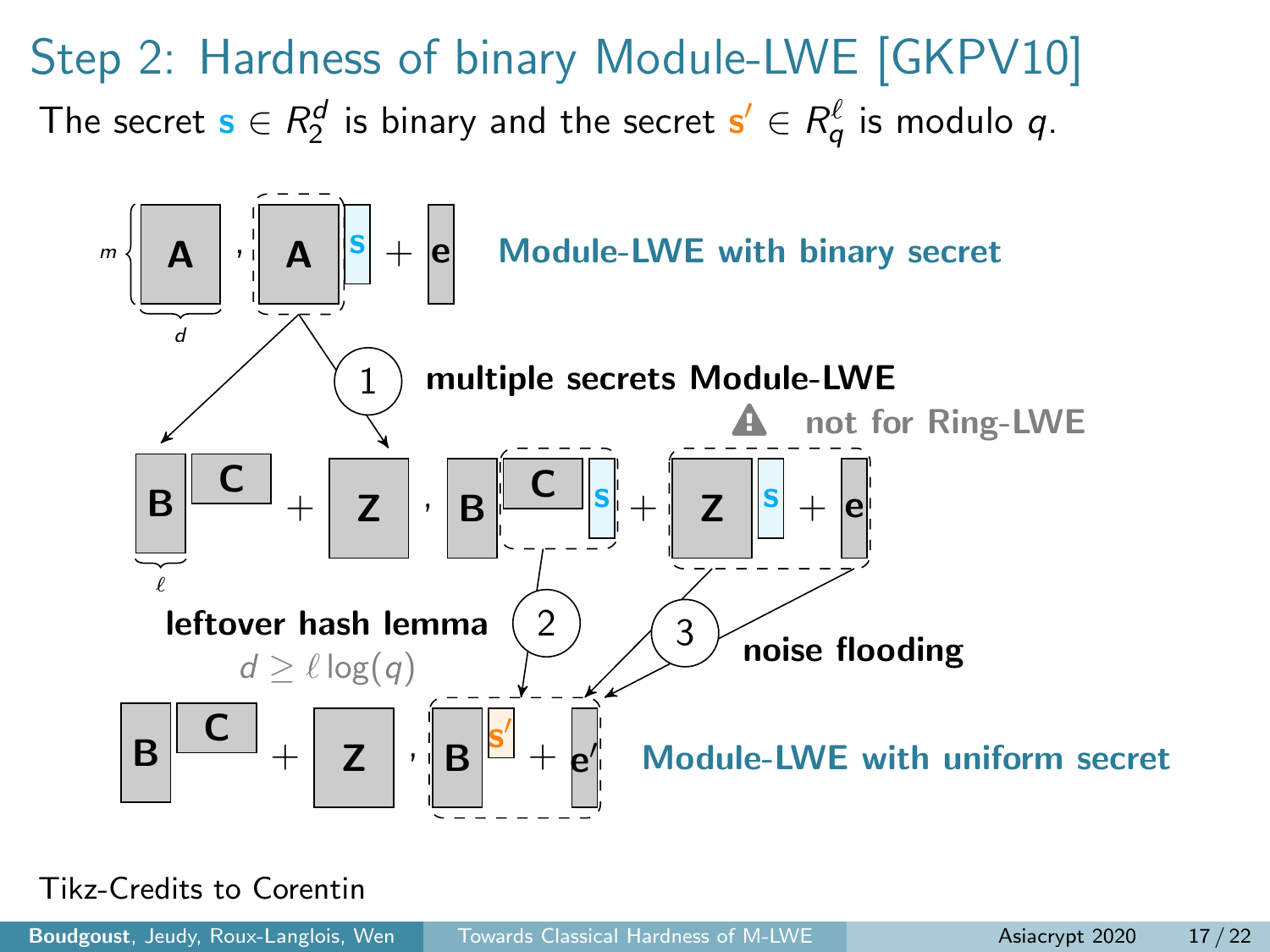# Improved noise flooding using Rényi Divergence  $1/2$

Let P, Q be discrete probability distributions.

In [\[GKPV10\]](#page-51-1): Statistical Distance

$$
SD(P, Q) = \frac{1}{2} \sum_{x \in Supp(P)} |P(x) - Q(x)|
$$

In our work: Rényi Divergence

$$
RD(P,Q) = \sum_{x \in \text{Supp}(P)} \frac{P(x)^2}{Q(x)}
$$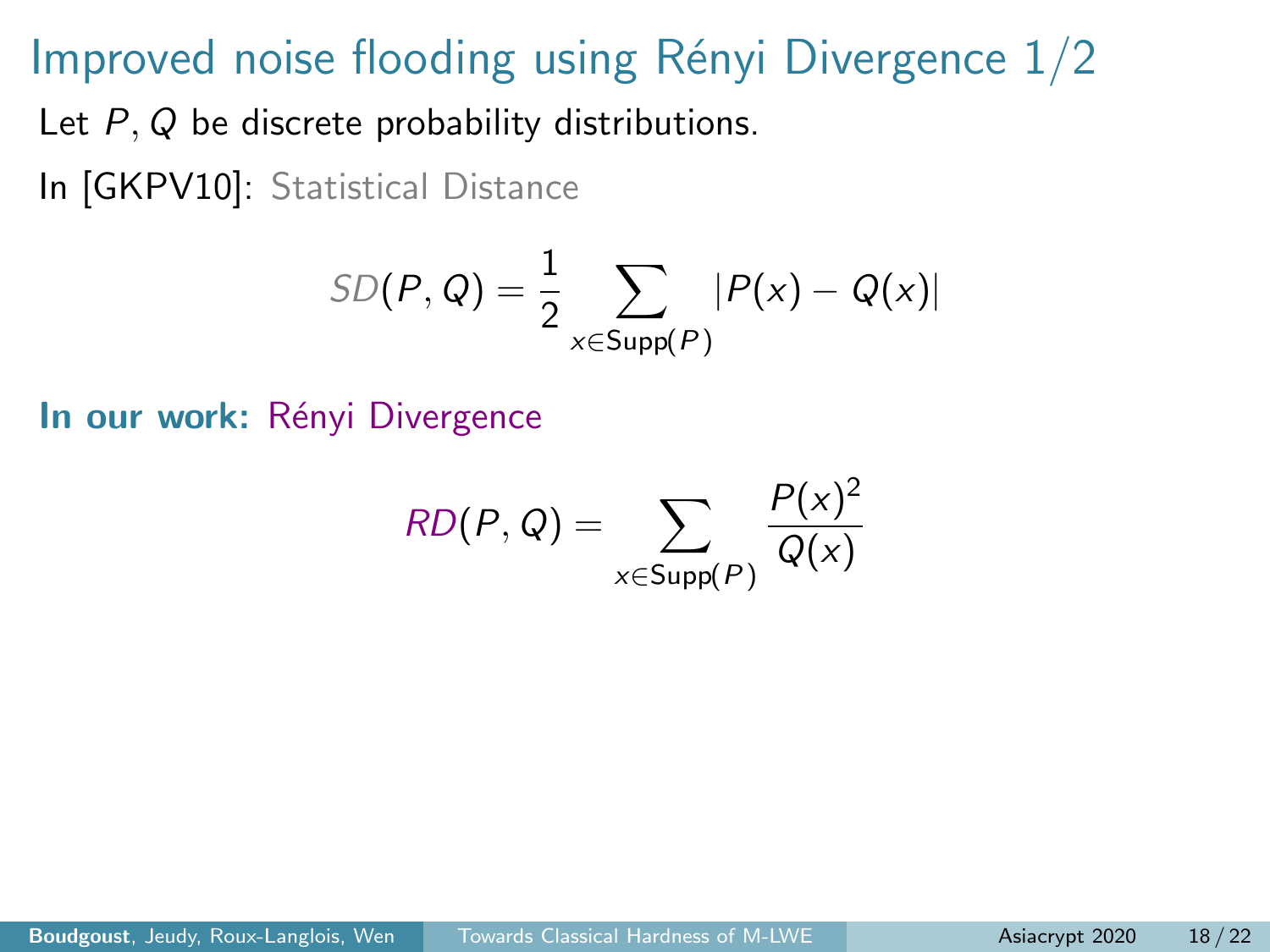# Improved noise flooding using Rényi Divergence  $1/2$

Let P, Q be discrete probability distributions.

In [\[GKPV10\]](#page-51-1): Statistical Distance

$$
SD(P, Q) = \frac{1}{2} \sum_{x \in \text{Supp}(P)} |P(x) - Q(x)|
$$

In our work: Rényi Divergence

$$
RD(P,Q) = \sum_{x \in \text{Supp}(P)} \frac{P(x)^2}{Q(x)}
$$



Example: two Gaussians  $D_{\beta}$  and  $D_{\beta,s}$ ,

$$
RD(D_{\beta}, D_{\beta,s}) = \exp\left(\frac{2\pi ||s||^2}{\beta^2}\right)
$$

$$
SD(D_{\beta}, D_{\beta,s}) = \frac{\sqrt{2\pi} \|s\|}{\beta}
$$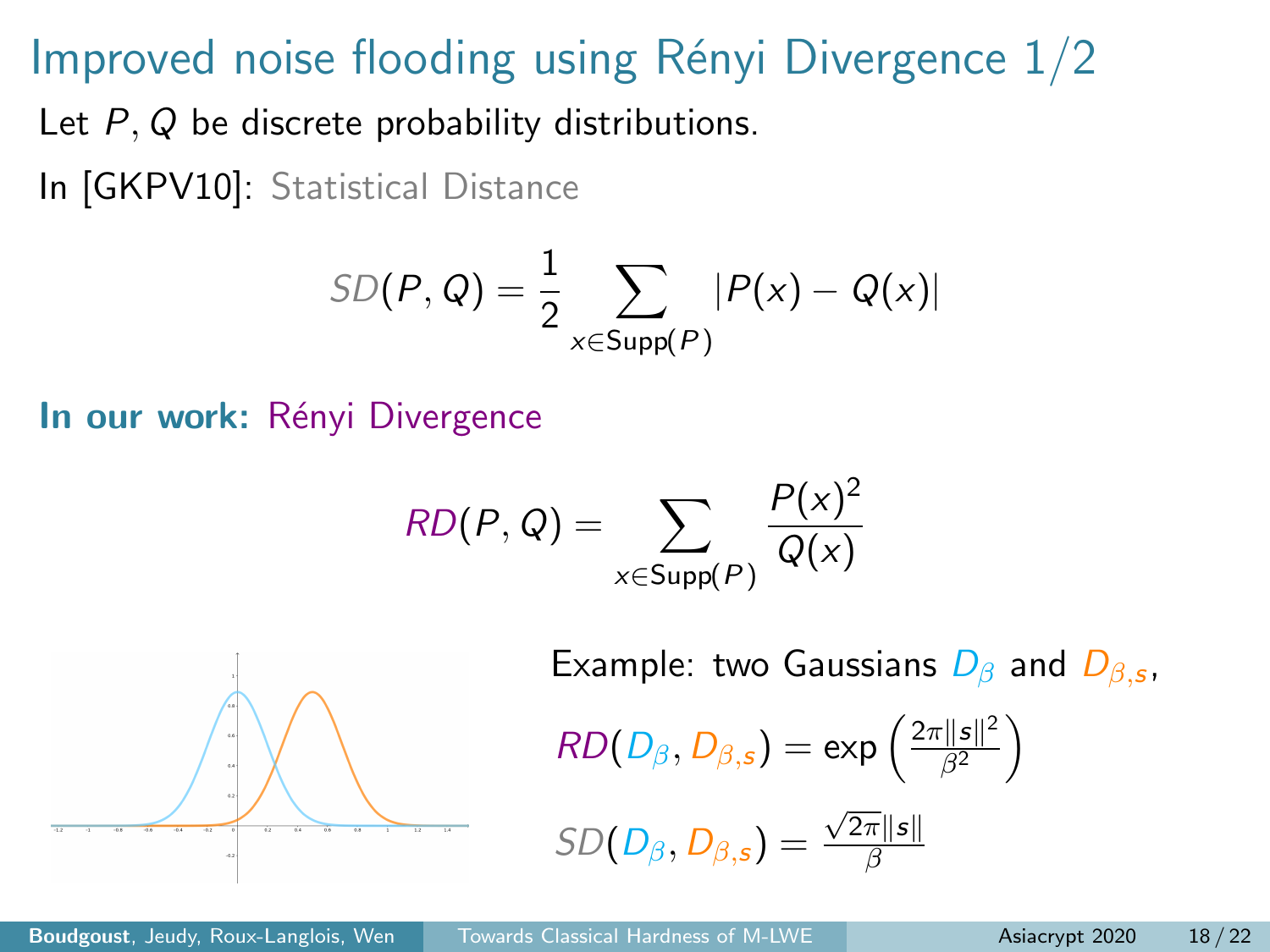Improved noise flooding using Rényi Divergence  $2/2$ 

Both fulfill the probability preservation property for an event  $E$ :

[\[GKPV10\]](#page-51-1):  $P(E) \leq SD(P,Q) + Q(E)$  (additive) Our work:  $P(E)^2 \leq R D(P,Q) \cdot Q(E)$  (multiplicative)

We need:  $Q(E)$  negligible  $\Rightarrow P(E)$  negligible Thus:  $SD(P, Q) =$ <sup>'</sup> negligible and  $RD(P, Q) =$ <sup>'</sup> constant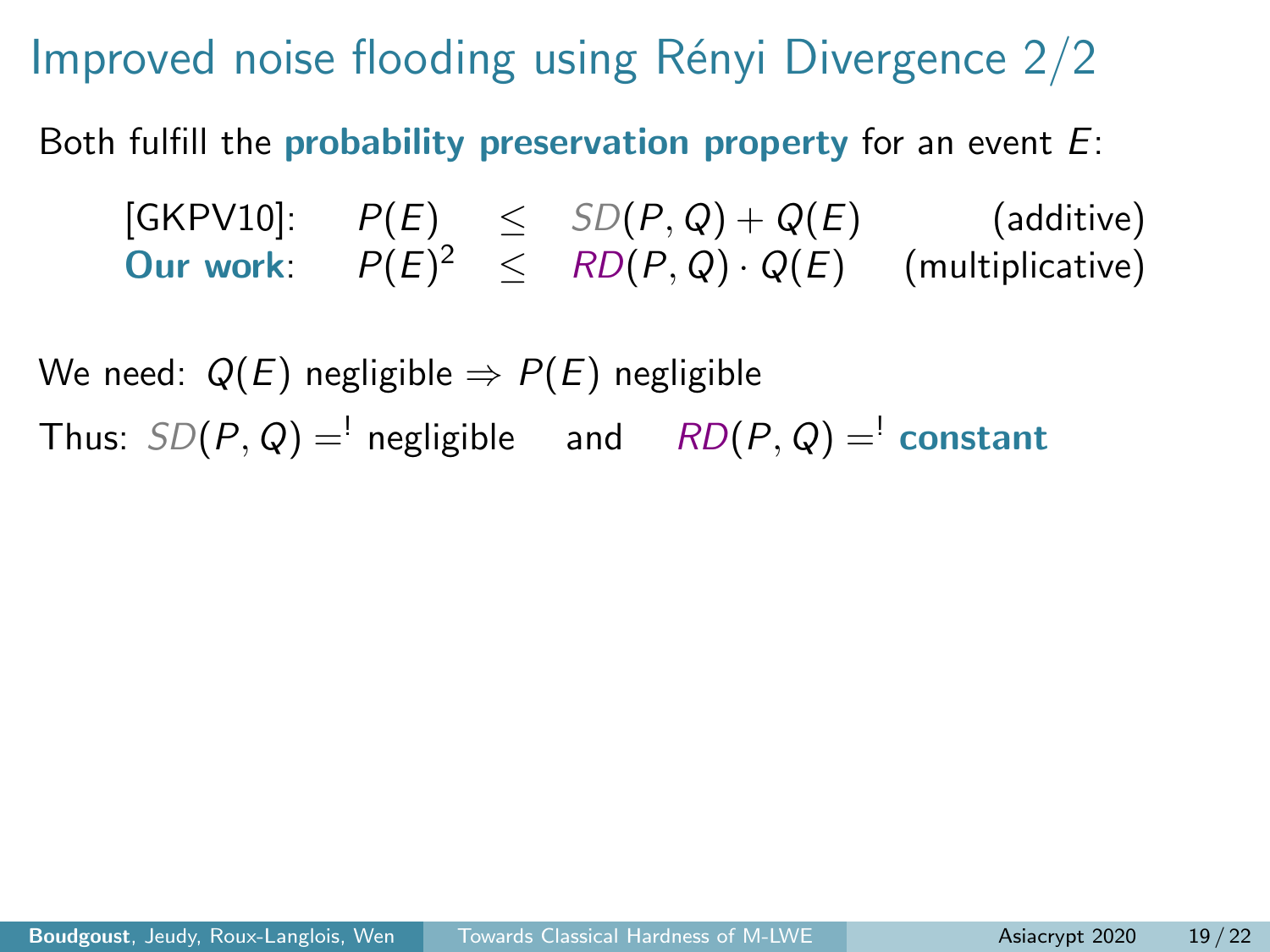Improved noise flooding using Rényi Divergence  $2/2$ 

Both fulfill the probability preservation property for an event  $E$ :

[\[GKPV10\]](#page-51-1):  $P(E) \leq SD(P,Q) + Q(E)$  (additive) Our work:  $P(E)^2 \leq R D(P,Q) \cdot Q(E)$  (multiplicative)

We need:  $Q(E)$  negligible  $\Rightarrow P(E)$  negligible Thus:  $SD(P, Q) =$ <sup>'</sup> negligible and  $RD(P, Q) =$ <sup>'</sup> constant

Back to example: two Gaussians  $D_\beta$  and  $D_\beta$ , with  $\|s\| \leq \alpha$ 

$$
SD(D_{\beta}, D_{\beta,s}) = \frac{\sqrt{2\pi} \|s\|}{\beta} \implies \alpha/\beta \le \text{negligible}
$$
  
\n
$$
RD(D_{\beta}, D_{\beta,s}) = \exp\left(\frac{2\pi \|s\|^2}{\beta^2}\right) \approx 1 + \frac{2\pi \|s\|^2}{\beta^2} \implies \alpha/\beta \le \text{constant}
$$
  
\n(Taylor expansion at 0)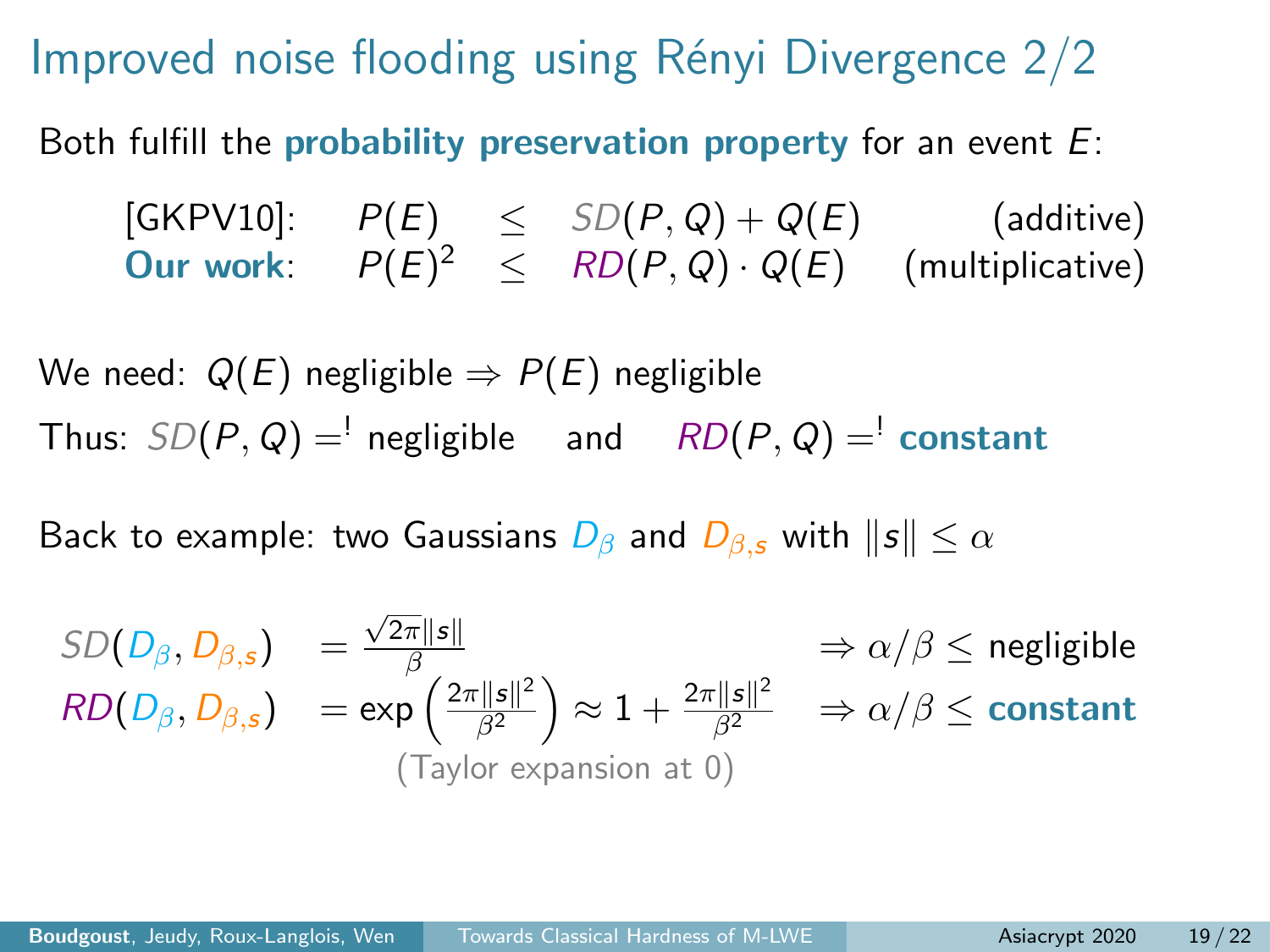Improved noise flooding using Rényi Divergence  $2/2$ 

Both fulfill the probability preservation property for an event  $E$ :

 $[\mathsf{GKPV10}]: \quad P(E) \quad\leq\quad SD(P,Q) + Q(E) \qquad\qquad\text{(additive)}$ Our work:  $P(E)^2 \leq R D(P,Q) \cdot Q(E)$  (multiplicative)

We need:  $Q(E)$  negligible  $\Rightarrow P(E)$  negligible Thus:  $SD(P, Q) =$ <sup>'</sup> negligible and  $RD(P, Q) =$ <sup>'</sup> constant

Back to example: two Gaussians  $D_\beta$  and  $D_\beta$ , with  $\|s\| \leq \alpha$ 

$$
SD(D_{\beta}, D_{\beta,s}) = \frac{\sqrt{2\pi} \|s\|}{\beta} \implies \alpha/\beta \le \text{negligible}
$$
  
\n
$$
RD(D_{\beta}, D_{\beta,s}) = \exp\left(\frac{2\pi \|s\|^2}{\beta^2}\right) \approx 1 + \frac{2\pi \|s\|^2}{\beta^2} \implies \alpha/\beta \le \text{constant}
$$
  
\n(Taylor expansion at 0)

Rényi Divergence only for search problems.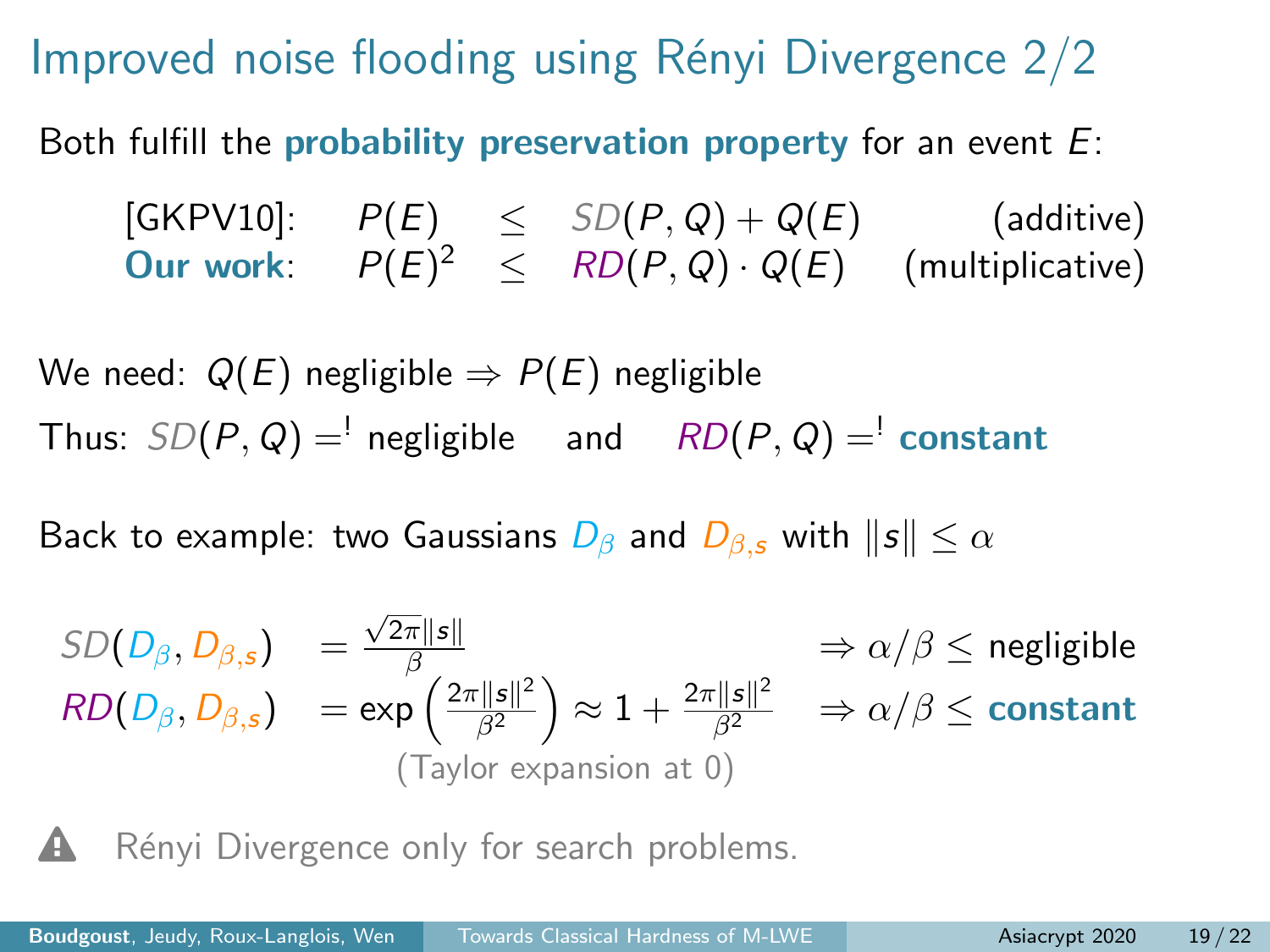- Step 1: Classical reduction from Mod-GapSVP<sub> $\gamma$ </sub> to decisional Module-LWE with exp-large modulus
	- **8** Adapting and merging module variants of [\[Pei09\]](#page-52-2) (classical) and [\[PRS17\]](#page-52-4) (decisional), using the Oracle Hidden Center Problem.
- Step 2: Reduction from decisional Module-LWE and search Module-LWE to search Module-LWE with binary secret Trivial decision-to-search reduction, intelligent noise flooding applied to LWE-analogue  $[GKPV10]$ , much simpler than  $[BLP<sup>+</sup>13]$  $[BLP<sup>+</sup>13]$ .
- Step 3: Modulus reduction from exp-large to poly-large modulus for Module-LWE with binary secret
	- Using [\[AD17\]](#page-51-2), computing bounds on singular values of rotation matrix, loss in the reduction depends on the norm of the secret.

Today: We only saw Step 2.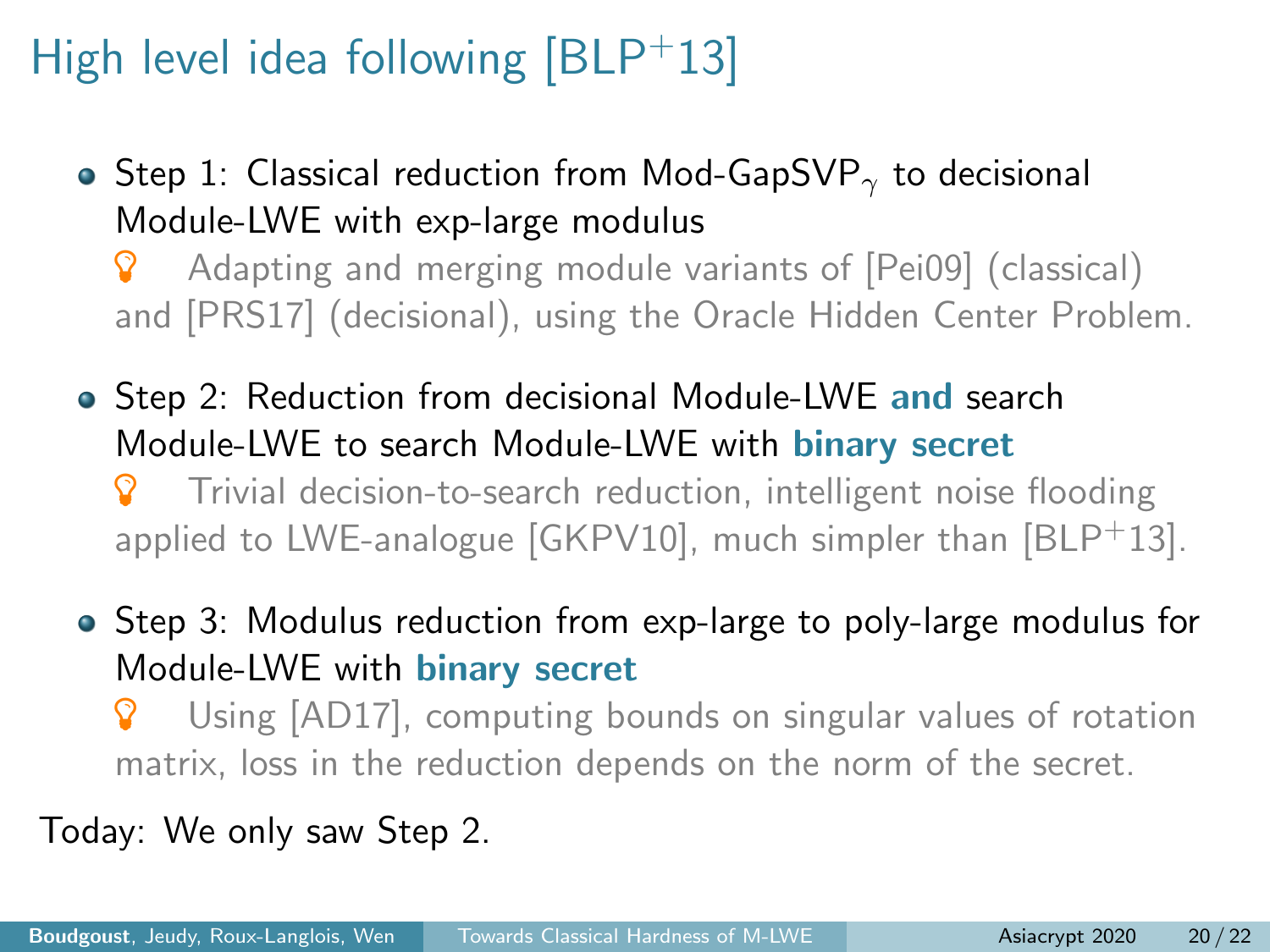### <span id="page-48-0"></span>**Overview**

[Module Lattice Problems](#page-9-0)



**[Technical Details](#page-31-0)** 

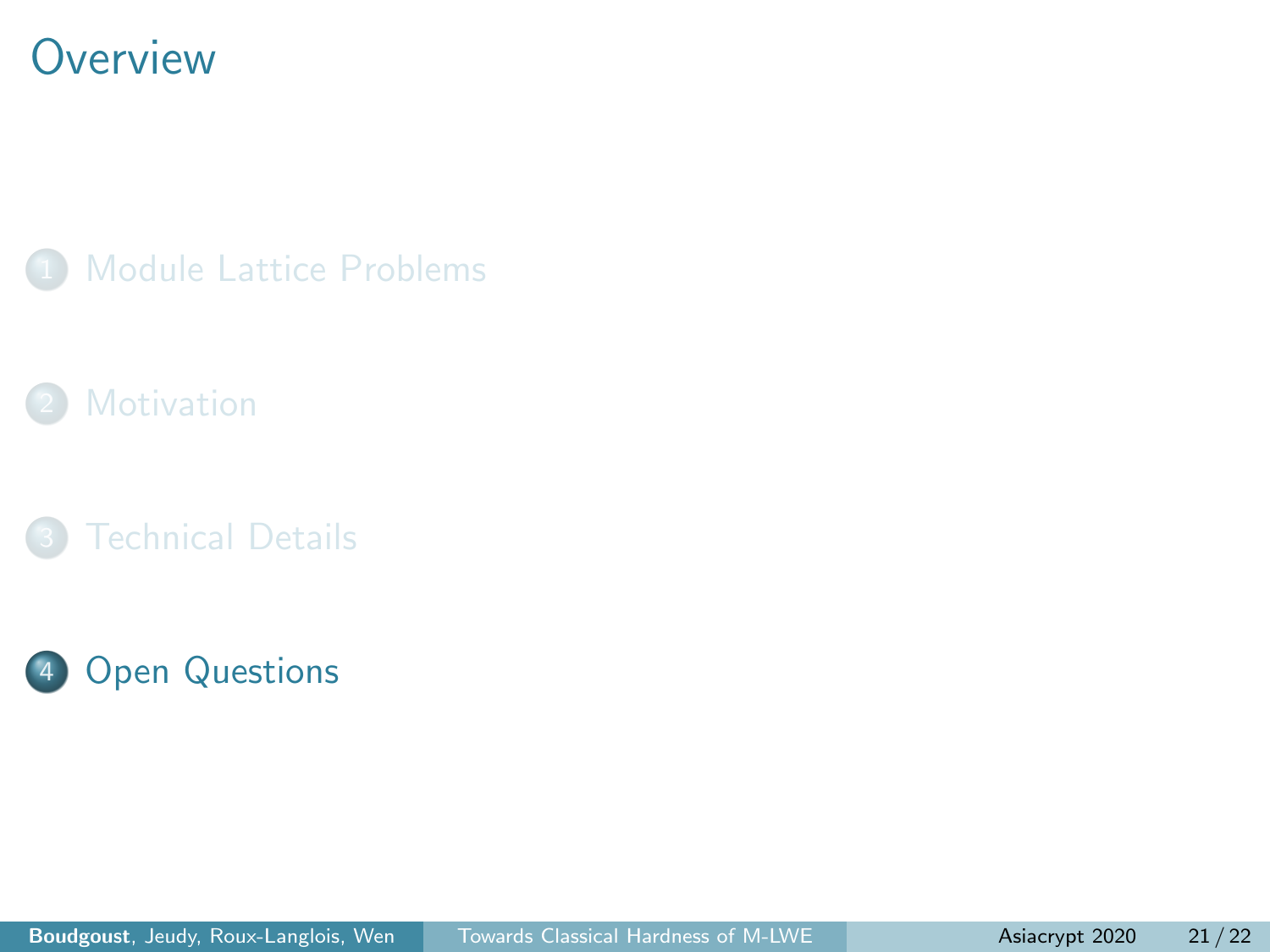# Further work and open questions

Related work  $\Box$ 

Other small secret distributions (HNF, Entropic LWE)

Work in progress  $\mathbf{\ddot{Q}_8}^2$ 

Refined proof for hardness of binary Module-LWE Independent of number of samples

Open questions ?

- Smaller rank, in particular rank equals 1 (Ring-LWE)
- Other number fields than power-of-two cyclotomics (bounds on singular values on the rotation matrix)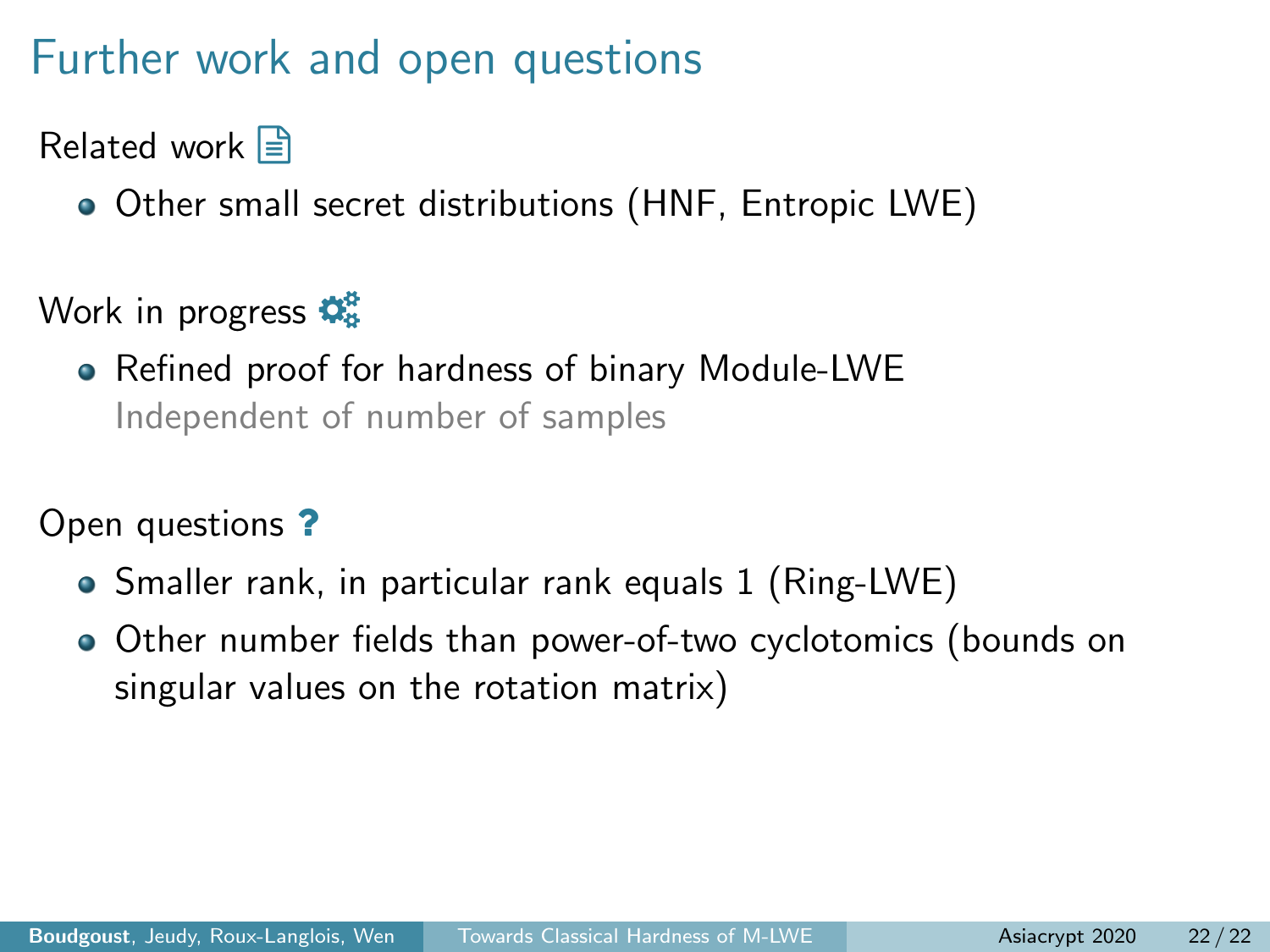# Further work and open questions

Related work  $\Box$ 

Other small secret distributions (HNF, Entropic LWE)

Work in progress  $\mathbf{\ddot{Q}_8}^2$ 

Refined proof for hardness of binary Module-LWE Independent of number of samples

Open questions ?

- Smaller rank, in particular rank equals 1 (Ring-LWE)
- Other number fields than power-of-two cyclotomics (bounds on singular values on the rotation matrix)

# Thank you.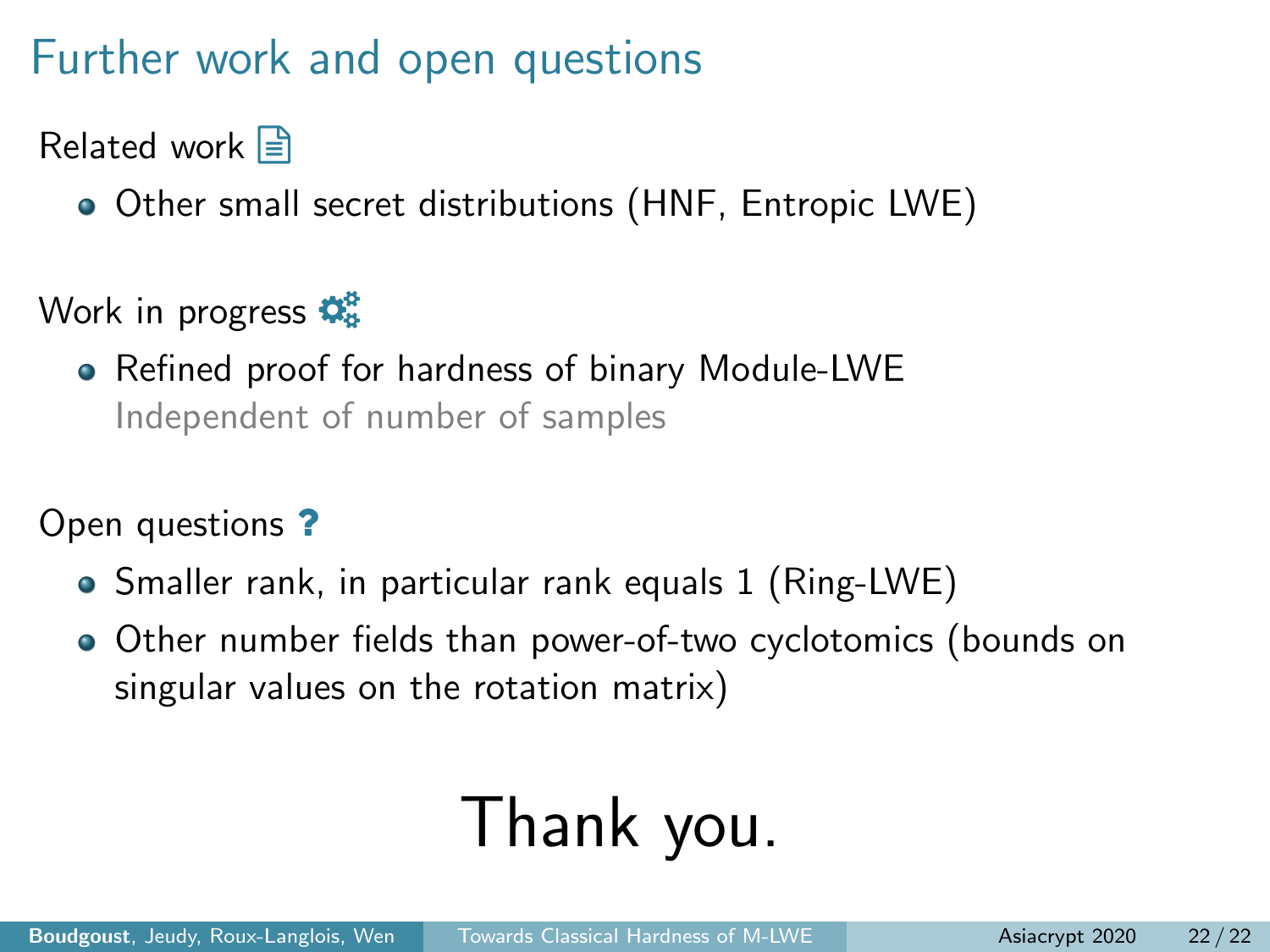#### <span id="page-51-2"></span>M. R. Albrecht and A. Deo.

Large modulus ring-lwe  $>$  module-lwe.

In Advances in Cryptology - ASIACRYPT 2017, Hong Kong, China, December 3-7, 2017, Proceedings, Part I, pages 267–296, 2017.

- <span id="page-51-0"></span>Z. Brakerski, A. Langlois, C. Peikert, O. Regev, and D. Stehlé. Classical hardness of learning with errors. In Symposium on Theory of Computing Conference, STOC'13, Palo Alto, CA, USA, June 1-4, 2013, pages 575–584, 2013.
- <span id="page-51-1"></span>S. Goldwasser, Y. T. Kalai, C. Peikert, and V. Vaikuntanathan. Robustness of the learning with errors assumption. In Innovations in Computer Science - ICS 2010, Tsinghua University, Beijing, China, January 5-7, 2010. Proceedings, pages 230–240.

Tsinghua University Press, 2010.

<span id="page-51-3"></span>V. Lyubashevsky, C. Peikert, and O. Regev. On ideal lattices and learning with errors over rings. In Advances in Cryptology - EUROCRYPT 2010, 29th Annual International Conference on the Theory and Applications of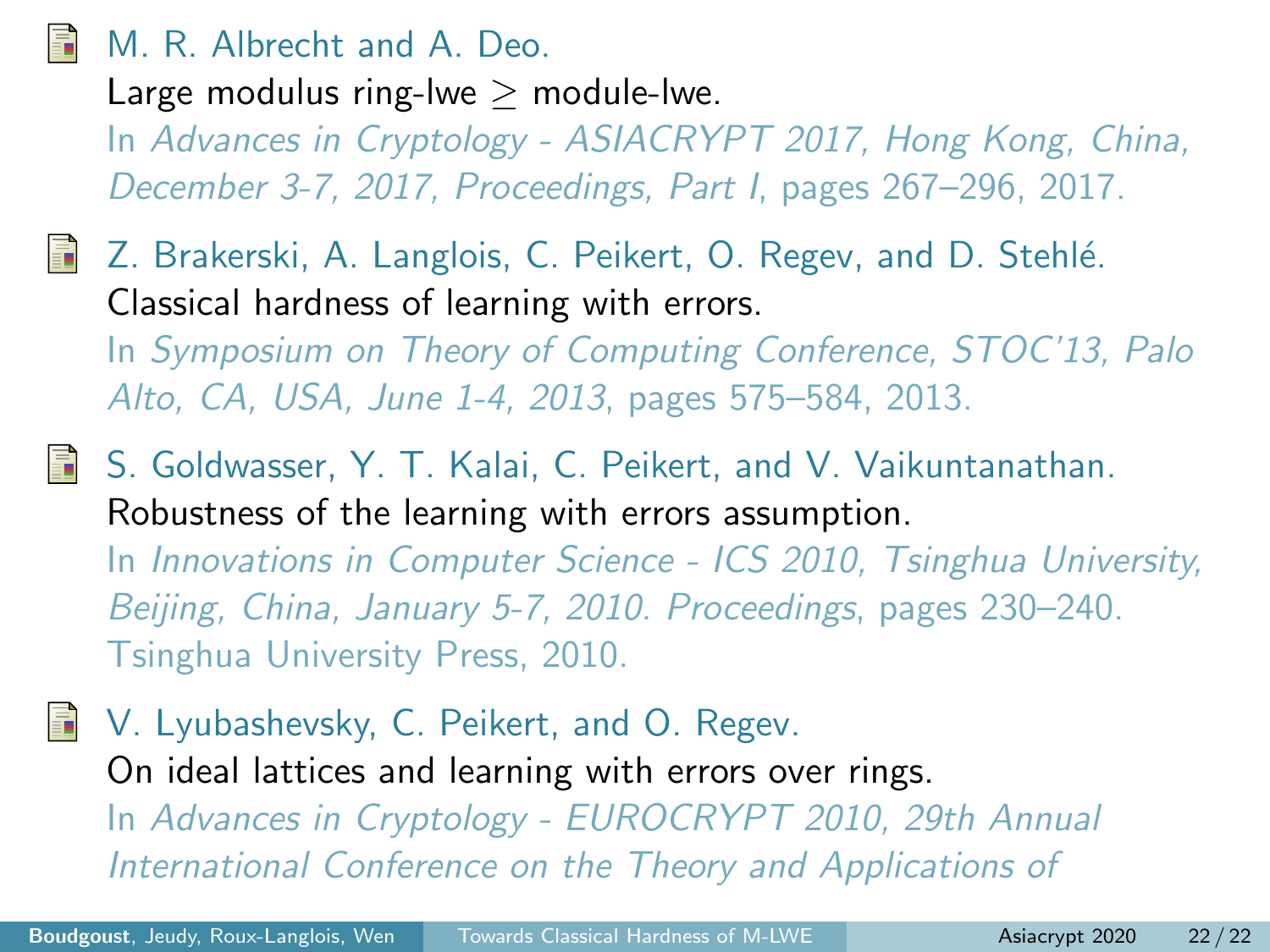<span id="page-52-0"></span>Cryptographic Techniques, Monaco / French Riviera, May 30 - June 3, 2010. Proceedings, pages 1–23, 2010.

<span id="page-52-3"></span>F. A. Langlois and D. Stehlé.

Worst-case to average-case reductions for module lattices.

Des. Codes Cryptogr., 75(3):565–599, 2015.

<span id="page-52-2"></span>C. Peikert.

Public-key cryptosystems from the worst-case shortest vector problem: extended abstract.

In Proceedings of the 41st Annual ACM Symposium on Theory of Computing, STOC 2009, Bethesda, MD, USA, May 31 - June 2, 2009, pages 333–342, 2009.

<span id="page-52-4"></span>C. Peikert, O. Regev, and N. Stephens-Davidowitz. Pseudorandomness of ring-lwe for any ring and modulus. In Proceedings of the 49th Annual ACM SIGACT Symposium on Theory of Computing, STOC 2017, Montreal, QC, Canada, June 19-23, 2017, pages 461–473, 2017.

<span id="page-52-1"></span>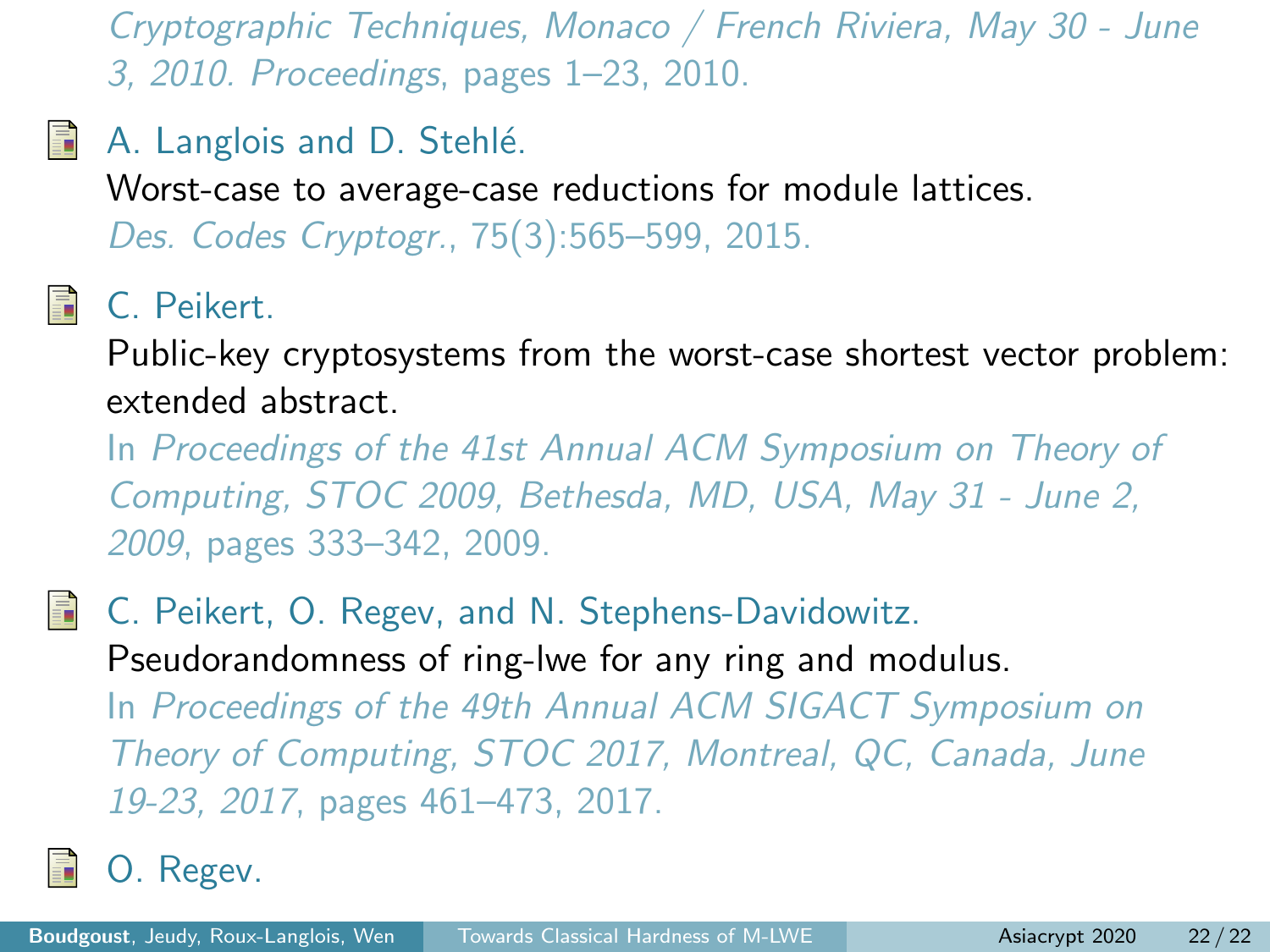On lattices, learning with errors, random linear codes, and cryptography.

In Proceedings of the 37th Annual ACM Symposium on Theory of Computing, Baltimore, MD, USA, May 22-24, 2005, pages 84–93, 2005.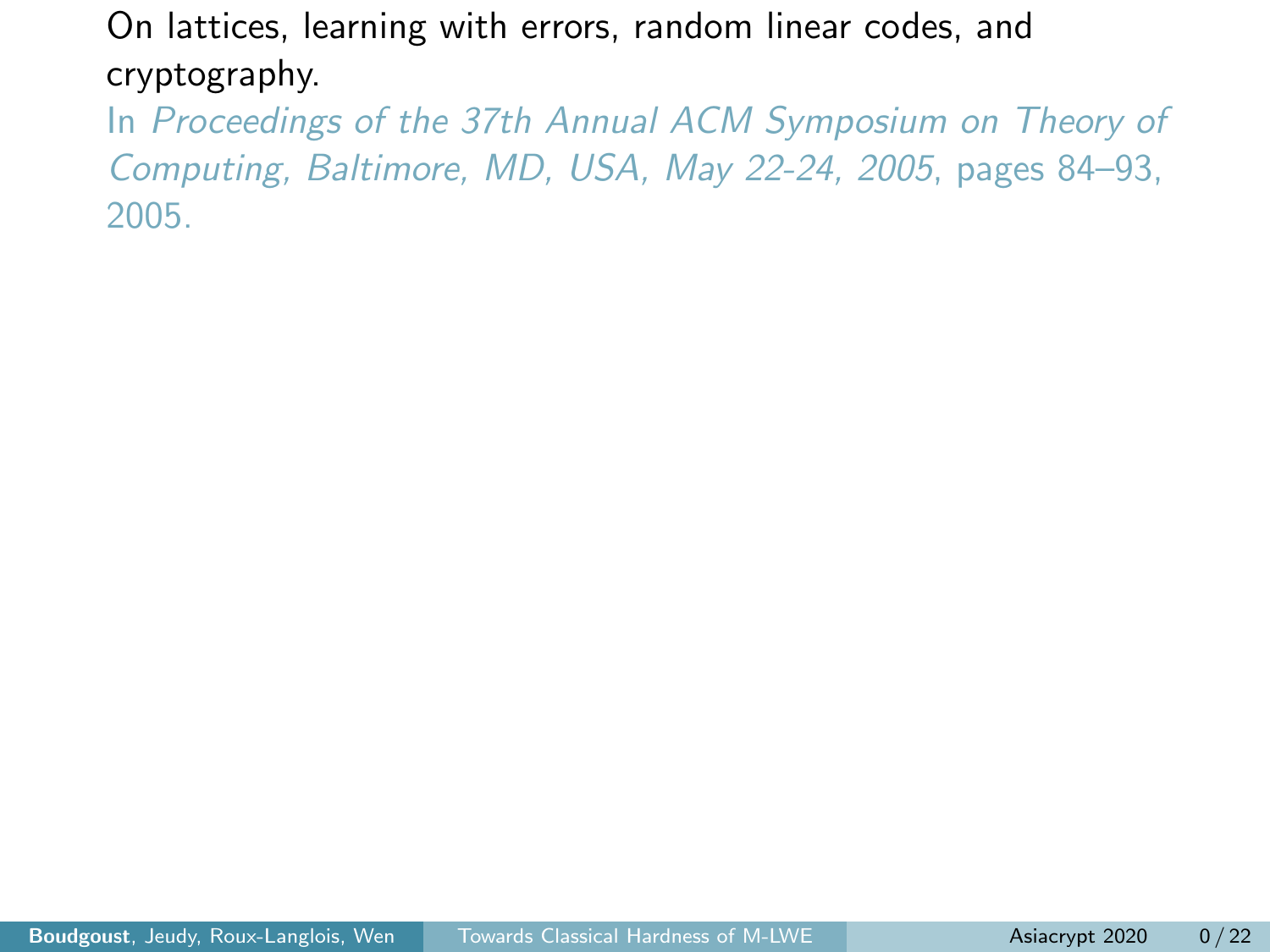# Backup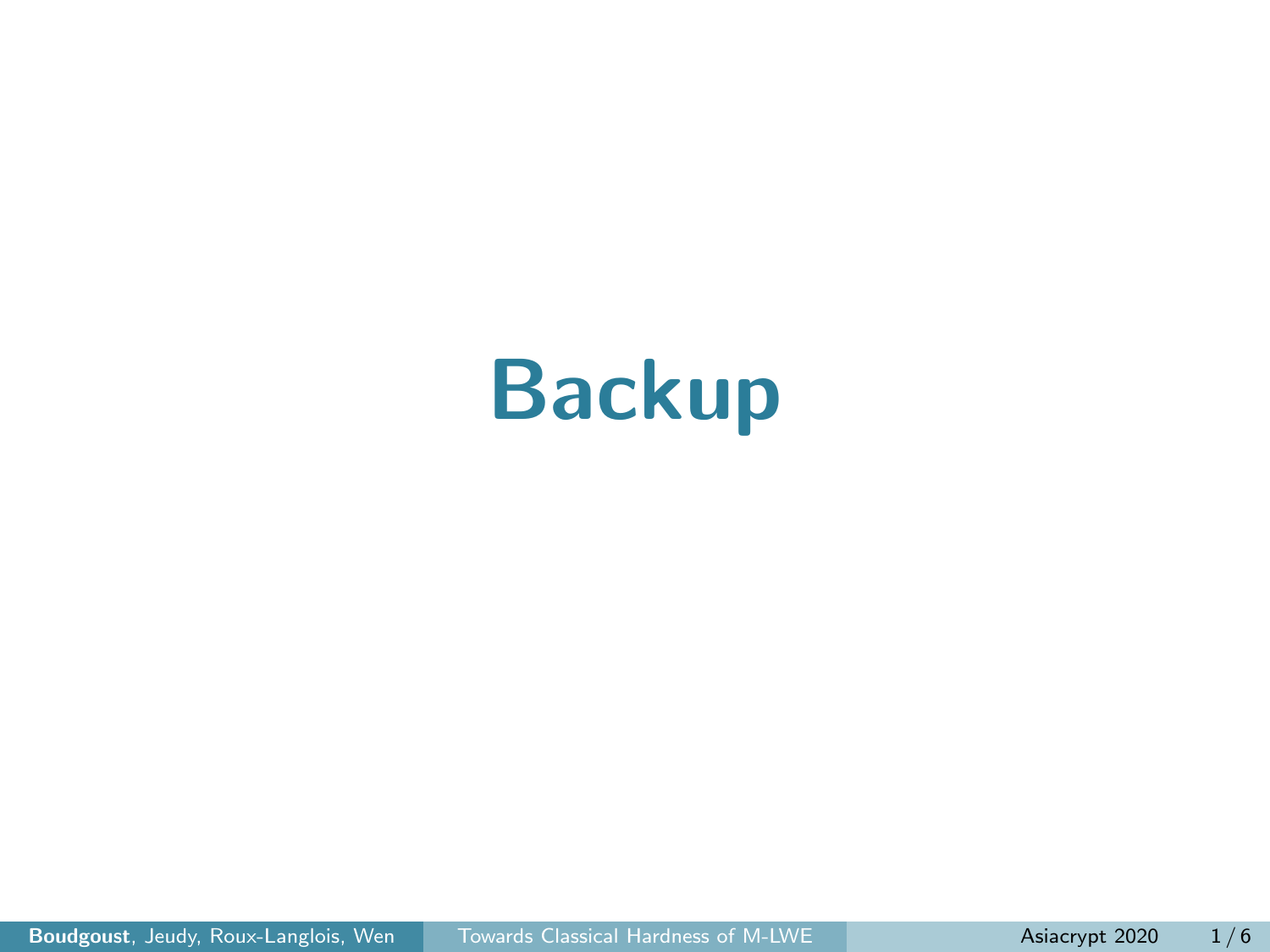Let K be the 4-th cyclotomic number field, having degree 2.  $K = \mathbb{Q}[x]/(x^2 + 1)$ , where  $x^2 + 1 = (x - i)(x + i)$ .

 $\triangle$  Very low degree, not suited for real crypto schemes.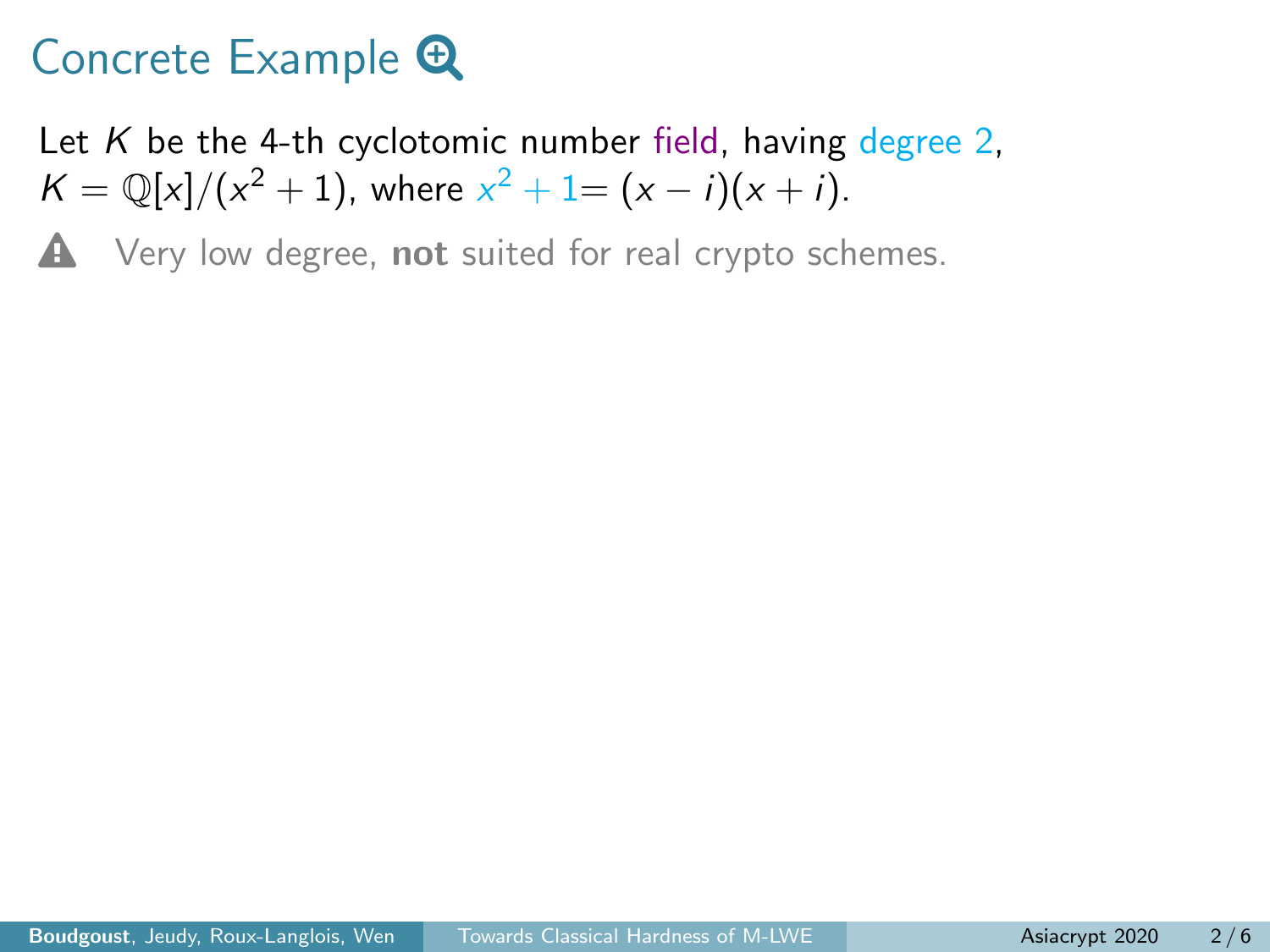Let K be the 4-th cyclotomic number field, having degree 2.  $K = \mathbb{Q}[x]/(x^2 + 1)$ , where  $x^2 + 1 = (x - i)(x + i)$ .

 $\triangle$  Very low degree, not suited for real crypto schemes.

Let  $f = 3x + 4$  and  $g = -6x + 1$  be elements in K.

4 Addition:

\n
$$
f + g = -3x + 5 \qquad \in K
$$
\n★ Multiplication:

\n
$$
f \cdot g = (3x + 4)(-6x + 1)
$$
\n
$$
= -18x^{2} + 3x - 24x + 4 \quad (\text{use } x^{2} + 1 = 0)
$$
\n
$$
= (3 - 24)x + (4 + 18)
$$
\n
$$
= -21x + 22 \qquad \in K
$$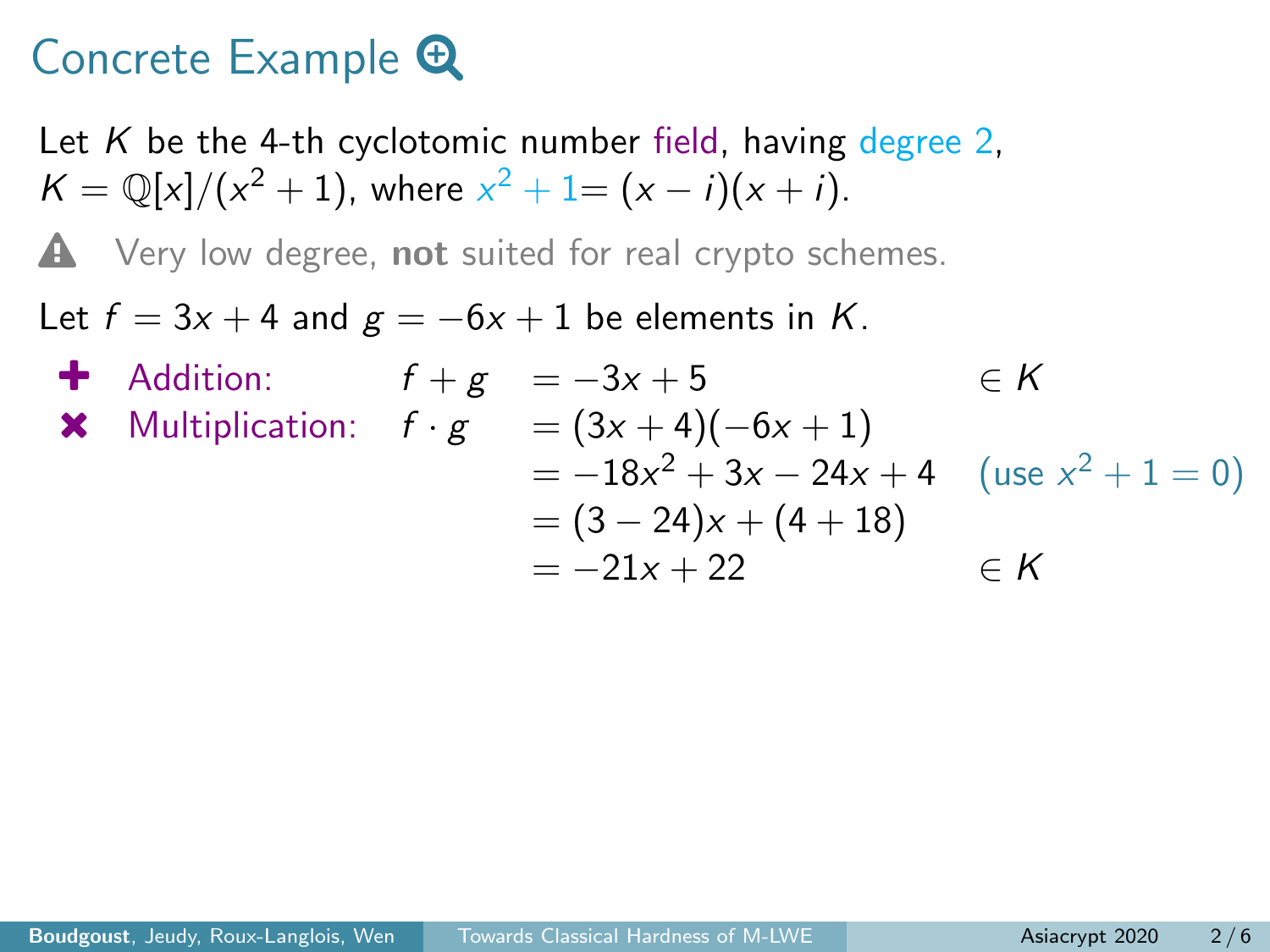Let K be the 4-th cyclotomic number field, having degree 2.  $K = \mathbb{Q}[x]/(x^2 + 1)$ , where  $x^2 + 1 = (x - i)(x + i)$ .

 $\triangle$  Very low degree, not suited for real crypto schemes.

Let  $f = 3x + 4$  and  $g = -6x + 1$  be elements in K.

4 Addition:

\n
$$
f + g = -3x + 5 \qquad \in K
$$
\n4 Multiplication:

\n
$$
f \cdot g = (3x + 4)(-6x + 1)
$$
\n
$$
= -18x^{2} + 3x - 24x + 4 \quad (\text{use } x^{2} + 1 = 0)
$$
\n
$$
= (3 - 24)x + (4 + 18)
$$
\n
$$
= -21x + 22 \qquad \in K
$$

Then, for every  $f \in K$ , the canonical embedding  $\sigma$  is given by  $\sigma(f) = (f(i), f(-i)) \in \mathbb{C}^2$ .

For example  $\sigma(3x + 4) = (3i + 4, -3i + 4)$ .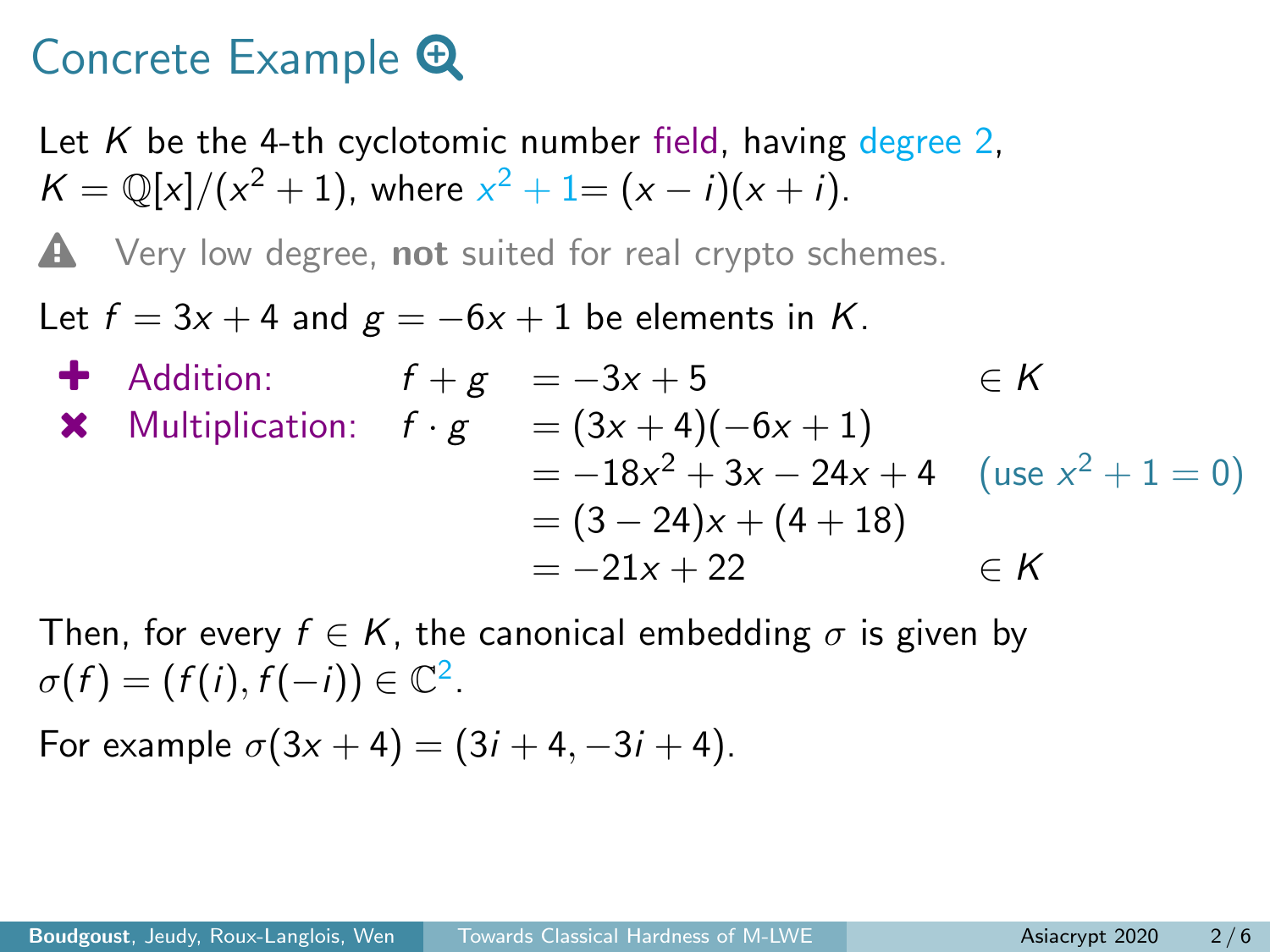Let K be the 4-th cyclotomic number field, having degree 2.  $K = \mathbb{Q}[x]/(x^2 + 1)$ , where  $x^2 + 1 = (x - i)(x + i)$ .

 $\triangle$  Very low degree, not suited for real crypto schemes.

Let  $f = 3x + 4$  and  $g = -6x + 1$  be elements in K.

4 Addition:

\n
$$
f + g = -3x + 5 \qquad \in K
$$
\n★ Multiplication:

\n
$$
f \cdot g = (3x + 4)(-6x + 1)
$$
\n
$$
= -18x^{2} + 3x - 24x + 4 \quad (\text{use } x^{2} + 1 = 0)
$$
\n
$$
= (3 - 24)x + (4 + 18)
$$
\n
$$
= -21x + 22 \qquad \in K
$$

Then, for every  $f \in K$ , the canonical embedding  $\sigma$  is given by  $\sigma(f) = (f(i), f(-i)) \in \mathbb{C}^2$ .

For example  $\sigma(3x + 4) = (3i + 4, -3i + 4)$ . Thus,  $\sigma$  ([(3x + 4), (-6x + 1)]  $\cdot \mathbb{Z}[x]/(x^2+1)$ ) defines a module lattice of rank 2.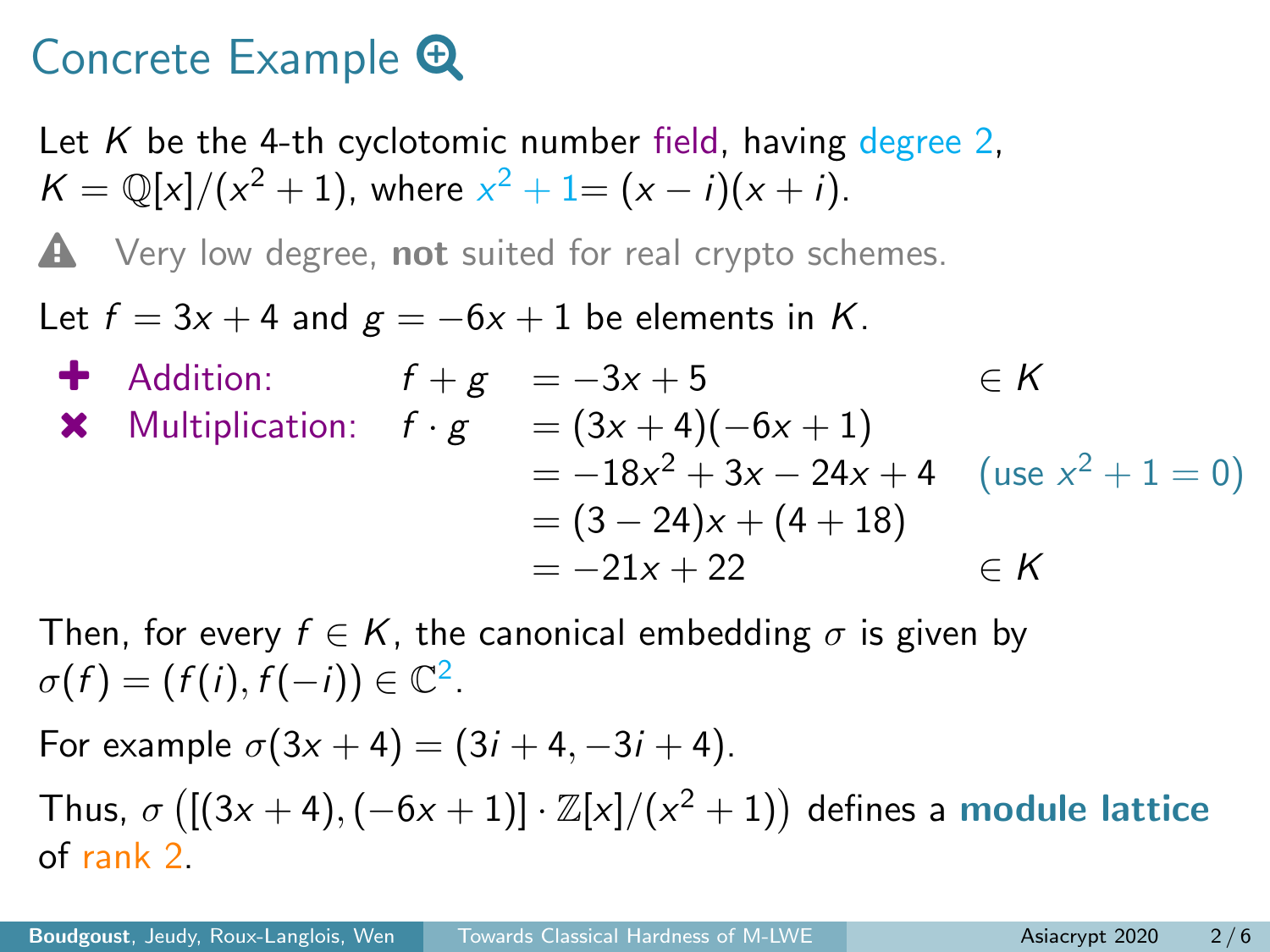# Concrete Example Continued  $\bigoplus$

Let K be the 4-th cyclotomic number field, having degree 2,  $K = \mathbb{Q}[x]/(x^2 + 1)$ , where  $x^2 + 1 = (x - i)(x + i)$ .

Let  $f = 3x + 4$  and  $g = -6x + 1$  be elements in K.

The canonical embedding  $\sigma$  is given by  $\sigma(f)=(3i+4,-3i+4)\in\mathbb{C}^2$  and  $\sigma(g)=(-6i+1,6i+1)\in\mathbb{C}^2.$ Multiplication is component-wise (fast), thanks to the symmetries the image  $\sigma(f)$  can be represented by a 2-dim real vector  $\sigma_\mathbb{R}(f) \in \mathbb{R}^2.$ 

The coefficient embedding  $\tau$  given by  $\tau(f) = (4, 3)$  and  $\tau(g) = (1, -6)$ . Multiplication via convolution product (slow)

Relation between  $\sigma$  and  $\tau$  via the **Vandermonde matrix**:

$$
\sigma(f) = \begin{pmatrix} 1 & i \\ 1 & -i \end{pmatrix} \tau(f).
$$

**P** Used to speed up computations in Module-LWE.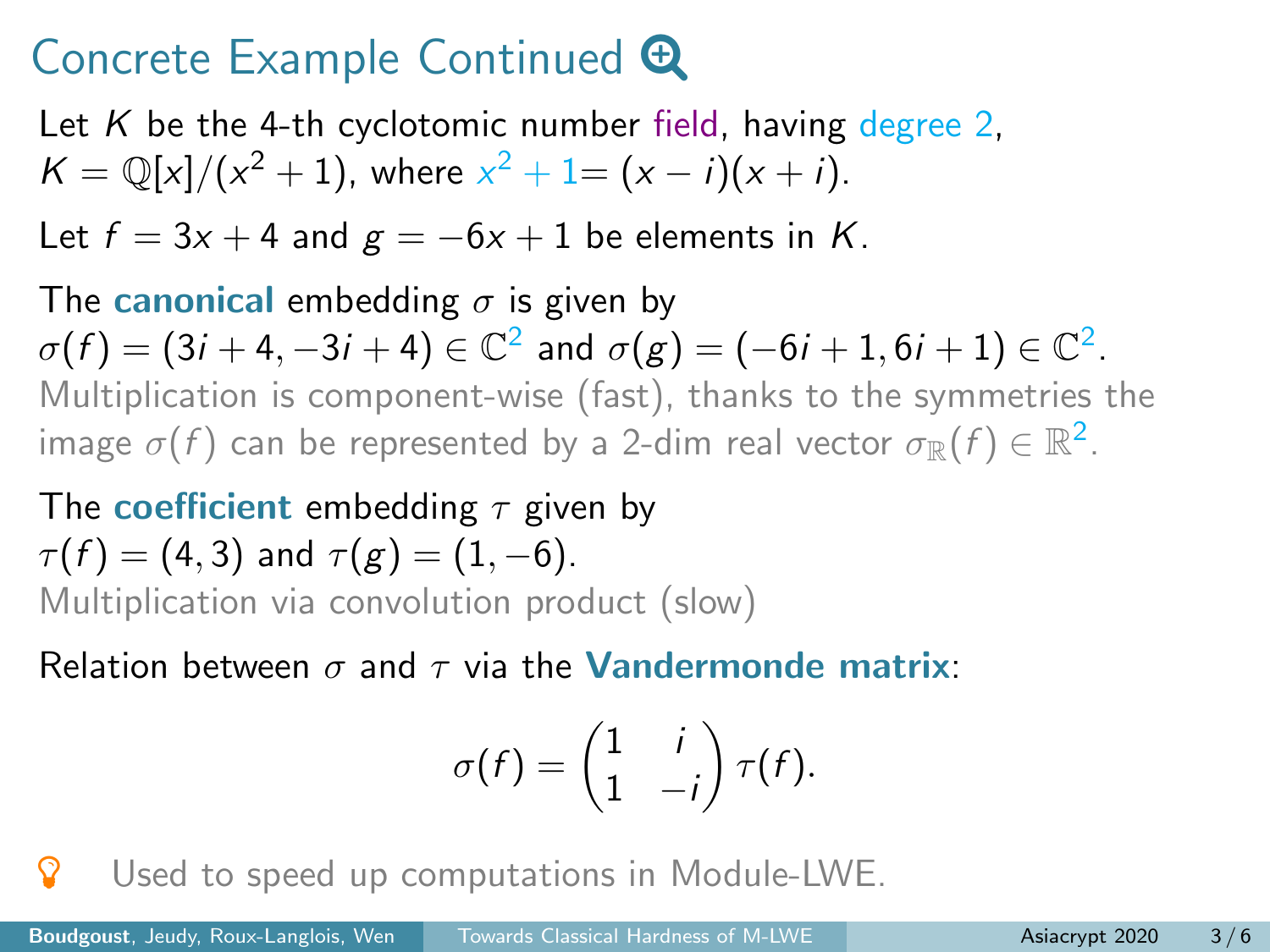

- [\[LS15\]](#page-52-3): quantum reduction, modulus  $q$  is poly-large, any rank
- Folklore: adapting [\[Pei09\]](#page-52-2) gives classical reduction, for any rank, **but** modulus  $q$  is exp-large, and only search variant
	- $\triangle$  No search-to-decision reduction for exp-large modulus
- **Our work:** classical and modulus is poly-large and decisional, but rank linear

**Boudgoust**, Jeudy, Roux-Langlois, Wen [Towards Classical Hardness of M-LWE](#page-0-0) **Asiacrypt 2020** 4/6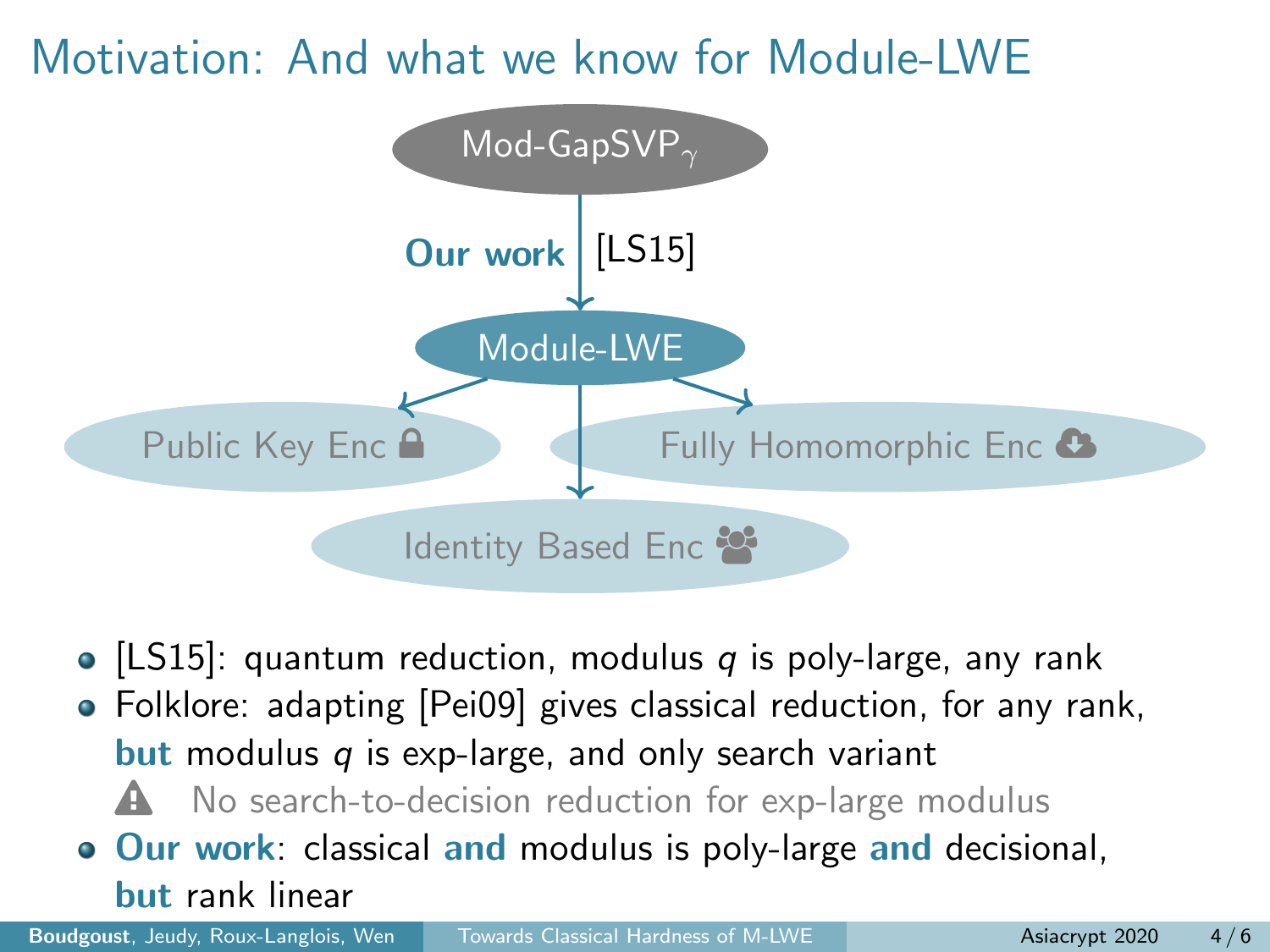# What we know for Ring-LWE



- [\[LPR10\]](#page-51-3) quantum reduction, modulus  $q$  is poly-large
- Sequence of work that provides sub-exponential attacks on Ideal-GapSVP<sub>γ</sub> for poly-large  $\gamma \rightarrow$  easier problem than Mod-GapSVP<sub>γ</sub>